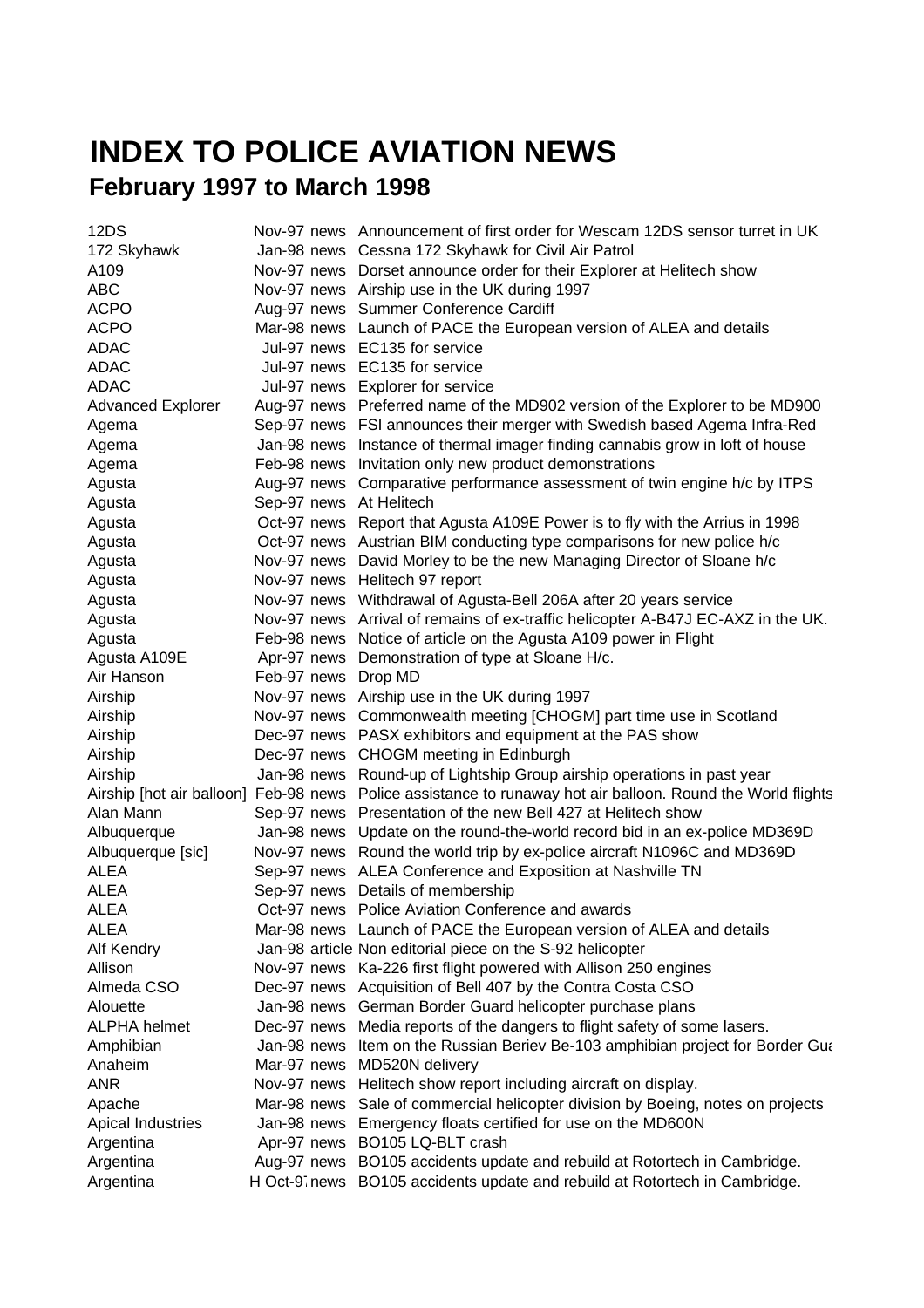| <b>Armed Forces Malta</b> |                          | Nov-97 news Withdrawal of Agusta-Bell 206A after 20 years service                         |
|---------------------------|--------------------------|-------------------------------------------------------------------------------------------|
| Arrius                    |                          | Oct-97 news Report that Agusta A109E Power is to fly with the Arrius in 1998              |
| <b>Arrow Falcon</b>       |                          | Mar-98 news HAI report on aircraft present at the show.                                   |
| AS350                     |                          | Sep-97 Editori 10th anniversary of the Hungerford shooting recalled                       |
| <b>AS355F</b>             |                          | Oct-97 news Collision between RAF Tucano trainer and Western Counties h/c                 |
| <b>AS355F</b>             |                          | Nov-97 news Entry into service of AS355F G-PASH and other changes                         |
| <b>AS355F</b>             |                          | Jan-98 news Rescue of woman suicide from sea off the Wales coast                          |
| <b>AS355F</b>             |                          | Feb-98 news Signature of contract for AS355N for North Midlands and implications          |
| AS355F1                   |                          | Nov-97 news entry into service of AS355F G-NEXT and other changes                         |
| AS355F1                   |                          | Nov-97 news Aeromega announced to supply the new Essex h/c. Equipment fit.                |
| AS355F2                   |                          | Nov-97 news Aeromega announced to supply the new Essex h/c. Equipment fit.                |
| <b>AS355N</b>             |                          | Oct-97 Article The air support effort assigned to the funeral of HRH Diana Princess       |
| <b>AS355N</b>             |                          | Nov-97 news Helitech show report including aircraft on display.                           |
| AS355N                    |                          | Nov-97 news entry into service of AS355F G-NEXT and other changes                         |
| <b>AS355N</b>             |                          | Dec-97 news Progress on the Garda helicopter and talk of more                             |
| <b>AS355N</b>             |                          | Dec-97 news Creation of unit and building. AS355N aircraft ex-Dyfed.                      |
| <b>AS355N</b>             |                          | Feb-98 news Reports on the closure of the Lippitts Hill helicopter facility in London     |
| <b>AS355N</b>             |                          | Feb-98 news Signature of contract for AS355N for North Midlands and implications          |
| Australia - Victoria      |                          | Feb-98 news Laser beam attack on Australian police helicopter [Victoria].                 |
|                           |                          | Australia - Western Au: Jan-98 news Operational details on the Western Australia air unit |
|                           |                          | Australia - Western Au: Feb-98 news Fitting a FLIR on the Western Australia Cessna 182    |
|                           |                          | Australia New South W Apr-97 news Order for AS355N and AS350B2                            |
|                           |                          | Australia New South W Sep-97 news New delivery of helicopter                              |
| Australia Queensland      | Mar-97 news New Ce208    |                                                                                           |
| Australia Queensland      |                          | Dec-97 Article A Christmas Story. The first known use of aircraft in Queensland           |
| Australia Victoria        | Apr-97 news Tim Morgan   |                                                                                           |
| Australia Victoria        |                          | Apr-97 news Winston Churchill Memorial Fellowship                                         |
| Australia Victoria        |                          | Sep-97 news Tim Morgan continues on his Churchill Fellowship travels                      |
| Austria                   |                          | Jul-97 news Expansion of BMS with acquisition of two more Bell 206                        |
| Austria                   |                          | Jul-97 news Seeking new generation helicopter                                             |
| Austria                   |                          | Oct-97 news Austrian BIM conducting type comparisons for new police h/c                   |
| Awards                    |                          | Oct-97 news Police Aviation Conference and awards                                         |
| B Ae                      |                          | Jan-98 news Future equipment plans - new aircraft and helicopters.                        |
| BAe                       |                          | Oct-97 news Equipment details for the GFS Hong Kong Jetstream [flir]                      |
| <b>Baldwin Park</b>       |                          | Aug-97 Article Advertorial for helicopters leased to police units                         |
| <b>BASE</b>               |                          | Sep-97 news BASE at Helitech                                                              |
| <b>BASE</b>               | H Oct-9 news At Helitech |                                                                                           |
| <b>Becker Air Scout</b>   |                          | Nov-97 news Delivery into service of the new Orange CSO h/c in Orlando                    |
| <b>Beech</b>              |                          | Jan-98 news Future equipment plans - new aircraft and helicopters.                        |
| <b>Beech</b>              | Mar-98 news              | Hughes/HISAR surveillance system outlined and potential users                             |
| Belgium                   | Feb-97 news              | Explorer                                                                                  |
| Belgium                   | Mar-97 news Explorer     |                                                                                           |
| Belgium                   |                          | Sep-97 news Belgian Gendarmerie confirm that they are not to buy third MD900              |
| Belgium                   | Sep-97 news At Helitech  |                                                                                           |
| Belgium                   |                          | Nov-97 news Helitech show report including aircraft on display.                           |
| Belgium                   |                          | Feb-98 news Notes on the Belgium Gendarmerie fleet and operations                         |
| Belgium                   |                          | Mar-98 news Launch of PACE the European version of ALEA and details                       |
| <b>Bell</b>               | Sep-97 news At Helitech  |                                                                                           |
| <b>Bell</b>               |                          | Oct-97 news Austrian BIM conducting type comparisons for new police h/c                   |
| Bell                      |                          | Oct-97 news Emercom, the Emergency Situations Ministry fleet plans.                       |
| Bell                      |                          | Nov-97 news Recent start of a Montreal Urban Community Police air trial with 206          |
| Bell                      |                          | Nov-97 news Withdrawal of Agusta-Bell 206A after 20 years service                         |
| Bell                      |                          | Nov-97 news Arrival of remains of ex-traffic helicopter A-B47J EC-AXZ in the UK.          |
| <b>Bell</b>               |                          | Dec-97 news PASX exhibitors and equipment at the PAS show                                 |
| <b>Bell</b>               |                          | Dec-97 news Russian delegation in London UK researching air support                       |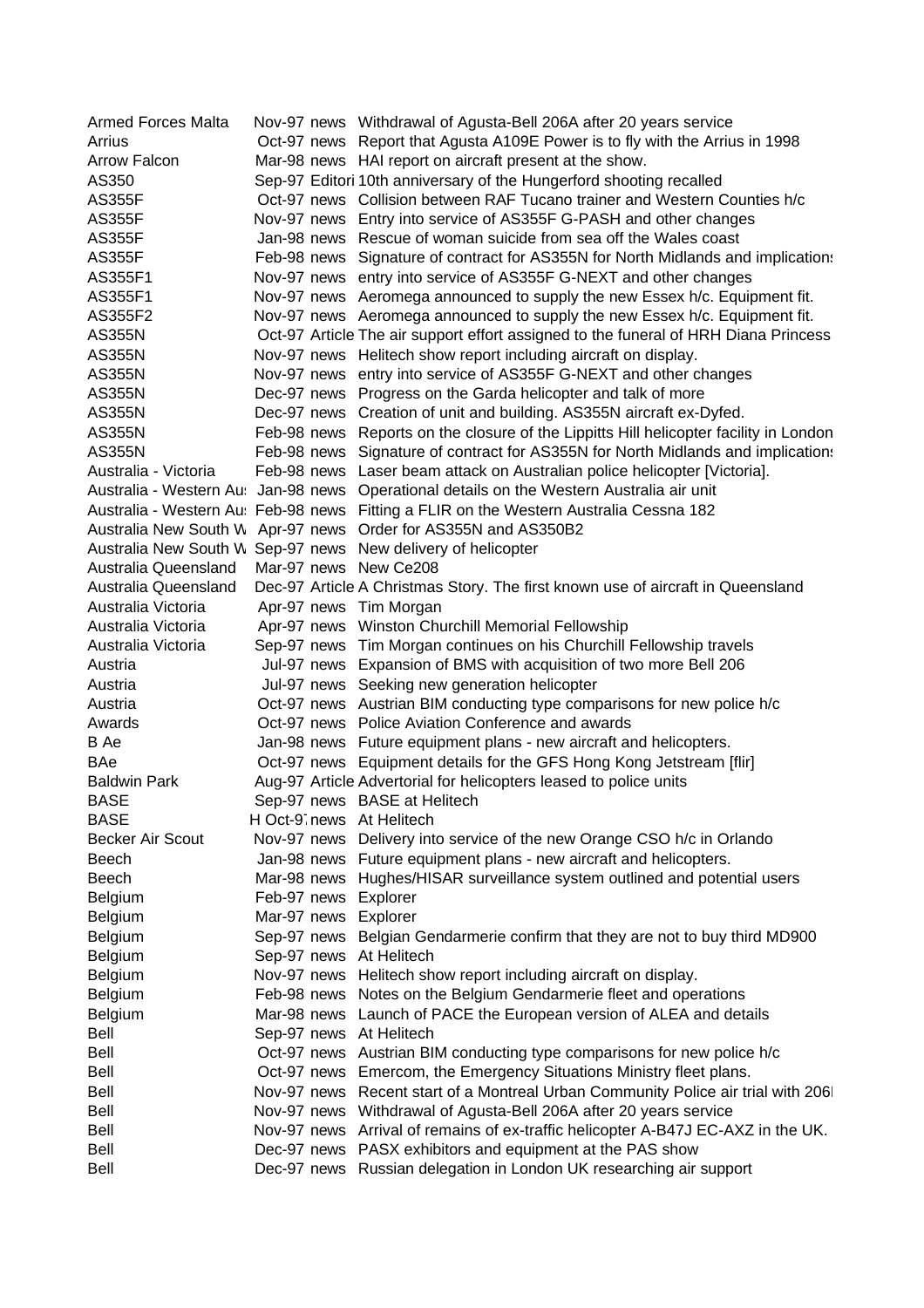| Bell                               |                            | Dec-97 news Report on the fate of the ex-SERPASU Bell 222 fleet in Portugal                                           |
|------------------------------------|----------------------------|-----------------------------------------------------------------------------------------------------------------------|
| Bell                               |                            | Jan-98 news Approval of round-I-beam skid-tube for Bell 206/407                                                       |
| Bell                               |                            | Jan-98 news Bell 427 production statements and plans                                                                  |
| Bell                               |                            | Jan-98 news German Border Guard helicopter purchase plans                                                             |
| Bell                               |                            | Mar-98 news Sale of commercial helicopter division by Boeing, notes on projects                                       |
| Bell                               |                            | Nov-97 news Helitech 97 report                                                                                        |
| <b>Bell 222</b>                    | Feb-97 news Disposal       |                                                                                                                       |
| <b>Bell 222</b>                    |                            | Feb-97 Article Withdrawal from service                                                                                |
| <b>Bell 222</b>                    |                            | Feb-98 news Proposals that SAR crew be given awards after sea rescue off Wales                                        |
| <b>Bell 407</b>                    |                            | Sep-97 news LAPD take delivery of their first Bell 407 helicopters                                                    |
| <b>Bell 407</b>                    |                            | Nov-97 news Delivery into service of the new Orange CSO h/c in Orlando                                                |
| <b>Bell 407</b>                    |                            | Nov-97 news Trials of the Bell 407 and EC135 against the KB117B                                                       |
| <b>Bell 407</b>                    |                            | Dec-97 news Acquisition of Bell 407 by the Contra Costa CSO                                                           |
| <b>Bell 407</b>                    |                            | Jan-98 news Bell 427 production statements and plans                                                                  |
| <b>Bell 427</b>                    |                            | Aug-97 news North Indiana Public Safety signs for Bell 427 [not yet flown]                                            |
| <b>Bell 427</b>                    |                            | Sep-97 news Presentation of the new Bell 427 at Helitech show                                                         |
| <b>Bell 427</b>                    |                            | Oct-97 news Austrian BIM conducting type comparisons for new police h/c                                               |
| <b>Bell 427</b>                    |                            | Nov-97 news Helitech 97 and expected appearance at Helitech 99. Redhill.                                              |
| <b>Bell 427</b>                    |                            | Jan-98 news Bell 427 production statements and plans                                                                  |
| <b>Beriev</b>                      |                            | Jan-98 news Item on the Russian Beriev Be-103 amphibian project for Border Gua                                        |
| <b>BGS</b>                         |                            | Jan-98 news German Border Guard helicopter purchase plans                                                             |
| <b>BHAB</b>                        |                            | Mar-98 news Launch of PACE the European version of ALEA and details                                                   |
| <b>BIH</b>                         |                            | Nov-97 news David Morley to be the new Managing Director of Sloane h/c                                                |
| <b>BK117</b>                       |                            | Oct-97 news Emercom, the Emergency Situations Ministry fleet plans.                                                   |
| <b>BK117</b>                       | Nov-97 news                | Helitech show report including aircraft on display.                                                                   |
| <b>BK117</b>                       |                            | Nov-97 news Trials of the Bell 407 and EC135 against the KB117B                                                       |
| <b>BK117</b>                       |                            | Dec-97 news PASX Seminars                                                                                             |
| <b>BK117</b>                       | Jan-98 news                | Operational details on the Western Australia air unit                                                                 |
| <b>BK117</b>                       | Jan-98 news                | Late delivery of the D&C BK117                                                                                        |
| <b>BK117</b>                       | Feb-98 news                | Registration of Devon & Cornwall BK117C G-DCPA                                                                        |
| <b>Blackhawk</b>                   |                            | Jan-98 news Future equipment plans - new aircraft and helicopters.                                                    |
| <b>BO105</b>                       |                            | Oct-97 news Emercom, the Emergency Situations Ministry fleet plans.                                                   |
| <b>BO105</b>                       |                            | Nov-97 news Commonwealth meeting [CHOGM] part time use in Scotland                                                    |
| <b>BO105</b>                       |                            | Dec-97 news PASX exhibitors and equipment at the PAS show                                                             |
| <b>BO105</b>                       |                            | Dec-97 news PASX Seminars                                                                                             |
| <b>BO105</b>                       |                            | Dec-97 news CHOGM meeting in Edinburgh                                                                                |
| <b>BO105</b>                       |                            |                                                                                                                       |
| <b>BO105</b>                       | Jan-98 news                | Jan-98 news Indonesia Polis BO105 h/c used to water bomb high rise fire                                               |
|                                    |                            | First year anniversary of the Humberside Police ASU<br>At Helitech                                                    |
| <b>Boeing</b>                      | Sep-97 news<br>Oct-97 news |                                                                                                                       |
| <b>Boeing</b>                      |                            | First flight at Mesa and details of alterations and improvements                                                      |
| <b>Boeing</b>                      | Oct-97 news                | Austrian BIM conducting type comparisons for new police h/c                                                           |
| <b>Boeing</b>                      | Nov-97 news                | Helitech show report including aircraft on display.                                                                   |
| Boeing                             | Nov-97 news<br>Nov-97 news | Cost of MD 900 have been reduced to \$394 per hour                                                                    |
| Boeing                             |                            | Round the world trip by ex-police aircraft N1096C and MD369D<br>Announcement of the sale of a MD 900 to Sussex Police |
| <b>Boeing</b>                      | Nov-97 news                |                                                                                                                       |
| Boeing                             |                            | Jan-98 news Emergency floats certified for use on the MD600N                                                          |
| <b>Boeing</b>                      |                            | Mar-98 news HAI report on aircraft present at the show.                                                               |
| <b>Boeing</b>                      | Mar-98 news                | Sale of commercial helicopter division by Boeing, notes on projects                                                   |
| <b>Boeing</b>                      | H Oct-9 news               | At Helitech                                                                                                           |
| <b>Bombardier Services</b>         | Jan-98 news                | The purchase of PAS by Bombardier Services from original owners                                                       |
| <b>Bombardier Services</b>         | Feb-98 news                | New name for Bournemouth facility                                                                                     |
| <b>Bond</b>                        | Nov-97 news                | David Morley to be the new Managing Director of Sloane h/c                                                            |
| <b>Bond</b>                        | Nov-97 news                | Commonwealth meeting [CHOGM] part time use in Scotland                                                                |
| Border Guard [Estonia] Feb-98 news |                            | Fleet notes on the Estonian Border Guard                                                                              |
| Border Guard [Russia]              | Jan-98 news                | Item on the Russian Beriev Be-103 amphibian project for Border Gua                                                    |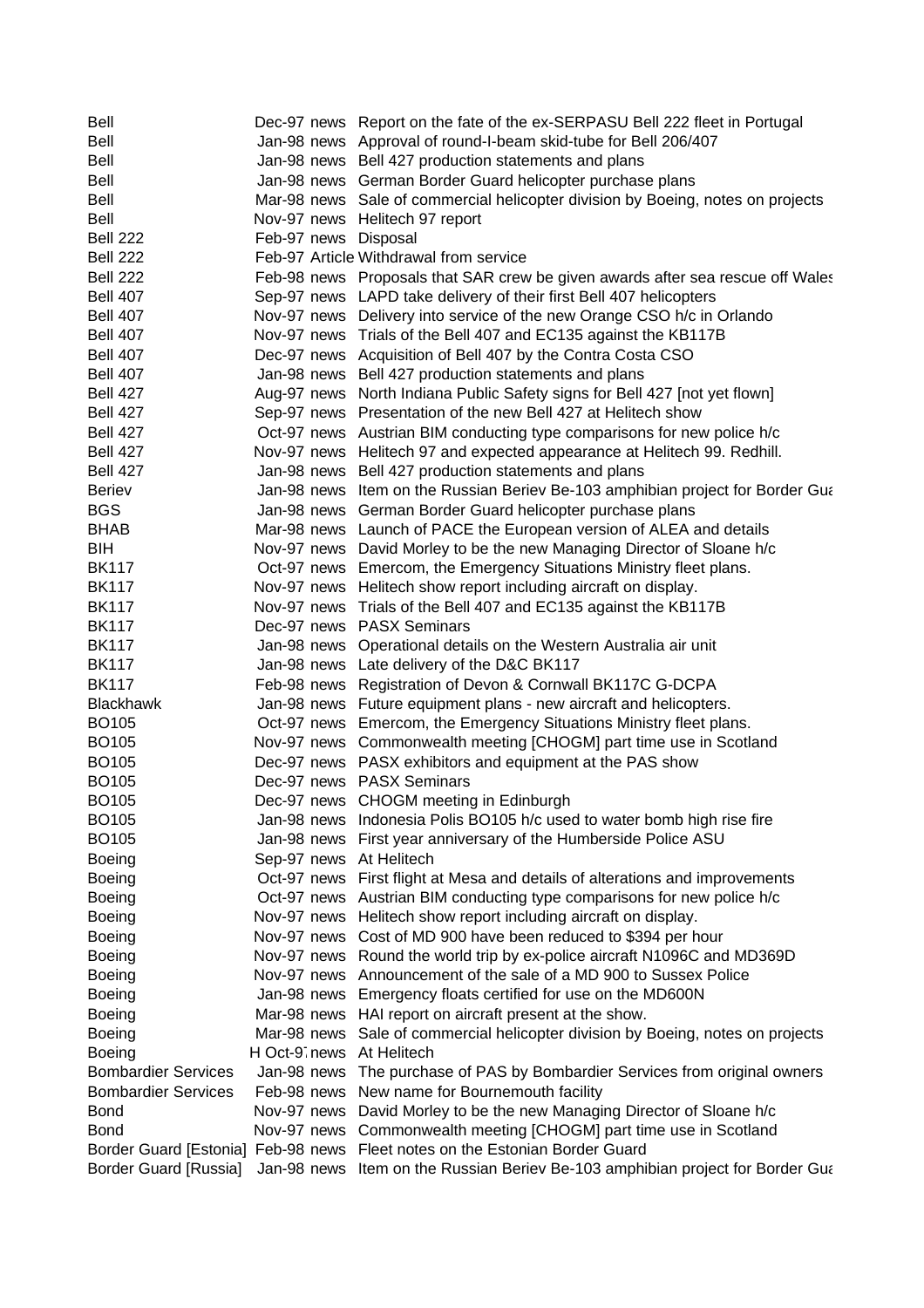| Boreham, Chelmsford        |                           | Nov-97 news Aeromega announced to supply the new Essex h/c. Equipment fit.           |
|----------------------------|---------------------------|--------------------------------------------------------------------------------------|
| <b>Bose</b>                |                           | Nov-97 news Helitech show report including aircraft on display.                      |
| <b>Brazil</b>              |                           | Jan-98 news Round-up of Lightship Group airship operations in past year              |
| <b>Brighton</b>            |                           | Nov-97 news Airship use in the UK during 1997                                        |
| <b>Brighton</b>            |                           | Nov-97 news Commonwealth meeting [CHOGM] part time use in Scotland                   |
| <b>Bristow</b>             |                           | Nov-97 news entry into service of AS355F G-NEXT and other changes                    |
| <b>Bristow</b>             |                           | Nov-97 news Renewal of contract for Bristow S61 Coastguard in the UK                 |
| <b>Bristow Helicopters</b> |                           | Mar-97 news Personnel change [Tait v Hollingsbee]                                    |
| <b>Bristow Helicopters</b> |                           | Sep-97 news BSS Untra 4000 sold for use on UK S61 fleet - history of sensors         |
| <b>Britten Norman</b>      |                           | Feb-98 news Report on the LFH patented silencer for the BN2 Islander type            |
| <b>Britten-Norman</b>      |                           | Jul-97 news Exhaust silencer                                                         |
| <b>Britten-Norman</b>      |                           | Mar-98 news Advert for Line Pilot in Flight International to fly BN Islander for RUC |
| <b>BSS</b>                 |                           | Sep-97 news BSS Untra 4000 sold for use on UK S61 fleet - history of sensors         |
| <b>BSS</b>                 | H Oct-97 news At Helitech |                                                                                      |
| <b>BSS [FSI]</b>           | Oct-97 news               | Equipment details for the GFS Hong Kong Jetstream [flir]                             |
| <b>BSS [FSI]</b>           |                           | Oct-97 news Emercom, the Emergency Situations Ministry fleet plans.                  |
| <b>BSS [FSI]</b>           |                           | Jan-98 news Future equipment plans - new aircraft and helicopters.                   |
| <b>BUCHair</b>             |                           | Sep-97 news BUCHair Helicopters 1997/8 launched at the bi-annual Helitech show       |
| <b>BUCHair</b>             | H Oct-97 news At Helitech |                                                                                      |
| <b>Business case</b>       |                           | Jan-98 news New unit enquiry                                                         |
| California Emer Serv.      |                           | Mar-98 news Report on resources assigned to natural disasters in California          |
| Cambridge                  | Feb-97 news CAMB new      |                                                                                      |
| Cambridge                  | Mar-97 news new aircraft  |                                                                                      |
| Cambridge                  |                           | Oct-97 news Control room update to include GIS technology                            |
| Cambridge & Essex.         |                           | Apr-97 news Home Office funding                                                      |
| Cambridge & Essex.         | May-97 news               | Delivery of G-CAMB                                                                   |
| Cambridge & Essex.         |                           | Nov-97 news Aeromega announced to supply the new Essex h/c. Equipment fit.           |
| Canada                     |                           | Jul-97 news Ontario Provincial Police look at Pilatus PC12                           |
| Canada                     |                           | Nov-97 news Recent start of a Montreal Urban Community Police air trial with 206     |
| Canada                     |                           | Feb-98 news Canadian interest in the EH101 for the SAR mission                       |
| Canada Calgary             |                           | Mar-97 news MD LE award winners 97                                                   |
| Canada RCMP                |                           | May-97 news First Pilatus PC-12 in service                                           |
| Canada Toronto             |                           | Mar-97 news S300C purchase                                                           |
| Cannabis                   |                           | Jan-98 news Instance of thermal imager finding cannabis grow in loft of house        |
| CAP                        |                           | Jul-97 news Outline of duties                                                        |
| CAP                        |                           | Jan-98 news Cessna 172 Skyhawk for Civil Air Patrol                                  |
| Carlisle                   |                           | Dec-97 news Close down of Cumbria ASU                                                |
| <b>Central Counties</b>    |                           | Jun-97 news Order for the first EC135                                                |
| <b>Central Counties</b>    |                           | Oct-97 news Air ambulance mission                                                    |
| <b>Central Counties</b>    |                           | Jan-98 news Delivery of the first UK police EC135 for role equipment in Oxford.      |
| <b>Central Counties</b>    |                           | Feb-98 news Signature of contract for AS355N for North Midlands and implications     |
| Cessna                     |                           | Jul-97 news New production problems                                                  |
| Cessna                     |                           | Nov-97 news Cessna aircraft production difficulties and suspension.                  |
| Cessna                     |                           | Dec-97 news PASX exhibitors and equipment at the PAS show                            |
| Cessna                     |                           | Dec-97 news Close down of Cumbria ASU                                                |
| Cessna                     |                           | Jan-98 news Cessna 172 Skyhawk for Civil Air Patrol                                  |
| Cessna                     |                           | Jan-98 news Operational details on the Western Australia air unit                    |
| Cessna                     |                           | Feb-98 news Notes on the Belgium Gendarmerie fleet and operations                    |
| Cessna                     |                           | Feb-98 news Fitting a FLIR on the Western Australia Cessna 182                       |
| Cheshire                   |                           | Feb-97 news Contract renewals                                                        |
| Cheshire                   |                           | Mar-97 news Move to Hawarden                                                         |
| Cheshire                   | Mar-97 Cartoc John Witt   |                                                                                      |
| Chester                    |                           | Mar-98 news Hughes/HISAR surveillance system outlined and potential users            |
| Chicago                    |                           | Dec-97 news Funeral of victims of crash in Illinous/Chicago                          |
|                            |                           | Chief Const. P Sharpe Aug-97 news Summer Conference Cardiff                          |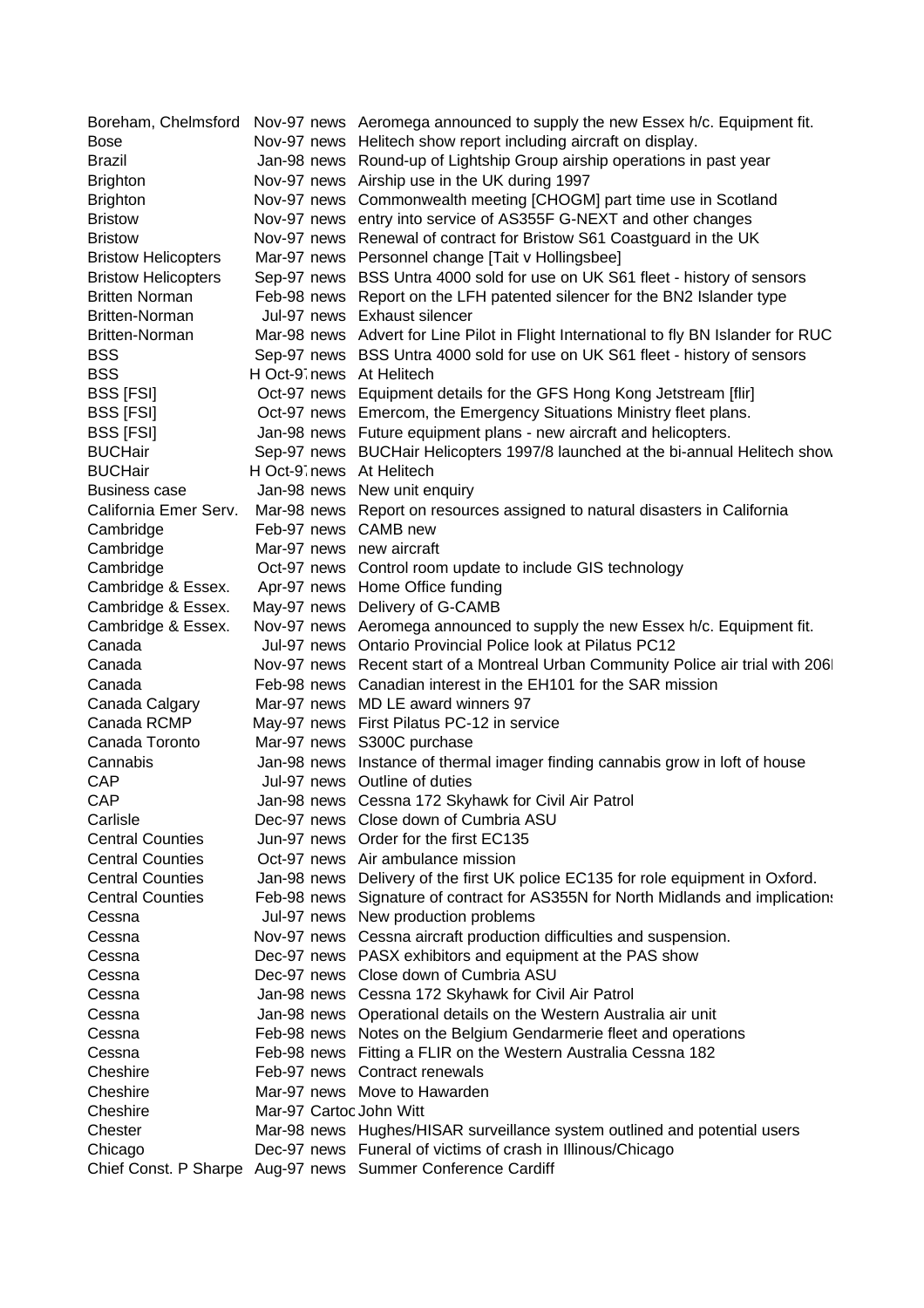| Chief. Const. R White       |                         | Sep-97 news Positive report on the EC135                                                |
|-----------------------------|-------------------------|-----------------------------------------------------------------------------------------|
| Chiltern                    |                         | Mar-97 news First year completed                                                        |
| Chiltern                    | Apr-97 news Statistics  |                                                                                         |
| Chiltern                    |                         | Oct-97 Article The air support effort assigned to the funeral of HRH Diana Princess     |
| Chiltern                    |                         | Feb-98 news Notice of move from Oxford to RAF Benson 'soon'.                            |
| <b>CHOGM</b>                |                         | Dec-97 news CHOGM meeting in Edinburgh                                                  |
| Chuck Perriguey Jnr         |                         | May-97 news Police Aviation Conference                                                  |
| Chuck Perriguey Jnr         |                         | May-97 news Bank of America robbery on Feb 28.                                          |
| Chuck Perriguey Jnr         |                         | Jul-97 news Police Aviation Conference                                                  |
| Chuck Perriguey Jnr         |                         | Oct-97 news Police Aviation Conference and awards                                       |
| <b>Churchill Fellowship</b> |                         | Sep-97 news Tim Morgan continues on his Churchill Fellowship travels                    |
| <b>CIA</b>                  |                         | Jun-97 news Use of Schweizer RG-8A over Peru                                            |
| Cinema Air                  |                         | Sep-97 news LAPD take delivery of their first Bell 407 helicopters                      |
| Civilianisation             |                         | Sep-97 news Civilianisation of the UEO post                                             |
| <b>Coast Guard</b>          |                         | Sep-97 news BSS Untra 4000 sold for use on UK S61 fleet - history of sensors            |
| Coastguard                  |                         | Nov-97 news Renewal of contract for Bristow S61 Coastguard in the UK                    |
| Cobham Plc                  |                         | Jan-98 news FR Aviation activity in the airborne law enforcement arean.                 |
| Collision                   |                         | Oct-97 news Collision between RAF Tucano trainer and Western Counties h/c               |
| Collision                   |                         | Mar-98 news Rotor tip warning light                                                     |
| Colombia                    |                         | May-97 news Drug crop spraying suspended                                                |
| Colombia                    |                         | Oct-97 news Order of a Frasca flight training device by the police in Colombia          |
| Colt GA42                   |                         | Nov-97 news Airship use in the UK during 1997                                           |
| Concord                     |                         | Dec-97 news Acquisition of Bell 407 by the Contra Costa CSO                             |
| Concord PD ASU              |                         | Jul-97 news Aspirations OH58s etc.                                                      |
| Conspicuity                 |                         | Apr-97 news Defence Helicopter Flying School                                            |
| Conspicuity                 |                         | Jun-97 news Defence Helicopter Flying School                                            |
| Conspicuity                 |                         | Oct-97 news Collision between RAF Tucano trainer and Western Counties h/c               |
| Conspicuity                 |                         | Jan-98 news Further instances of application of conspicuity to police h/c               |
| Conspicuity                 |                         | Mar-98 news Conspicuity the police and the UK military and flight safety                |
| Contra Costa CSO            |                         | Dec-97 news Acquisition of Bell 407 by the Contra Costa CSO                             |
| Contract                    |                         | Nov-97 news Renewal of contract for Bristow S61 Coastguard in the UK                    |
| Contract                    |                         | Nov-97 news Announcement of the sale of a MD 900 to Sussex Police                       |
| Contract                    |                         | Nov-97 news Tender for aircraft maintenance issued by Greater Manchester                |
| Contracts                   |                         | Mar-98 news Composition and engineering of North west Consortium                        |
| Contracts                   |                         | Mar-98 news Advert for Line Pilot in Flight International to fly BN Islander for RUC    |
| <b>COPEX</b>                |                         | Nov-97 news Helitech show report including aircraft on display.                         |
| <b>Cornwall EMS</b>         |                         | Mar-97 news National Lottery bid.                                                       |
| Cumbria                     |                         | Dec-97 news Close down of Cumbria ASU                                                   |
| Customs                     |                         | Jan-98 news FR Aviation activity in the airborne law enforcement arean.                 |
| Cyprus                      |                         | Jul-97 news New Bell 412 delivery                                                       |
| Czechoslovakia              |                         | Mar-98 Article Historical item on the true story on the first helicopter in police use. |
| Dart Aerospace              |                         | Jan-98 news Approval of round-I-beam skid-tube for Bell 206/407                         |
| Dart Aerospace              | Mar-98 news New address |                                                                                         |
| David George                |                         | Nov-97 news David Morley to be the new Managing Director of Sloane h/c                  |
| David Morley                |                         | Nov-97 news David Morley to be the new Managing Director of Sloane h/c                  |
| <b>DEA</b>                  |                         | Mar-97 news Notice of intention to purchase 25 singles                                  |
| <b>DEA</b>                  |                         | Aug-97 news Accident update to UH1H                                                     |
| Delivery delays             |                         | Jan-98 news Late delivery of the D&C BK117                                              |
| Derbyshire                  |                         | Nov-97 news Outline of embryo air support unit for Derbyshire and Nottinghamshir        |
| Derbyshire                  | Dec-97 news             | Creation of unit and building. AS355N aircraft ex-Dyfed.                                |
| Derbyshire                  | Feb-98 news             | Signature of contract for AS355N for North Midlands and implications                    |
| Derbyshire                  | Mar-98 news             | Engineering arrangements for the refurbishing of G-DPPS                                 |
| Devon & Cornwall            | Aug-97 news             | BK117 selected                                                                          |
| Devon & Cornwall            |                         | Sep-97 news BK117 selected - additional details                                         |
| Devon & Cornwall            |                         | Nov-97 news BK117C G-LFBA in England after initial fitting out                          |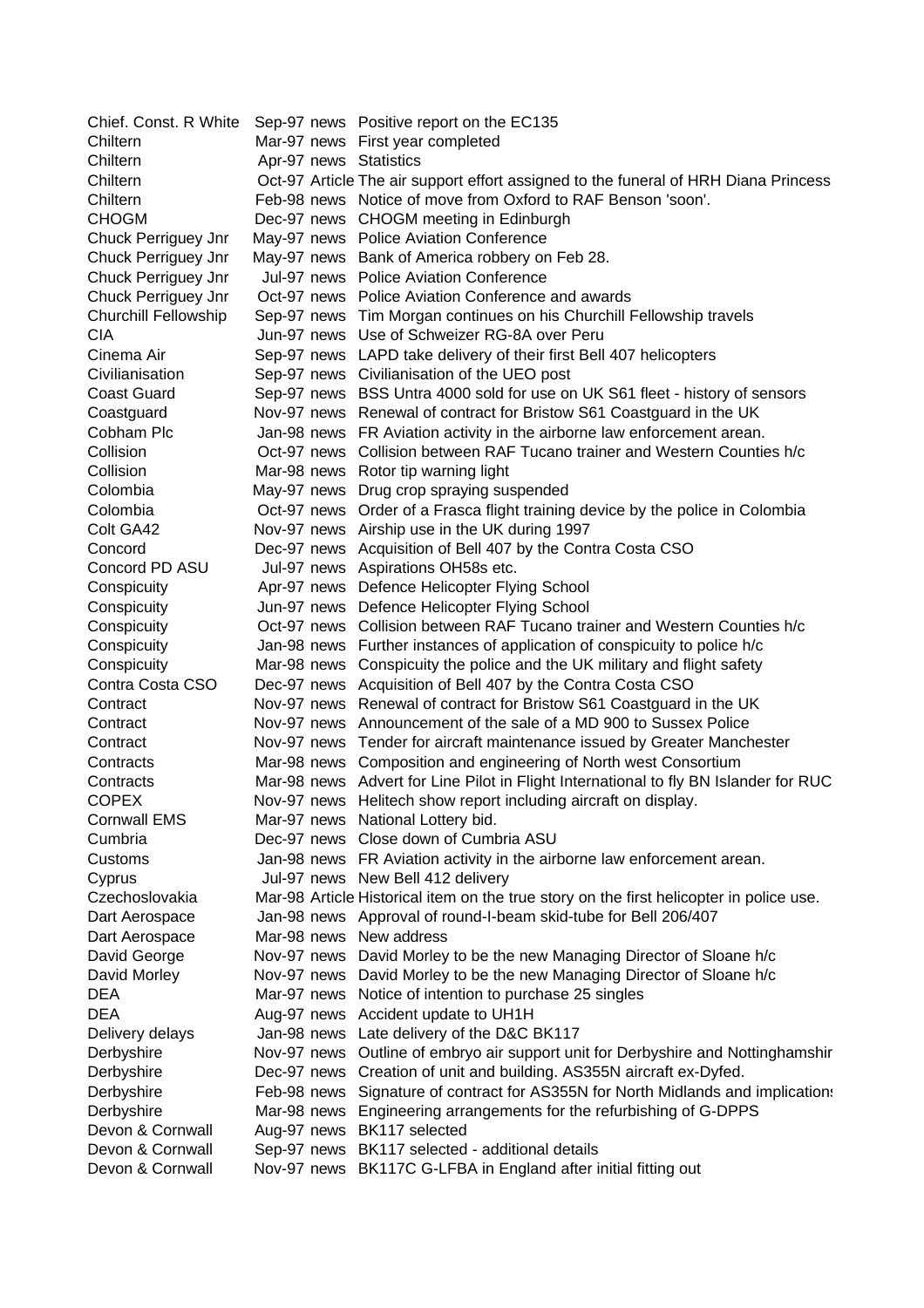Devon & Cornwall Dec-97 news PASX. Night vision exhibitors and equipment at the PAS show Devon & Cornwall Dec-97 news PASX Seminars Devon & Cornwall Jan-98 news Late delivery of the D&C BK117 Devon & Cornwall Feb-98 news Registration of Devon & Cornwall BK117C G-DCPA Devon & Cornwall Mar-98 news Launch of PACE the European version of ALEA and details Devon & Cornwall H Oct-97 news Order for BK117 Devon Air Ambulance Oct-97 news Address details changed. Devon Air Ambulance Dec-97 news Christmas cards Devon EMS Mar-97 news Westcountry Air Ambulance Diana Princess of W Oct-97 Article The air support effort assigned to the funeral of HRH Diana Princess DOCs Nov-97 news Cost of MD 900 have been reduced to \$394 per hour Dornier 228 Aug-97 news Ministry of Agriculture Fisheries and Foods tender for England Dornier 228 Jan-98 news FR Aviation activity in the airborne law enforcement arean. Dorset Nov-97 news Dorset announce order for their Explorer at Helitech show Dorset **Apr-97 news** Trial of airframes [135/900/109] Dorset **Apr-97 news** Home Office funding Dorset Jun-97 Article An editorial visit to the unit at Compton Abbas Dorset **Aug-97** news Summer Conference Cardiff Downlink Nov-97 news Aeromega announced to supply the new Essex h/c. Equipment fit. Drug Nov-97 news Withdrawal of Agusta-Bell 206A after 20 years service Drugs **Instance of thermal imager finding cannabis grow in loft of house** DTI Jan-98 news Awards gained by Navtech Systems for work in Geographical Info. Dyfed-Powys Sep-97 news Positive report on the EC135 Dyfed-Powys Oct-97 news Air ambulance mission Dyfed-Powys Nov-97 news Helitech show report including aircraft on display. Dyfed-Powys Nov-97 news entry into service of AS355F G-NEXT and other changes Dyfed-Powys Dec-97 news Creation of unit and building. AS355N aircraft ex-Dyfed. Dyfed-Powys Feb-98 news Sales announcements of Skyforce Observer systems. Dyfed-Powys Feb-98 news Signature of contract for AS355N for North Midlands and implications Dyfed-Powys Mar-98 news Engineering arrangements for the refurbishing of G-DPPS Dyfed-Powys Mar-98 news Launch of PACE the European version of ALEA and details Dyfed-Powys H Oct-97 news report East Midlands May-97 news Order of Euronav East Midlands May-97 news Use of digital cameras [hand held] East Midlands Sep-97 news Euronav delivery East Midlands Sep-97 news Civilianisation of the UEO post East Midlands Oct-97 Article The air support effort assigned to the funeral of HRH Diana Princess East Midlands Feb-98 news People - staff changes and address change. East Midlands Mar-98 news Launch of PACE the European version of ALEA and details EC120 Nov-97 news Helitech show report including aircraft on display. EC135 Aug-97 news Neidersachsen report on the MD900 and EC135 prefers the MD900 EC135 Aug-97 news Sales announced as over 60 EC135 Aug-97 news EC135 sales to Mecklenburg-Vorpommern EC135 Oct-97 news Austrian BIM conducting type comparisons for new police h/c EC135 Nov-97 news Helitech show report including aircraft on display. EC135 Nov-97 news Helitech 97 report EC135 Nov-97 news Trials of the Bell 407 and EC135 against the KB117B EC135 Nov-97 news Dorset announce order for their Explorer at Helitech show EC135 Jan-98 news Sales round-up after 18 months certified EC135 Jan-98 news German Border Guard helicopter purchase plans EC135 Jan-98 news Delivery of the first UK police EC135 for role equipment in Oxford. EC135 Jan-98 news Interest note on film Tommorrow Never Dies EC135 Feb-98 news Signature of contract for AS355N for North Midlands and implications EC155 [AS365N4] Jan-98 news German Border Guard helicopter purchase plans Economics Nov-97 news Cost of MD 900 have been reduced to \$394 per hour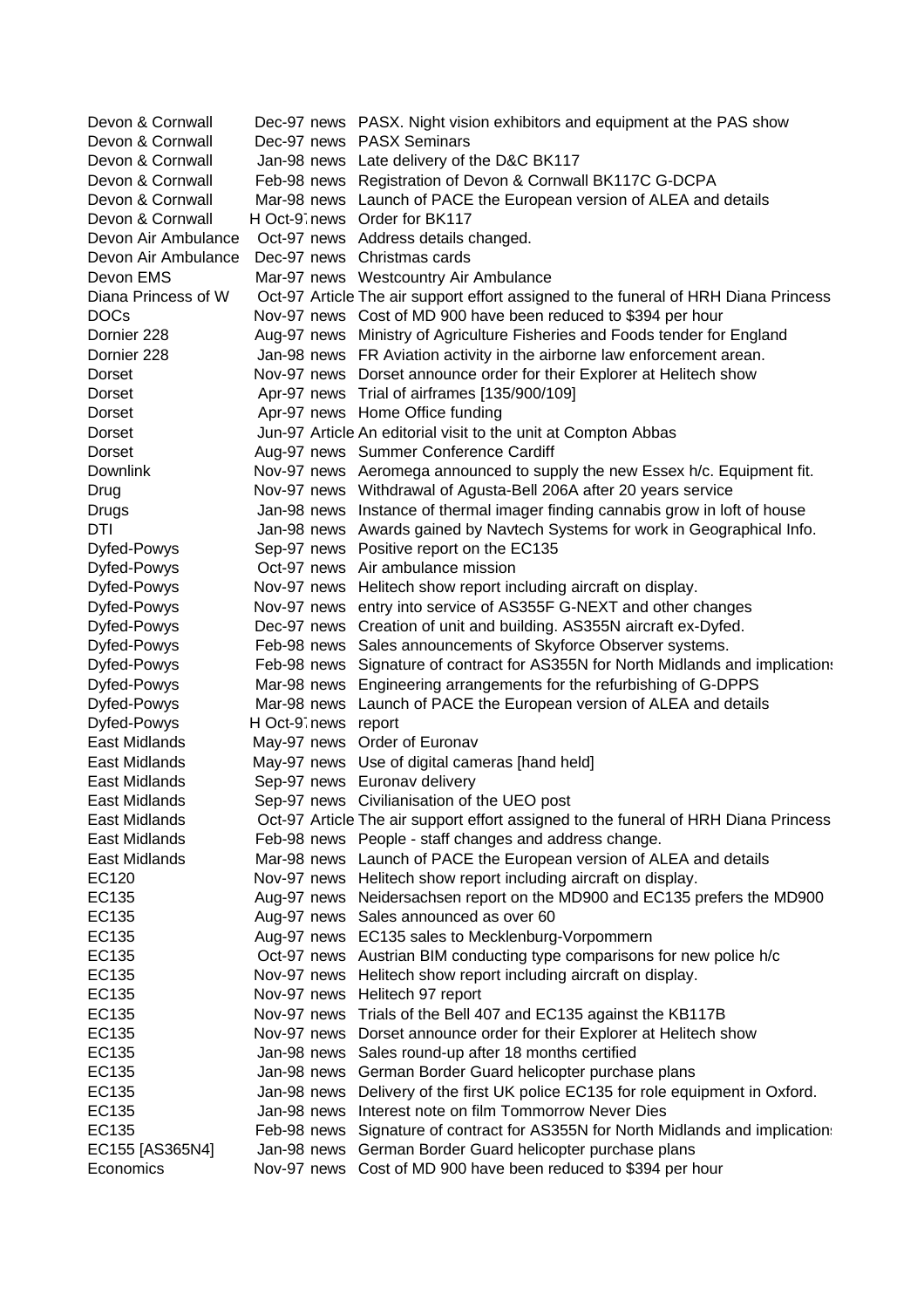| <b>ECS</b>              |                           | Oct-97 news Downlink transmissions by SERPASU using ECS equipment                   |
|-------------------------|---------------------------|-------------------------------------------------------------------------------------|
| <b>ECS</b>              |                           | Oct-97 Article The air support effort assigned to the funeral of HRH Diana Princess |
| <b>ECS</b>              |                           | Nov-97 news Helitech show report including aircraft on display.                     |
| <b>ECS</b>              |                           | Nov-97 news Sale of ECS downlink to South Yorkshire police ASU                      |
| Edgeley                 |                           | Jul-97 news Aircraft cancelled from register                                        |
| Edinburgh               |                           | Nov-97 news Airship use in the UK during 1997                                       |
| Edinburgh               |                           | Dec-97 news CHOGM meeting in Edinburgh                                              |
| Editorial               | Apr-97 Editori Year one   |                                                                                     |
| EH101                   |                           | Jan-98 article Non editorial piece on the S-92 helicopter                           |
| EH101                   |                           | Feb-98 news Canadian interest in the EH101 for the SAR mission                      |
| EH101                   |                           | Mar-98 news Report on EH101 trials and equipment for prototypes.                    |
| Eire                    | Feb-97 news Agema LEO     |                                                                                     |
| Eire                    |                           | Apr-97 news PBN2T-4S 4000 delivery information                                      |
| Eire                    |                           | May-97 news Euronav for PBN2T-4S 4000 delivered                                     |
| Eire                    |                           | May-97 news Training on CN235, C172 and Alouette                                    |
| Eire                    |                           | May-97 news Delivery schedules and identities.                                      |
| Eire                    |                           | Sep-97 news Deliveries of new aircraft [AS355 and BN2]                              |
|                         |                           |                                                                                     |
| Eire                    |                           | Dec-97 news Progress on the Garda helicopter and talk of more                       |
| El Salvador             | Mar-97 news New MD fleet  |                                                                                     |
| Emercom                 |                           | Oct-97 news Emercom, the Emergency Situations Ministry fleet plans.                 |
| <b>Emergency floats</b> |                           | Jan-98 news Emergency floats certified for use on the MD600N                        |
| Emergency Sit. Min.     |                           | Oct-97 news Emercom, the Emergency Situations Ministry fleet plans.                 |
| <b>EMS</b>              |                           | Jan-98 news Lincs & Notts incident.                                                 |
| <b>EMS in Russia</b>    |                           | Apr-97 news Emercom fleet                                                           |
| Enstrom                 | Sep-97 news At Helitech   |                                                                                     |
| Essex                   |                           | Feb-97 news Whitemoor court case                                                    |
| Essex                   |                           | Jul-97 news New EMS service appeal in Essex launched                                |
| Essex                   |                           | Aug-97 news M11 closed after joint operation by Norfolk, Essex and SERPASU          |
| Essex                   |                           | Jan-98 news Further instances of application of conspicuity to police h/c           |
| Estonia                 |                           | Feb-98 news Fleet notes on the Estonian Border Guard                                |
| Eurocopter              |                           | Mar-97 news First EC120 delivered                                                   |
| Eurocopter              |                           | Jul-97 news Sales claims for EC120 and EC135                                        |
| Eurocopter              |                           | Jul-97 Article Sales tours of EC135                                                 |
| Eurocopter              |                           | Aug-97 news Comparative performance assessment of twin engine h/c by ITPS           |
| Eurocopter              |                           | Oct-97 news Austrian BIM conducting type comparisons for new police h/c             |
| Eurocopter              |                           | Oct-97 news Upgrade of the Finnish Border Guard AS332L by Helikopter Service        |
| Eurocopter              | Nov-97 news               | Helitech show report including aircraft on display.                                 |
| Eurocopter              | Jan-98 news               | Late delivery of the D&C BK117                                                      |
| Eurocopter              | Jan-98 news               | Delivery of the first UK police EC135 for role equipment in Oxford.                 |
| Eurocopter              | Feb-98 news               | Reports on the closure of the Lippitts Hill helicopter facility in London           |
| Eurocopter              | Feb-98 news               | Registration of Devon & Cornwall BK117C G-DCPA                                      |
| Euronav                 | Sep-97 news               | East Midlands delivery                                                              |
| Euronav                 | Sep-97 news               | Skyquest at Helitech                                                                |
| Euronav                 | H Oct-97 news At Helitech |                                                                                     |
| European Heli Ass,      |                           | Mar-98 news Launch of PACE the European version of ALEA and details                 |
| Explorer                |                           | Jul-97 news PAS plans in the wake of temporary Explorer grounding.                  |
| Explorer                | Sep-97 news               | Belgian Gendarmerie confirm that they are not to buy third MD900                    |
| Explorer                | Nov-97 news               | Helitech 97 report                                                                  |
| Explorer                | Nov-97 news               | Dorset announce order for their Explorer at Helitech show                           |
| Explorer                | Mar-98 news               | Sale of commercial helicopter division by Boeing, notes on projects                 |
| FBI                     | Jan-98 news               | Awards gained by Navtech Systems for work in Geographical Info.                     |
| FFV Aerotech AB         | Sep-97 news At Helitech   |                                                                                     |
| Finland                 | Oct-97 news               | Upgrade of the Finnish Border Guard AS332L by Helikopter Service                    |
| Fire                    | Jan-98 news               | Indonesia Polis BO105 h/c used to water bomb high rise fire                         |
| Fire fighting           | Sep-97 news               | Positive report on the EC135                                                        |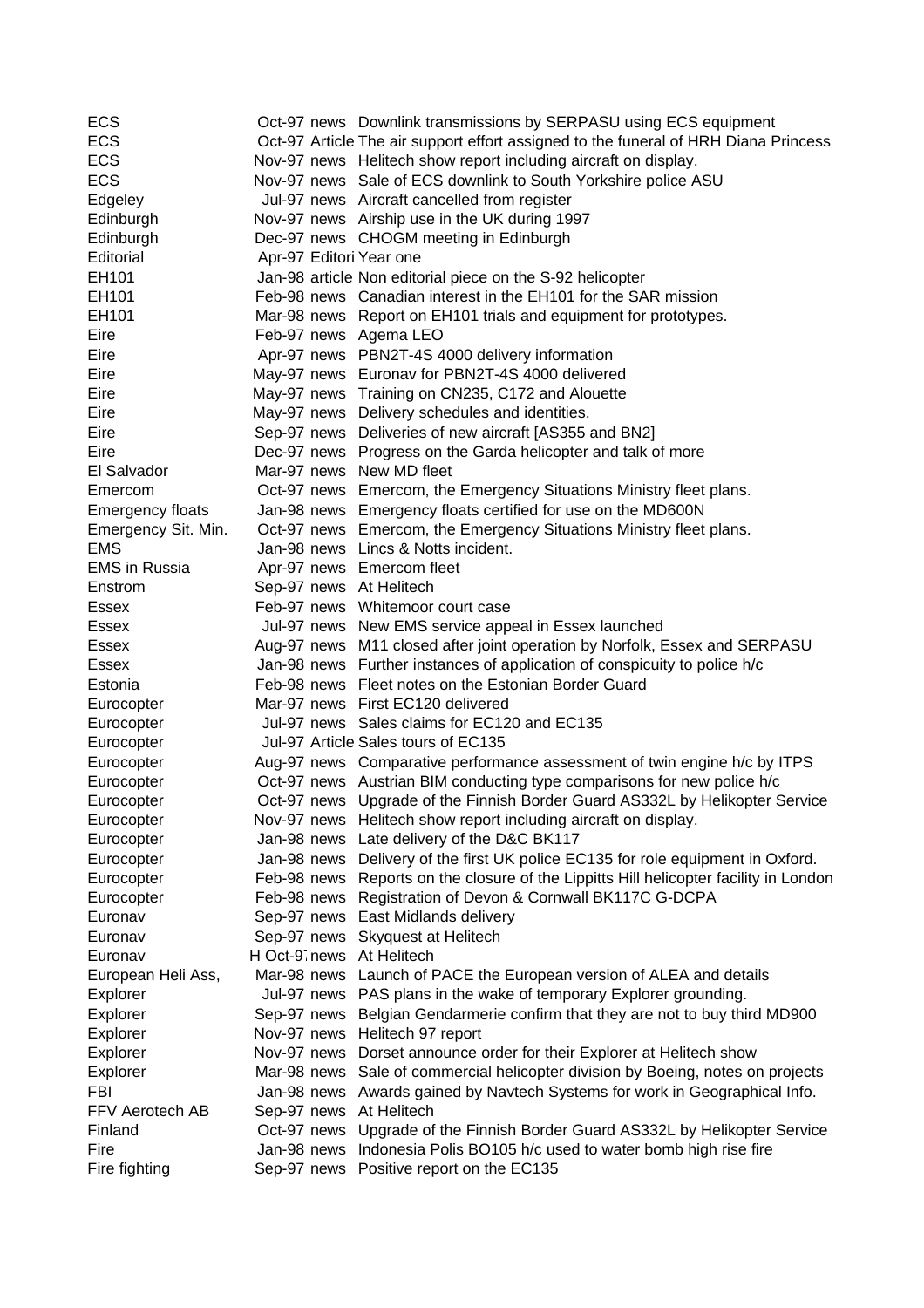Firearms Sep-97 Editori 10th anniversary of the Hungerford shooting recalled Firearms Oct-97 news Police Aviation Conference and awards Firefly Oct-97 news Fate of the GFS Slingsby Firefly trainers in Britain Fisheries H Oct-97 news MAFF tender Fleet changes Nov-97 news Entry into service of AS355F G-PASH and other changes FlexJet purchase Jan-98 news The purchase of PAS by Bombardier Services from original owners Flight International Feb-98 news Notice of article on the Agusta A109 power in Flight Flight International Feb-98 news Report on the LFH patented silencer for the BN2 Islander type Flight Logistics Feb-97 news Satfix Flight Safety **Jun-97 news** BK117 fatigue crack found after NY accident Flight Safety Jun-97 news Accident. Failure of helmet/headset comms link to part Flight Safety Jul-97 news Police Aviation Conference Flight Safety Oct-97 news Collision between RAF Tucano trainer and Western Counties h/c Flight Safety Dec-97 news Media reports of the dangers to flight safety of some lasers. Flight Safety Mar-98 news Rotor tip warning light Flight Safety Mar-98 news Report on the collision between Tucano and police helicopter AAIB Flight Safety Mar-98 news Conspicuity the police and the UK military and flight safety FLIR Feb-98 news Fitting a FLIR on the Western Australia Cessna 182 FLIR Dec-97 news Misuse of flir in San Francisco parks. Oakland police and SFPD FLIR 2000 Nov-97 news Announcement of first order for Wescam 12DS sensor turret in UK Flooding Mar-98 news Report on resources assigned to natural disasters in California Flying Doctor Dec-97 Article A Christmas Story. The first known use of aircraft in Queensland Focke-Wulf Mar-98 Article Historical item on the true story on the first helicopter in police use. FR Aviation Aug-97 news Ministry of Agriculture Fisheries and Foods tender for England FR Aviation Jan-98 news FR Aviation activity in the airborne law enforcement arean. France Jul-97 news New helicopter choices Francis searchlight Nov-97 news Aeromega announced to supply the new Essex h/c. Equipment fit. Frasca Oct-97 news Order of a Frasca flight training device by the police in Colombia FSI Feb-97 news New address [BSS Kings Hill] FSI Sep-97 news BSS Untra 4000 sold for use on UK S61 fleet - history of sensors FSI Sep-97 news FSI announces their merger with Swedish based Agema Infra-Red FSI **COL-97 news** Equipment details for the GFS Hong Kong Jetstream [flir] FSI **COL-97** news Emercom, the Emergency Situations Ministry fleet plans. FSI Jan-98 news Instance of thermal imager finding cannabis grow in loft of house FSI Jan-98 news Operational details on the Western Australia air unit FSI Feb-98 news Invitation only new product demonstrations FSI H Oct-97news Wescam 12DS system sales announced at Helitech 97 Gainsville TX Feb-98 news Police assistance to runaway hot air balloon. Round the World flights Garda Dec-97 news Progress on the Garda helicopter and talk of more Gardena **Jan-98 news** Robinson R44 Police operating with small Califonia police forces Gendarmerie [Belgium] Feb-98 news Notes on the Belgium Gendarmerie fleet and operations Germany Aug-97 news Neidersachsen report on the MD900 and EC135 prefers the MD900 Germany Aug-97 news EC135 sales to Mecklenburg-Vorpommern Germany Jan-98 news German Border Guard helicopter purchase plans Germany Mar-98 news Hughes/HISAR surveillance system outlined and potential users Germany Mar-98 news Police of Nordfhein-Westfalen amalgamation Germany Mar-98 news Launch of PACE the European version of ALEA and details Germany H Oct-97news Niedersachsen report on MD900 and 135 Germany H Oct-97 news Order for EC135 GFS Oct-97 news Equipment details for the GFS Hong Kong Jetstream [flir] GFS Oct-97 news Fate of the GFS Slingsby Firefly trainers in Britain GFS Jan-98 news Future equipment plans - new aircraft and helicopters. GIS Oct-97 news Control room update to include GIS technology GIS Jan-98 news Awards gained by Navtech Systems for work in Geographical Info. Good Year Jan-98 news Round-up of Lightship Group airship operations in past year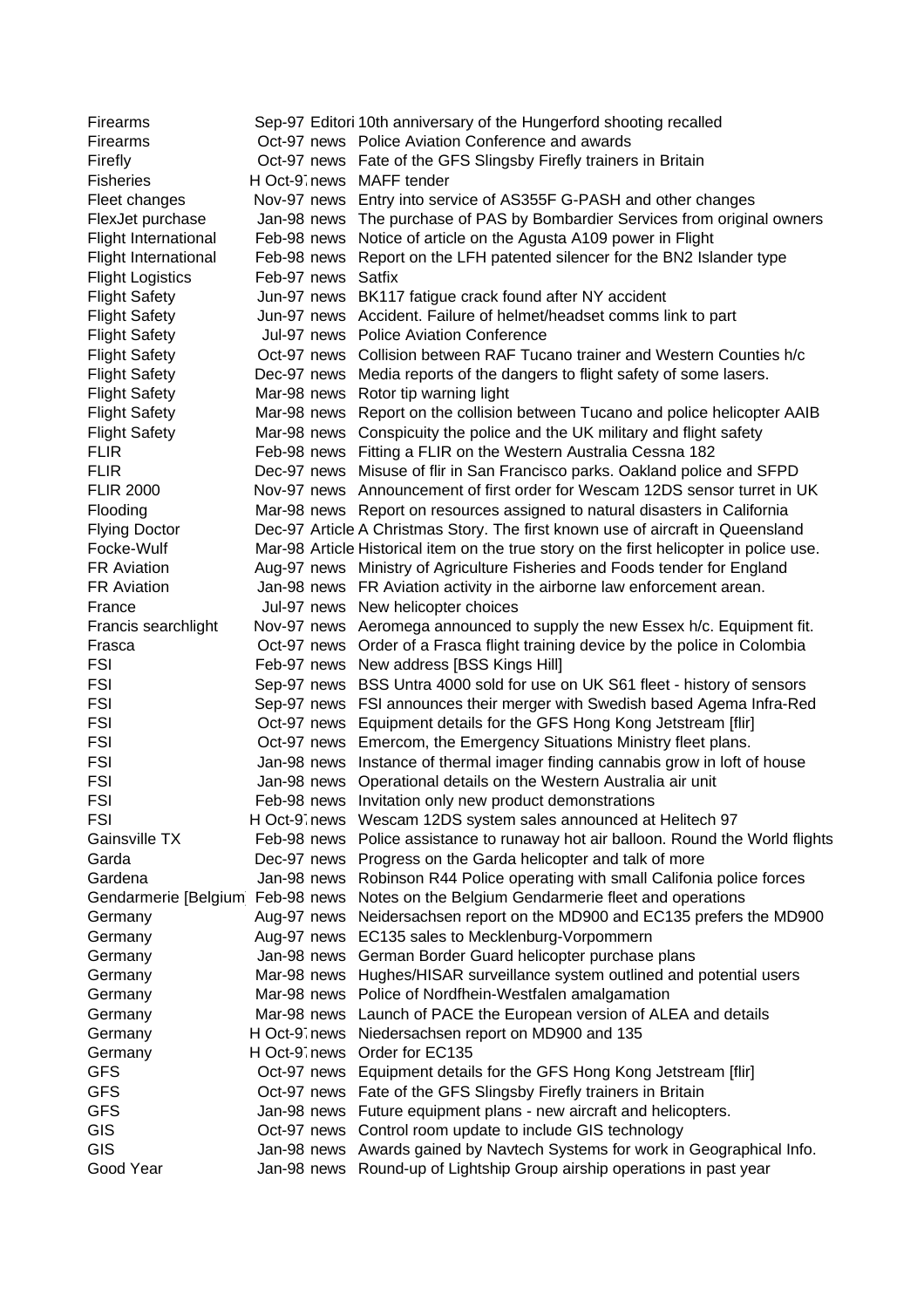| <b>GPU</b>                   |             | Nov-97 news Advertorial explaining the trading positions of Red Box/Powervamp           |
|------------------------------|-------------|-----------------------------------------------------------------------------------------|
| <b>Graham Jeffs</b>          |             | Dec-97 news PASX Seminars                                                               |
| <b>Greater Manchester</b>    |             | Nov-97 news Tender for aircraft maintenance issued by Greater Manchester                |
| <b>Greater Manchester</b>    |             | Nov-97 news Seeking an expansion of their air unit, fixed wing and helicopter           |
| <b>Greater Manchester</b>    |             | Feb-98 news People - staff changes and address change.                                  |
| <b>Greater Manchester</b>    |             | Mar-98 news Composition and engineering of North west Consortium                        |
| Gwent                        |             | Jan-98 news Rescue of woman suicide from sea off the Wales coast                        |
| HAI                          |             | Mar-98 news HAI report on aircraft present at the show.                                 |
| HAI show                     |             | Mar-97 news public awareness show                                                       |
| Hampshire                    |             | Feb-97 news Contract renewals                                                           |
| Hampshire                    |             | Dec-97 news PASX. Night vision exhibitors and equipment at the PAS show                 |
| Hawker                       | Mar-98 news | Hughes/HISAR surveillance system outlined and potential users                           |
| Hawthorne                    | Jan-98 news | Robinson R44 Police operating with small Califonia police forces                        |
| <b>Headset Services</b>      | Dec-97 news | Media reports of the dangers to flight safety of some lasers.                           |
| <b>Helicopter Adventures</b> | Dec-97 news | Acquisition of Bell 407 by the Contra Costa CSO                                         |
| Helicopter World             |             | Apr-97 news Article on Florida police untis.                                            |
| Helicopter World             |             | Oct-97 news Report that Agusta A109E Power is to fly with the Arrius in 1998            |
| Helicopter World             |             | Jan-98 news Review of article in Helicopter World on Turkish Polis plans                |
| Helicopter World             |             | Mar-98 news Launch of PACE the European version of ALEA and details                     |
| <b>Helikopter Service</b>    |             | Oct-97 news Upgrade of the Finnish Border Guard AS332L by Helikopter Service            |
| Helitech                     |             | Sep-97 news East Midlands delivery                                                      |
| Helitech                     |             | Sep-97 news BUCHair Helicopters 1997/8 launched at the bi-annual Helitech show          |
| Helitech                     |             | Sep-97 news FSI announces their merger with Swedish based Agema Infra-Red               |
| Helitech                     |             | Nov-97 news Advertorial explaining the trading positions of Red Box/Powervamp           |
| Helitech                     |             | Nov-97 news entry into service of AS355F G-NEXT and other changes                       |
| Helitech                     | Nov-97 news | Dorset announce order for their Explorer at Helitech show                               |
| Helitech                     |             | Nov-97 news Aeromega announced to supply the new Essex h/c. Equipment fit.              |
| Helitech                     |             | Nov-97 editori Not a classic Helitech.                                                  |
| Helitech                     |             | H Oct-97 news Wescam 12DS system sales announced at Helitech 97                         |
| <b>HEMS</b>                  |             | Feb-97 news G-HEMS for sale                                                             |
| <b>HEMS</b>                  |             | Mar-97 news Richard Branson/Virgin                                                      |
| <b>HEMS</b>                  |             | Apr-97 news Virgin sponsorship & statistics                                             |
| <b>HEMS</b>                  |             | May-97 news G-HEMS off-line with G-MOBI on-line                                         |
| <b>HEMS</b>                  |             | Jul-97 news New EMS service appeal in Essex launched                                    |
| <b>HEMS</b>                  |             | Dec-97 news PASX Seminars                                                               |
| <b>HEMS</b>                  |             | Mar-98 news Aircraft changes                                                            |
| Hermosa Beach                |             | Jan-98 news Robinson R44 Police operating with small Califonia police forces            |
| Hillsborough CSD             |             | Apr-97 news Article on Florida police untis.                                            |
| <b>HIRB</b>                  |             | Mar-98 news Conspicuity the police and the UK military and flight safety                |
| <b>HISAR</b>                 |             | Mar-98 news Hughes/HISAR surveillance system outlined and potential users               |
| <b>HISL</b>                  |             | Mar-98 news Conspicuity the police and the UK military and flight safety                |
| Historical                   |             | May-97 Article Autogiro's at the Derby 1930s                                            |
| History                      |             | Nov-97 news Airship use in the UK during 1997                                           |
| History                      |             | Mar-98 Article Historical item on the true story on the first helicopter in police use. |
| Home Office                  |             | Apr-97 news Home Office funding                                                         |
| Home Office                  |             | Aug-97 news Comparative performance assessment of twin engine h/c by ITPS               |
| Home Office                  |             | Aug-97 news Retirement of D/S Geoff Knupfer                                             |
| Home Office                  |             | Nov-97 news Dorset announce order for their Explorer at Helitech show                   |
| Home Office report           |             | H Oct-97 news Niedersachsen report on MD900 and 135                                     |
| Hong Kong                    |             | Jul-97 news New aircraft order for the Jetstream J41                                    |
| Hong Kong                    |             | Oct-97 news Equipment details for the GFS Hong Kong Jetstream [flir]                    |
| Hong Kong                    |             | Oct-97 news Fate of the GFS Slingsby Firefly trainers in Britain                        |
| Hong Kong                    |             | Jan-98 news Future equipment plans - new aircraft and helicopters.                      |
| Hughes                       |             | Mar-98 news HAI report on aircraft present at the show.                                 |
| Hughes 300                   |             | Nov-97 news Recent start of a Montreal Urban Community Police air trial with 206        |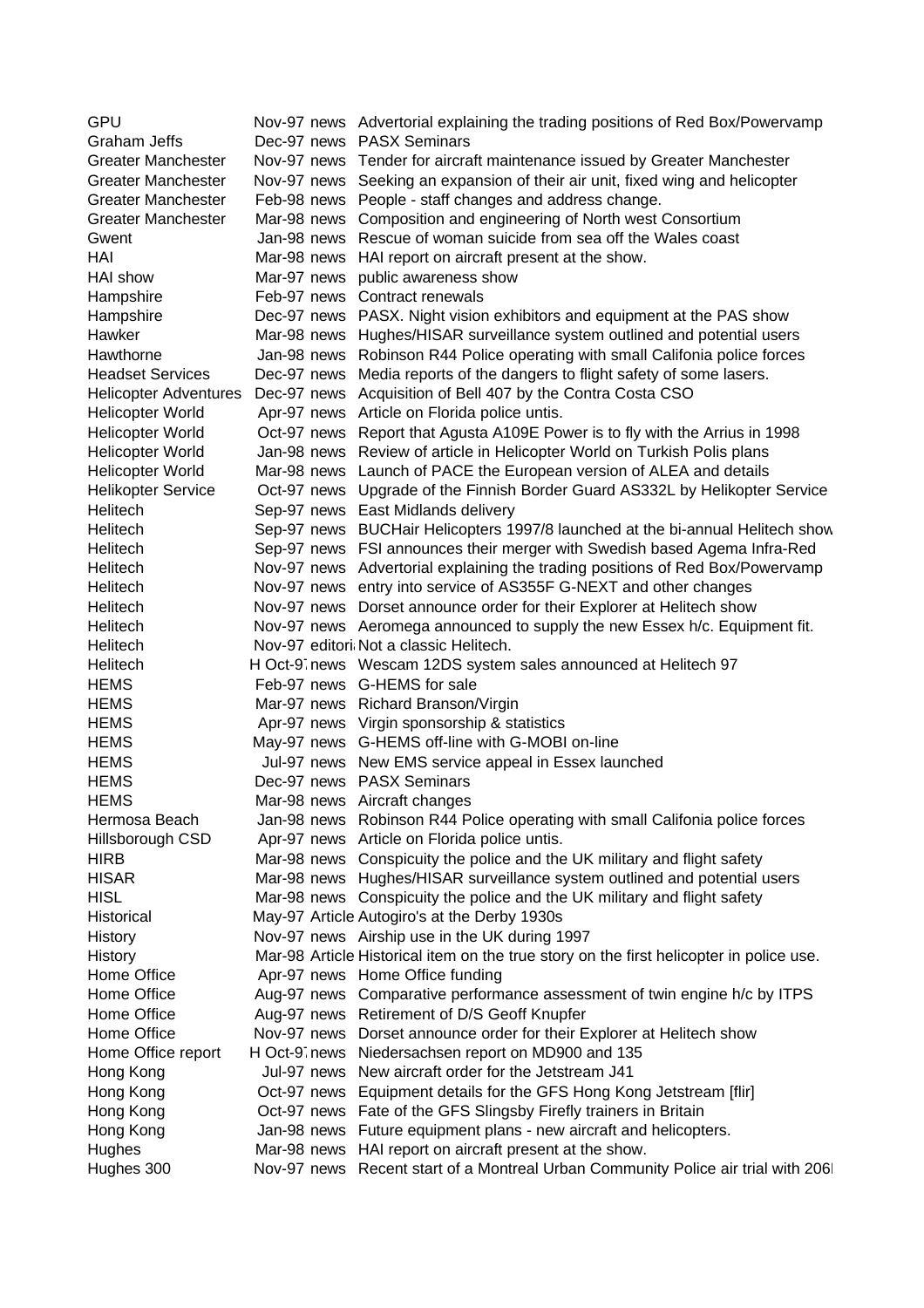Humberside Feb-97 news Full Sutton goal riot Humberside Mar-97 news Contract renewals Humberside Jul-97 news EMS service expansion into Nottinghamshire and Humberside Humberside Aug-97 news Hot air balloon air accident Humberside **Jan-98 news** First year anniversary of the Humberside Police ASU Hungerford Sep-97 Editori 10th anniversary of the Hungerford shooting recalled Illinous Dec-97 news Funeral of victims of crash in Illinous/Chicago Indonesia Jan-98 news Indonesia Polis BO105 h/c used to water bomb high rise fire Inframetrics Aug-97 news Official launch of the R44 Police helicopter Int. Test Pilots School Aug-97 news Comparative performance assessment of twin engine h/c by ITPS Int. Inventors Fair Jan-98 news Awards gained by Navtech Systems for work in Geographical Info. IPATS Nov-97 news Commonwealth meeting [CHOGM] part time use in Scotland IR Mar-98 news Report on EH101 trials and equipment for prototypes. IRA May-97 news Resume of PIRA activity in UK mainland IRENCO Sep-97 news FSI announces their merger with Swedish based Agema Infra-Red IRENCO Nov-97 news Airship use in the UK during 1997 Islander Jul-97 news Exhaust silencer Islander **Jul-97 news** PAS support of Vimy round the world trip Islander Nov-97 news Entry into service of AS355F G-PASH and other changes Islander Dec-97 news PASX exhibitors and equipment at the PAS show Islander Feb-98 news Report on the LFH patented silencer for the BN2 Islander type Islander Mar-98 news Advert for Line Pilot in Flight International to fly BN Islander for RUC Israel Mar-97 news Fourth Bell 206B Israel Mar-98 news Rotor tip warning light Italy Apr-97 news Gardia di Finanza ATR42MP delivery J E Heywood eng Dec-97 news Creation of unit and building. AS355N aircraft ex-Dyfed. Japan Mar-97 news EH101 Japan May-97 news Coast Guard cattle from sky story Japan Jul-97 news EH101 rolled out Japan Aug-97 news EH101 speculation Japan Nov-97 news Trials of the Bell 407 and EC135 against the KB117B Jeremy Parkin Sep-97 news BUCHair Helicopters 1997/8 launched at the bi-annual Helitech show Jetstream Oct-97 news Equipment details for the GFS Hong Kong Jetstream [flir] Jetstream Jan-98 news Future equipment plans - new aircraft and helicopters. Jim di Giovanna Dec-97 news Letter from Lt. Jim di Giovanna to PAN about LACS fleet. John Howard Feb-98 news People - staff changes and address change. John Witt cartoon Mar-97 Item Cheshire John Witt cartoon Apr-97 news M6 Ka-226 Oct-97 news Emercom, the Emergency Situations Ministry fleet plans. Ka-226 Nov-97 news Ka-226 first flight powered with Allison 250 engines Kamov Sep-97 news At Helitech Kamov Oct-97 news Emercom, the Emergency Situations Ministry fleet plans. Kamov Nov-97 news Ka-226 first flight powered with Allison 250 engines Kazan Nov-97 news New 2-3 seat light helicopter announced Kent Air Ambulance Dec-97 news PASX. Exhibitors and equipment at the PAS show Kent Air Ambulance Dec-97 news Christmas cards King Air Mar-98 news Hughes/HISAR surveillance system outlined and potential users Kiowa Mar-98 news HAI report on aircraft present at the show. Korea Jul-97 news Agusta A109C fleet acquired LA County Sheriff Mar-97 news MD600N contract signed LA Police Mar-97 news Bell 407 contract signed Labour Party Conf Nov-97 news Airship use at political party conferences in 1997 LACS Feb-97 news S-58 rescue LACS Jul-97 news MD600N progress LACS Nov-97 news Helitech show report including aircraft on display.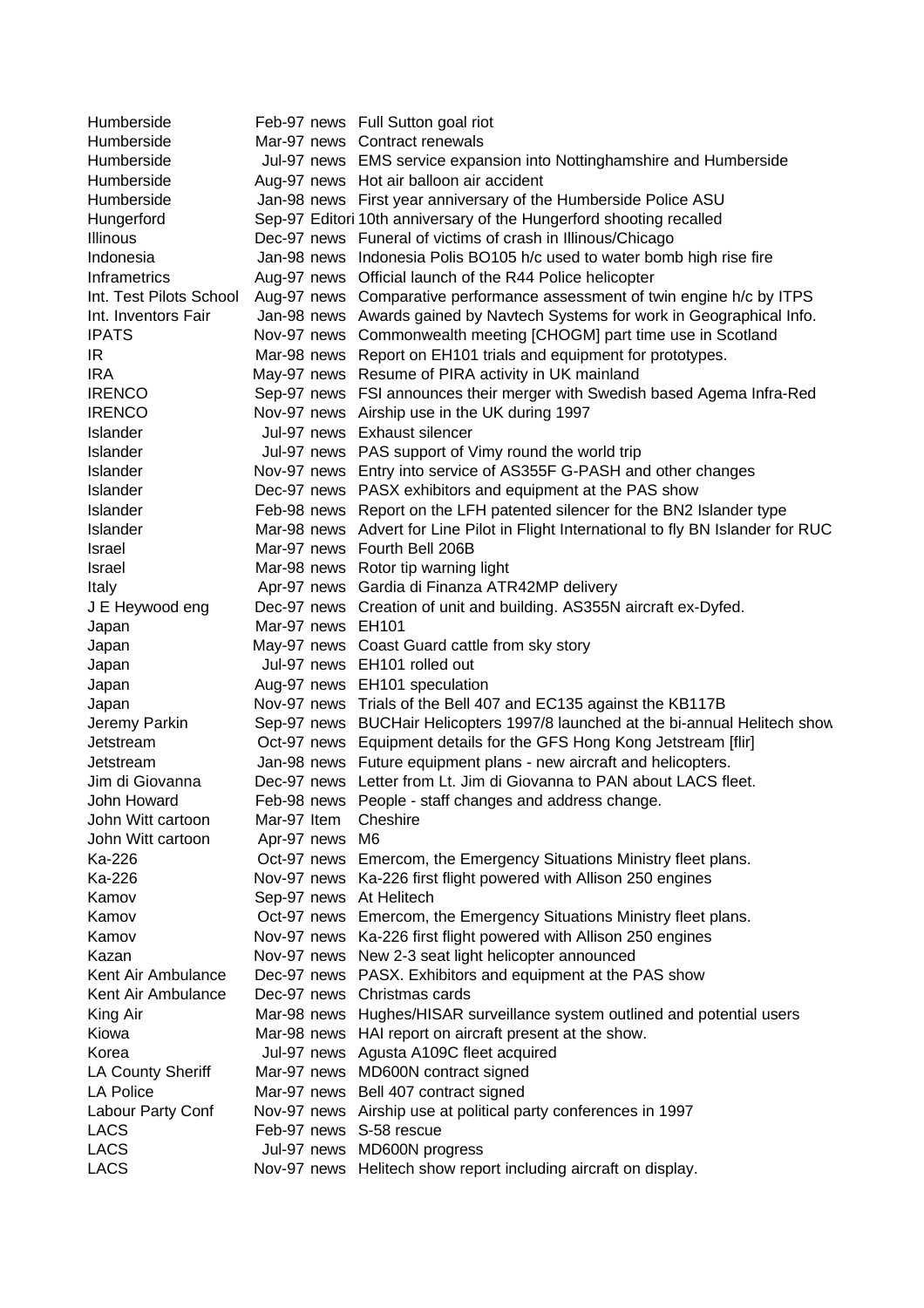| <b>LACS</b>                 |                      | Dec-97 news Letter from Lt. Jim di Giovanna to PAN about LACS fleet.                  |
|-----------------------------|----------------------|---------------------------------------------------------------------------------------|
| <b>LACS</b>                 |                      | Feb-98 news Expectation of first delivery of SH-3 Sea King to LACS                    |
| <b>LACS</b>                 |                      | Mar-98 news HAI report on aircraft present at the show.                               |
| Lakewood PD                 |                      | Mar-97 news S300C purchase                                                            |
| Lancashire                  |                      | Feb-97 news New UEO Weigh/Fitzgerald                                                  |
| Lancashire                  | Mar-97 news Internet |                                                                                       |
| Lancashire                  |                      | Mar-97 Article cameras on helmets [EMS]                                               |
| Lancashire                  |                      | May-97 news EMS operation                                                             |
| Lancashire                  |                      | Mar-98 news Composition and engineering of North west Consortium                      |
| <b>LAPD</b>                 |                      | May-97 news Bell 407 contract signature details                                       |
| <b>LAPD</b>                 |                      | Sep-97 news Tim Morgan continues on his Churchill Fellowship travels                  |
| <b>LAPD</b>                 |                      | Sep-97 news LAPD take delivery of their first Bell 407 helicopters                    |
| <b>LAPD</b>                 |                      | Oct-97 news Police Aviation Conference and awards                                     |
| <b>LAPD</b>                 |                      | H Oct-97 news Wescam 12DS system sales announced at Helitech 97                       |
| <b>LAPD</b>                 |                      | H Oct-97 news Delivery of Bell 407                                                    |
| Laser                       |                      | Dec-97 news Media reports of the dangers to flight safety of some lasers.             |
| Laser                       |                      | Feb-98 news Laser beam attack on Australian police helicopter [Victoria].             |
| <b>LEO 400</b>              |                      | Dec-97 news CHOGM meeting in Edinburgh                                                |
| <b>LEO 400</b>              |                      | Jan-98 news Operational details on the Western Australia air unit                     |
| <b>LET 410</b>              |                      | Feb-98 news Fleet notes on the Estonian Border Guard                                  |
| <b>LETA</b>                 |                      | Feb-98 news Mark Colborn on LETA and the difficulties experienced in US Courts        |
| <b>LFH</b>                  |                      | Feb-98 news Report on the LFH patented silencer for the BN2 Islander type             |
| Libya                       |                      | Nov-97 news Withdrawal of Agusta-Bell 206A after 20 years service                     |
| Lightship Group             |                      | Nov-97 news Airship use in the UK during 1997                                         |
| Lightship Group             |                      | Dec-97 news PASX exhibitors and equipment at the PAS show                             |
| Lightship Group             |                      | Jan-98 news Round-up of Lightship Group airship operations in past year               |
| Lincolnshire                |                      | Jul-97 news EMS service expansion into Nottinghamshire and Humberside                 |
| Lincolnshire & Notts        |                      | Jan-98 news Lincs & Notts incident.                                                   |
| Lincolnshire EMS            |                      | Feb-97 Article Mike Gillon report                                                     |
| Lippitts Hill               |                      | Feb-98 news Reports on the closure of the Lippitts Hill helicopter facility in London |
| Lockheed C-130              |                      | Feb-98 news Notes on the Belgium Gendarmerie fleet and operations                     |
| Long Beach                  |                      | Aug-97 Article Advertorial for helicopters leased to police units                     |
| Lothian & Borders           |                      | Nov-97 news Airship use in the UK during 1997                                         |
| Lothian & Borders           |                      | Nov-97 news Commonwealth meeting [CHOGM] part time use in Scotland                    |
| Lothian & Borders           |                      | Dec-97 news CHOGM meeting in Edinburgh                                                |
| Luxembourg                  |                      | Aug-97 news Luxembourg Air Rescue signs for MD900                                     |
| <b>MAFF</b>                 |                      | Aug-97 news Ministry of Agriculture Fisheries and Foods tender for England            |
| <b>MAFF</b>                 |                      | Jan-98 news FR Aviation activity in the airborne law enforcement arean.               |
| Maintenance                 | Nov-97 news          | Tender for aircraft maintenance issued by Greater Manchester                          |
| Malta                       |                      | Nov-97 news Withdrawal of Agusta-Bell 206A after 20 years service                     |
| <b>Manhatten Beach</b>      |                      | Jan-98 news Robinson R44 Police operating with small Califonia police forces          |
| <b>Mann Avionics</b>        | Dec-97 news          | <b>PASX Seminars</b>                                                                  |
| Mark Trumble                | Jan-98 news          | The purchase of PAS by Bombardier Services from original owners                       |
| <b>MAS</b>                  | Jan-98 news          | The purchase of PAS by Bombardier Services from original owners                       |
| <b>McAlpine Helicopters</b> |                      | Jun-97 news Order for the first EC135                                                 |
| <b>McAlpine Helicopters</b> |                      | Oct-97 Article The air support effort assigned to the funeral of HRH Diana Princess   |
| <b>McAlpine Helicopters</b> |                      | Nov-97 news Helitech show report including aircraft on display.                       |
| <b>McAlpine Helicopters</b> | Nov-97 news          | Sale of ECS downlink to South Yorkshire police ASU                                    |
| <b>McAlpine Helicopters</b> | Jan-98 news          | Delivery of the first UK police EC135 for role equipment in Oxford.                   |
| <b>McAlpine Helicopters</b> | Feb-98 news          | Signature of contract for AS355N for North Midlands and implications                  |
| <b>McAlpine Helicopters</b> | Feb-98 news          | Registration of Devon & Cornwall BK117C G-DCPA                                        |
| <b>McAlpine Helicopters</b> | Mar-98 news          | Composition and engineering of North west Consortium                                  |
| <b>McAlpine Helicopters</b> | Mar-98 news          | Engineering arrangements for the refurbishing of G-DPPS                               |
| MD                          | Mar-97 news          | MD600N certification delayed                                                          |
| MD                          | Sep-97 news          | Order for 45 MD 600N announced by the USBP                                            |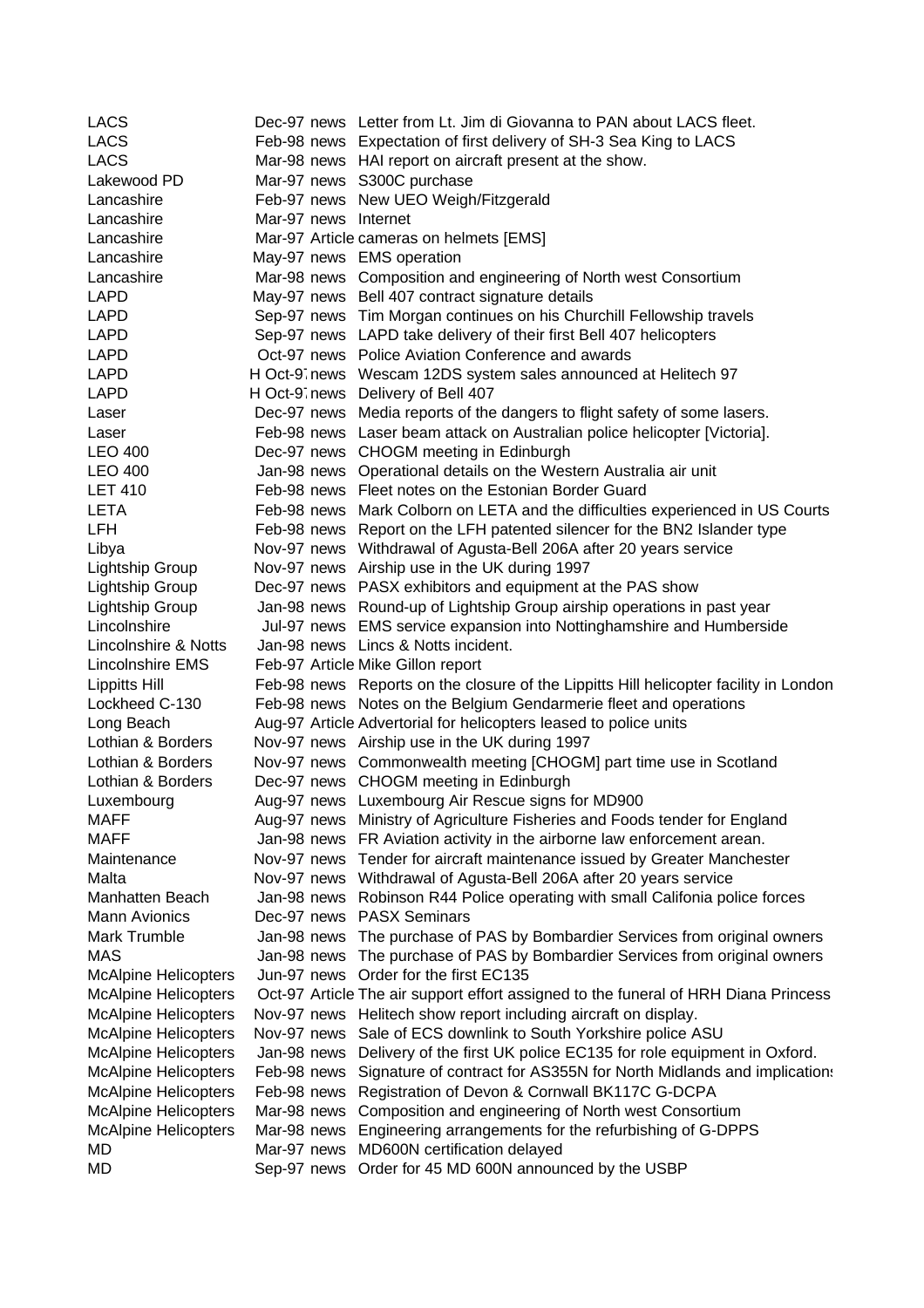| MD                                                     |                           | Oct-97 news First flight at Mesa and details of alterations and improvements            |
|--------------------------------------------------------|---------------------------|-----------------------------------------------------------------------------------------|
| MD                                                     |                           | Nov-97 news Helitech show report including aircraft on display.                         |
| MD                                                     |                           | Nov-97 news Round the world trip by ex-police aircraft N1096C and MD369D                |
| MD                                                     |                           | Nov-97 news Dorset announce order for their Explorer at Helitech show                   |
| MD                                                     |                           | Dec-97 news Letter from Lt. Jim di Giovanna to PAN about LACS fleet.                    |
| MD                                                     |                           | Dec-97 news Move of a Hughes OH-6 helicopter to the Solomon islands                     |
| MD                                                     |                           | Jan-98 news Emergency floats certified for use on the MD600N                            |
| MD                                                     |                           | Jan-98 news Update on the round-the-world record bid in an ex-police MD369D             |
| MD                                                     |                           | Feb-98 news Notes on the Belgium Gendarmerie fleet and operations                       |
| MD                                                     |                           | Mar-98 news HAI report on aircraft present at the show.                                 |
| MD                                                     |                           | Mar-98 news Sale of commercial helicopter division by Boeing, notes on projects         |
| MD                                                     | H Oct-97 news At Helitech |                                                                                         |
| <b>MD 900</b>                                          |                           | Jul-97 news PAS plans in the wake of temporary Explorer grounding.                      |
| MD 900                                                 |                           | Jul-97 news Explorer for service with ADAC                                              |
| MD 900                                                 |                           | Aug-97 news Comparative performance assessment of twin engine h/c by ITPS               |
| <b>MD 900</b>                                          |                           | Aug-97 news Luxembourg Air Rescue signs for MD900                                       |
| <b>MD 900</b>                                          |                           | Aug-97 news notice of error in July edition reporting                                   |
| MD 900                                                 |                           | Aug-97 news Reported sale of four MD900 to Puerto Rico                                  |
| MD 900                                                 |                           | Aug-97 news Preferred name of the MD902 version of the Explorer to be MD900             |
| <b>MD 900</b>                                          |                           | Aug-97 news Neidersachsen report on the MD900 and EC135 prefers the MD900               |
| <b>MD 900</b>                                          |                           | Aug-97 news Summer Conference Cardiff                                                   |
| MD 900                                                 |                           | Sep-97 news Belgian Gendarmerie confirm that they are not to buy third MD900            |
| <b>MD 900</b>                                          | Sep-97 news At Helitech   |                                                                                         |
| MD 900                                                 |                           | Oct-97 news Austrian BIM conducting type comparisons for new police h/c                 |
| MD 900                                                 |                           | Nov-97 news Cost of MD 900 have been reduced to \$394 per hour                          |
| MD 900                                                 |                           | Nov-97 news Announcement of the sale of a MD 900 to Sussex Police                       |
| <b>MD 900</b>                                          | Feb-98 news               | Notes on the Belgium Gendarmerie fleet and operations                                   |
| <b>MD 900</b>                                          | Mar-98 news               | Signature of 10 year PFI between PAS and Wiltshire for MD900                            |
| MD Advanced Explore Oct-97 news                        |                           | First flight at Mesa and details of alterations and improvements                        |
| MD Advanced Explore H Oct-97 news First flight at Mesa |                           |                                                                                         |
| <b>MD500E</b>                                          |                           | Dec-97 news Letter from Lt. Jim di Giovanna to PAN about LACS fleet.                    |
| <b>MD520N</b>                                          |                           | Nov-97 news Helitech show report including aircraft on display.                         |
| MD600                                                  |                           | Nov-97 news Helitech show report including aircraft on display.                         |
| <b>MD600</b>                                           |                           | Dec-97 news Letter from Lt. Jim di Giovanna to PAN about LACS fleet.                    |
| MD600N                                                 |                           | Sep-97 news Order for 45 MD 600N announced by the USBP                                  |
| MD600N                                                 |                           | Jan-98 news Emergency floats certified for use on the MD600N                            |
| MD600N                                                 |                           | Mar-98 news HAI report on aircraft present at the show.                                 |
| MD600N                                                 |                           | Mar-98 news Sale of commercial helicopter division by Boeing, notes on projects         |
| MD600N                                                 |                           | H Oct-97 news Order of 45 MD600N for the US Border Patrol                               |
| Mecklenburg-Vorpom.                                    |                           | Aug-97 news EC135 sales to Mecklenburg-Vorpommern                                       |
| Megaray                                                |                           | Dec-97 news PASX. Night vision exhibitors and equipment at the PAS show                 |
| Merger                                                 |                           | Sep-97 news FSI announces their merger with Swedish based Agema Infra-Red               |
| Merseyside                                             |                           | Mar-97 news EMS to London                                                               |
| Merseyside                                             |                           | Aug-97 news Conspicuity paint applied                                                   |
| Merseyside                                             |                           | Nov-97 news Announcement of first order for Wescam 12DS sensor turret in UK             |
| Merseyside                                             |                           | Mar-98 news Fit of WESCAM 12DS                                                          |
| Merseyside                                             |                           | Mar-98 news Composition and engineering of North west Consortium                        |
| Merseyside                                             | H Oct-97 news Conspicuity |                                                                                         |
| Messerschmitt                                          |                           | Mar-98 Article Historical item on the true story on the first helicopter in police use. |
| Metropolitan Police                                    |                           | Nov-97 news Airship use in the UK during 1997                                           |
| Mi-24 Hind                                             |                           | Oct-97 news Emercom, the Emergency Situations Ministry fleet plans.                     |
| Mike Smith                                             |                           | Nov-97 news Round the world trip by ex-police aircraft N1096C and MD369D                |
| Mil                                                    | Sep-97 news At Helitech   |                                                                                         |
| Mil                                                    |                           | Oct-97 news Emercom, the Emergency Situations Ministry fleet plans.                     |
| Mil                                                    |                           | Dec-97 news Russian delegation in London UK researching air support                     |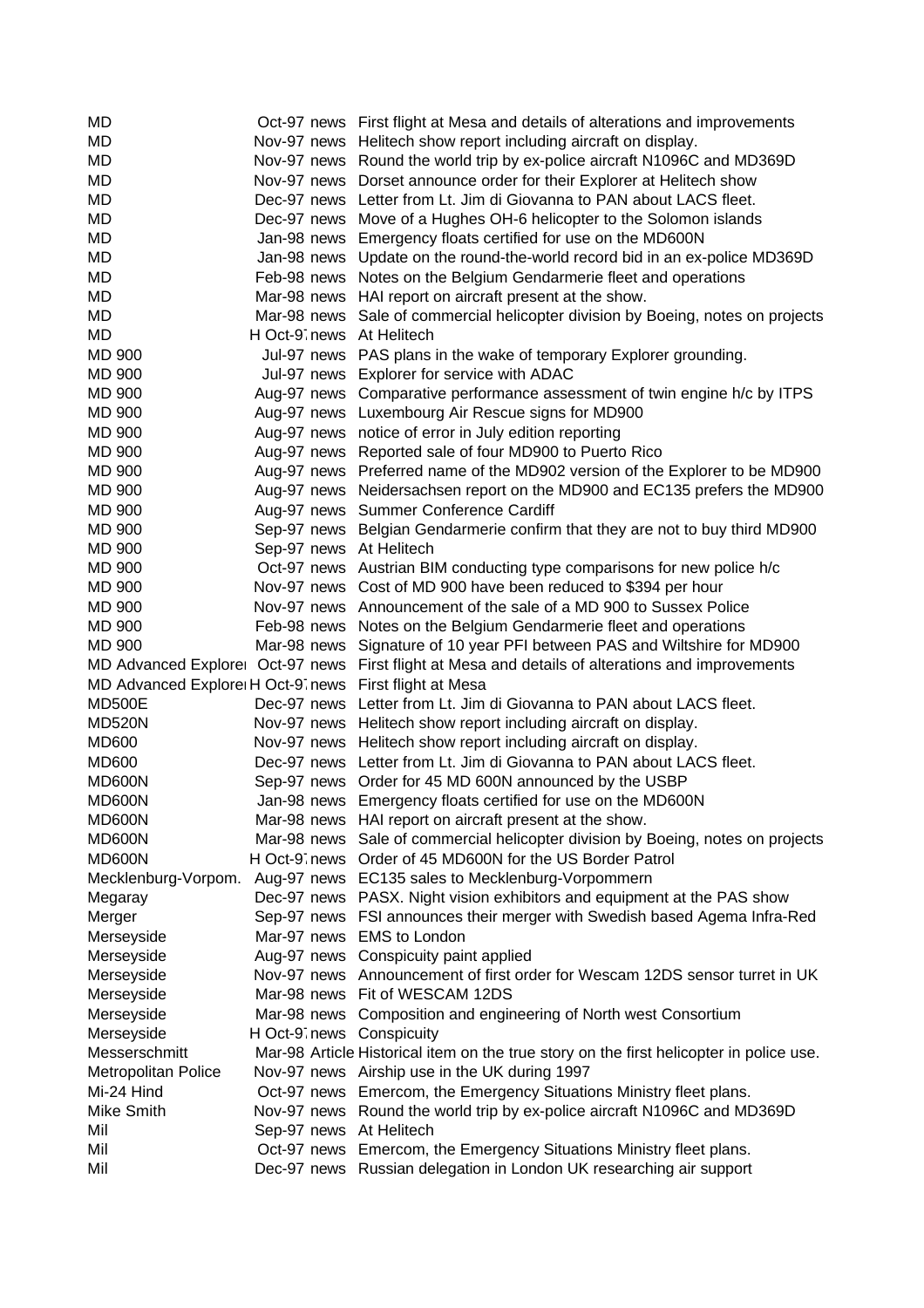| Mil                                |               | Feb-98 news Sales efforts by US and Russian helicopter companies in Turkey              |
|------------------------------------|---------------|-----------------------------------------------------------------------------------------|
| Mil                                |               | Feb-98 news Fleet notes on the Estonian Border Guard                                    |
| <b>Mil-34</b>                      |               | Dec-97 news Russian delegation in London UK researching air support                     |
| Montreal                           | Nov-97 news   | Recent start of a Montreal Urban Community Police air trial with 206                    |
| Morocco                            | Feb-98 news   | Police assistance to runaway hot air balloon. Round the World flights                   |
| <b>Moscow</b>                      | Dec-97 news   | Russian delegation in London UK researching air support                                 |
| <b>Moscow Police</b>               | Oct-97 news   | Emercom, the Emergency Situations Ministry fleet plans.                                 |
| Nashville                          |               | Sep-97 news ALEA Conference and Exposition at Nashville TN                              |
| <b>National Guard</b>              | Mar-98 news   | Report on resources assigned to natural disasters in California                         |
| Navajo PA31                        | Jan-98 news   | Operational details on the Western Australia air unit                                   |
| Navtech                            | Apr-97 news   | Advertorial                                                                             |
| Navtech                            | Jan-98 news   | Awards gained by Navtech Systems for work in Geographical Info.                         |
| Neidersachsen                      | Aug-97 news   | Neidersachsen report on the MD900 and EC135 prefers the MD900                           |
| Nemises                            | Mar-98 news   | Report on EH101 trials and equipment for prototypes.                                    |
| Netherlands                        | Jun-97 news   | Coast Watch [Kustwacht] PA Conference                                                   |
| <b>Netherlands</b>                 |               | Jul-97 news PBN2 fleet refurbished                                                      |
| Netherlands                        |               | Mar-98 news Hughes/HISAR surveillance system outlined and potential users               |
| New Mexico                         |               | Nov-97 news Round the world trip by ex-police aircraft N1096C and MD369D                |
| New Mexico                         |               | Jan-98 news Update on the round-the-world record bid in an ex-police MD369D             |
| New Mexico                         |               | Jan-98 news New unit enquiry                                                            |
| <b>New Scotland Yard</b>           |               | Oct-97 Article The air support effort assigned to the funeral of HRH Diana Princess     |
| New unit                           |               | Jan-98 news New unit enquiry                                                            |
| New York                           |               | Mar-98 Article Historical item on the true story on the first helicopter in police use. |
| New Zealand                        |               | Mar-97 news UH1H search and arrest                                                      |
| Night flying                       |               | Mar-98 news Rotor tip warning light                                                     |
| Night vision                       | Dec-97 news   | PASX. Night vision exhibitors and equipment at the PAS show                             |
| Noise                              | Feb-98 news   | Report on the LFH patented silencer for the BN2 Islander type                           |
| Nordfhein-Westfalen                |               | Mar-98 news Police of Nordfhein-Westfalen amalgamation                                  |
| <b>Norfolk</b>                     | Aug-97 news   | M11 closed after joint operation by Norfolk, Essex and SERPASU                          |
| Norman Tebbitt                     | Feb-98 news   | Proposals that SAR crew be given awards after sea rescue off Wales                      |
| North East                         | Feb-98 news   | Report on the LFH patented silencer for the BN2 Islander type                           |
| North Indiana Pub Sfty Aug-97 news |               | North Indiana Public Safety signs for Bell 427 [not yet flown]                          |
| North Midlands                     | Feb-97 news   | Proposals                                                                               |
| <b>North Midlands</b>              | Apr-97 news   | Home Office funding                                                                     |
| <b>North Midlands</b>              | Nov-97 news   | Outline of embryo air support unit for Derbyshire and Nottinghamshir                    |
| North Midlands                     | Dec-97 news   | Creation of unit and building. AS355N aircraft ex-Dyfed.                                |
| North Midlands                     |               | Feb-98 news Sales announcements of Skyforce Observer systems.                           |
| North Midlands                     | Feb-98 news   | Signature of contract for AS355N for North Midlands and implications                    |
| North Midlands                     | Mar-98 news   | Engineering arrangements for the refurbishing of G-DPPS                                 |
| North Wales                        | Feb-97 news   | Conspicuity                                                                             |
| North Wales                        | Aug-97 news   | EC135 selected                                                                          |
| North Wales                        | Mar-98 news   | Composition and engineering of North west Consortium                                    |
| North Wales                        | H Oct-9 news  | Contract for EC135                                                                      |
| North West Cons                    | Nov-97 news   | Tender for aircraft maintenance issued by Greater Manchester                            |
| North West Cons                    | Mar-98 news   | Composition and engineering of North west Consortium                                    |
| Northampton                        | Nov-97 news   | David Morley to be the new Managing Director of Sloane h/c                              |
| Northrop-Grumman                   | Mar-98 news   | Report on EH101 trials and equipment for prototypes.                                    |
| Northumbria Air Amb                | Dec-97 news   | <b>PASX Seminars</b>                                                                    |
| Northumbria Air Amb                | Mar-98 news   | Launch of PACE the European version of ALEA and details                                 |
| Norway                             | Aug-97 news   | Norsk Luftambulanse EMS signs for the EC135                                             |
| Norway                             | Sep-97 news   | Police air support in Norway observers being trained in Sweden                          |
| Norway                             | Nov-97 news   | Observers complete their training with the Swedish police air unit                      |
| Norway                             | H Oct-97 news | Set up of operations                                                                    |
| <b>NOTAR</b>                       | Oct-97 news   | First flight at Mesa and details of alterations and improvements                        |
| <b>NOTAR</b>                       | Nov-97 news   | Helitech show report including aircraft on display.                                     |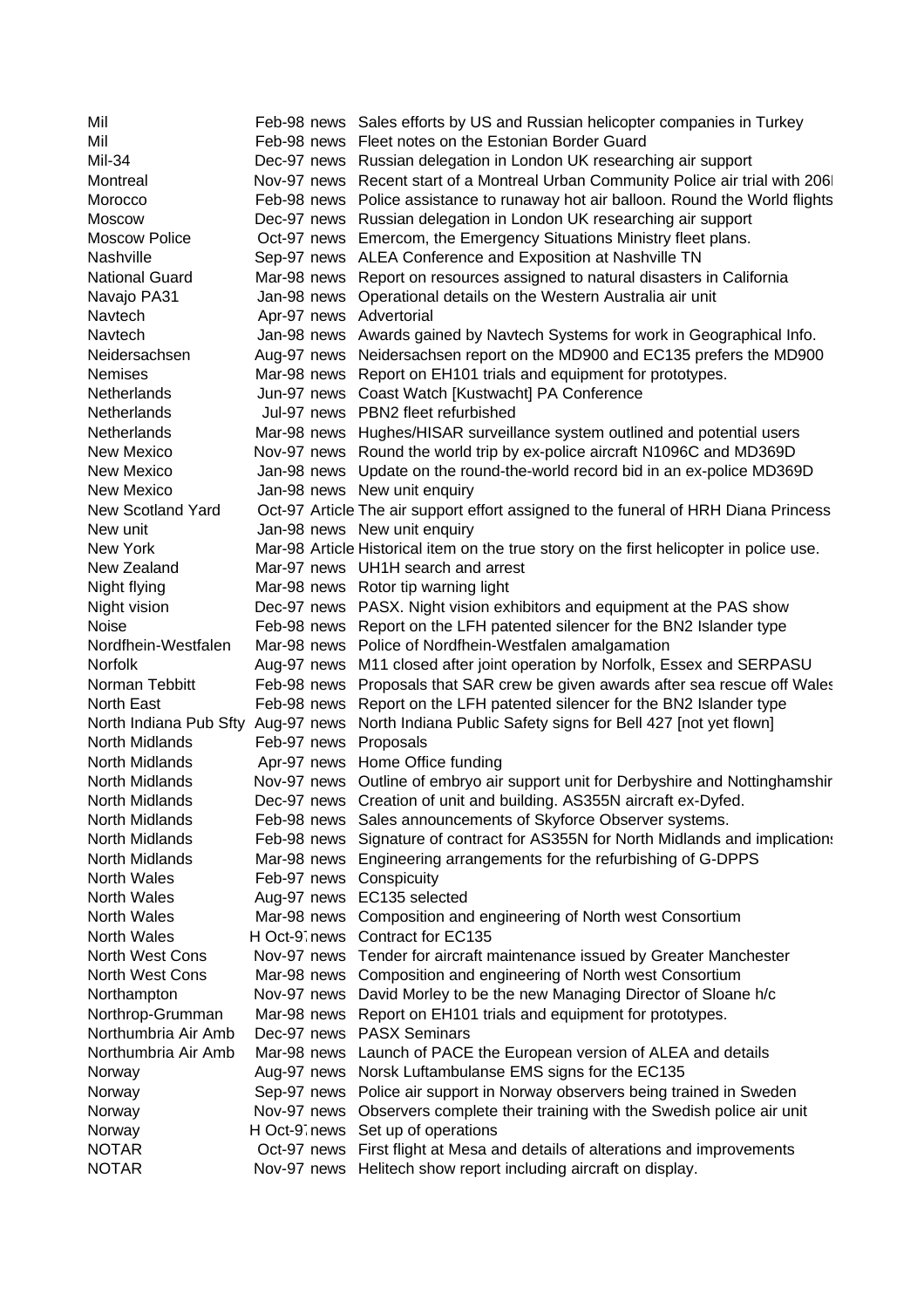| <b>NOTAR</b>         |                      | Dec-97 news Letter from Lt. Jim di Giovanna to PAN about LACS fleet.                 |
|----------------------|----------------------|--------------------------------------------------------------------------------------|
| Nottinghamshire      |                      | Jul-97 news EMS service expansion into Nottinghamshire and Humberside                |
| Nottinghamshire      |                      | Nov-97 news Outline of embryo air support unit for Derbyshire and Nottinghamshir     |
| Nottinghamshire      |                      | Dec-97 news Creation of unit and building. AS355N aircraft ex-Dyfed.                 |
| Oakland              |                      | Dec-97 news Misuse of flir in San Francisco parks. Oakland police and SFPD           |
| Oakland              |                      | Mar-98 news HAI report on aircraft present at the show.                              |
| Observer             |                      | Feb-98 news Sales announcements of Skyforce Observer systems.                        |
| Observer system      |                      | Nov-97 news Details of the Skyforce Observer task management system                  |
| Olympics 1976        |                      | Nov-97 news Recent start of a Montreal Urban Community Police air trial with 206     |
| Omaha PD             |                      | Apr-97 news Aquiring OH58 helicopters.                                               |
| Omega                |                      | Dec-97 news PASX. Night vision exhibitors and equipment at the PAS show              |
| Optica               |                      | Jul-97 news Aircraft cancelled from register                                         |
| Orange County [CA]   |                      | Mar-98 news HAI report on aircraft present at the show.                              |
| Orange County SD     |                      | Apr-97 news MD600 lease                                                              |
| Orange County SD     | May-97 news          | [FL] Bell 407 delivery public knowledge                                              |
| Orange CSO           | Nov-97 news          | Delivery into service of the new Orange CSO h/c in Orlando                           |
| Orlando              |                      | Nov-97 news Delivery into service of the new Orange CSO h/c in Orlando               |
| <b>OSS</b>           |                      | Mar-98 news Composition and engineering of North west Consortium                     |
| <b>Oxey Avionics</b> |                      | Dec-97 news PASX Seminars                                                            |
| Oxford               |                      | Jan-98 news Delivery of the first UK police EC135 for role equipment in Oxford.      |
| <b>PACE</b>          |                      | Mar-98 news Launch of PACE the European version of ALEA and details                  |
| Palestine            |                      | Mar-97 news Mil Mi-8 and spurious Bell 206 fleet                                     |
| Panama               | Apr-97 news          | Transfer of six UH-1H for drug work                                                  |
| Parliament           | Mar-98 news          | Conspicuity the police and the UK military and flight safety                         |
| <b>PAS</b>           | Feb-97 news CAMB new |                                                                                      |
| <b>PAS</b>           |                      | Feb-97 news Contract renewals                                                        |
| <b>PAS</b>           |                      | Jun-97 news Order for the first EC135                                                |
| <b>PAS</b>           |                      | Jul-97 news PAS plans in the wake of temporary Explorer grounding.                   |
| <b>PAS</b>           |                      | Jul-97 news PAS support of Vimy round the world trip                                 |
| <b>PAS</b>           |                      | Jul-97 news PAS take-over rumours denied                                             |
| <b>PAS</b>           |                      | Oct-97 news Collision between RAF Tucano trainer and Western Counties h/c            |
| <b>PAS</b>           |                      | Nov-97 news PASX announced                                                           |
| <b>PAS</b>           |                      | Nov-97 news Entry into service of AS355F G-PASH and other changes                    |
| <b>PAS</b>           |                      | Nov-97 news Announcement of the sale of a MD 900 to Sussex Police                    |
| <b>PAS</b>           |                      | Nov-97 news Commonwealth meeting [CHOGM] part time use in Scotland                   |
| <b>PAS</b>           | Nov-97 news          | Dorset announce order for their Explorer at Helitech show                            |
| <b>PAS</b>           |                      | Nov-97 news Aeromega announced to supply the new Essex h/c. Equipment fit.           |
| <b>PAS</b>           |                      | Jan-98 news FR Aviation activity in the airborne law enforcement arean.              |
| <b>PAS</b>           |                      | Jan-98 news The purchase of PAS by Bombardier Services from original owners          |
| <b>PAS</b>           |                      | Feb-98 news Signature of contract for AS355N for North Midlands and implications     |
| <b>PAS</b>           | Mar-98 news          | Signature of 10 year PFI between PAS and Wiltshire for MD900                         |
| <b>PAS</b>           |                      | Mar-98 news Contract renewal 1998-2001 PAS                                           |
| <b>PAS</b>           |                      | Mar-98 news Conspicuity the police and the UK military and flight safety             |
| <b>PAS</b>           |                      | Mar-98 news Pilotage North Midlands                                                  |
| <b>PAS</b>           |                      | Mar-98 news Launch of PACE the European version of ALEA and details                  |
| <b>PASX</b>          |                      | Dec-97 news PASX. Night vision exhibitors and equipment at the PAS show              |
| Peru                 | Jun-97 news          | Japanese Embassy seige and storming                                                  |
| Peru                 |                      | Aug-97 news Accident update to UH1H                                                  |
| Philadelphia         | Jan-98 news          | Lighthearted story of missing engine                                                 |
| Pilatus              |                      | May-97 news First Pilatus PC-12 in service                                           |
| Pilatus              |                      | Jul-97 news Ontario Provincial Police look at Pilatus PC12                           |
| Pilotage             |                      | Mar-98 news Advert for Line Pilot in Flight International to fly BN Islander for RUC |
| <b>Pinellas CSD</b>  |                      | Apr-97 news Article on Florida police untis.                                         |
| Pioneer UAV          | H Oct-9 news         | Wescam 12DS system sales announced at Helitech 97                                    |
| Piper                |                      | Jan-98 news Operational details on the Western Australia air unit                    |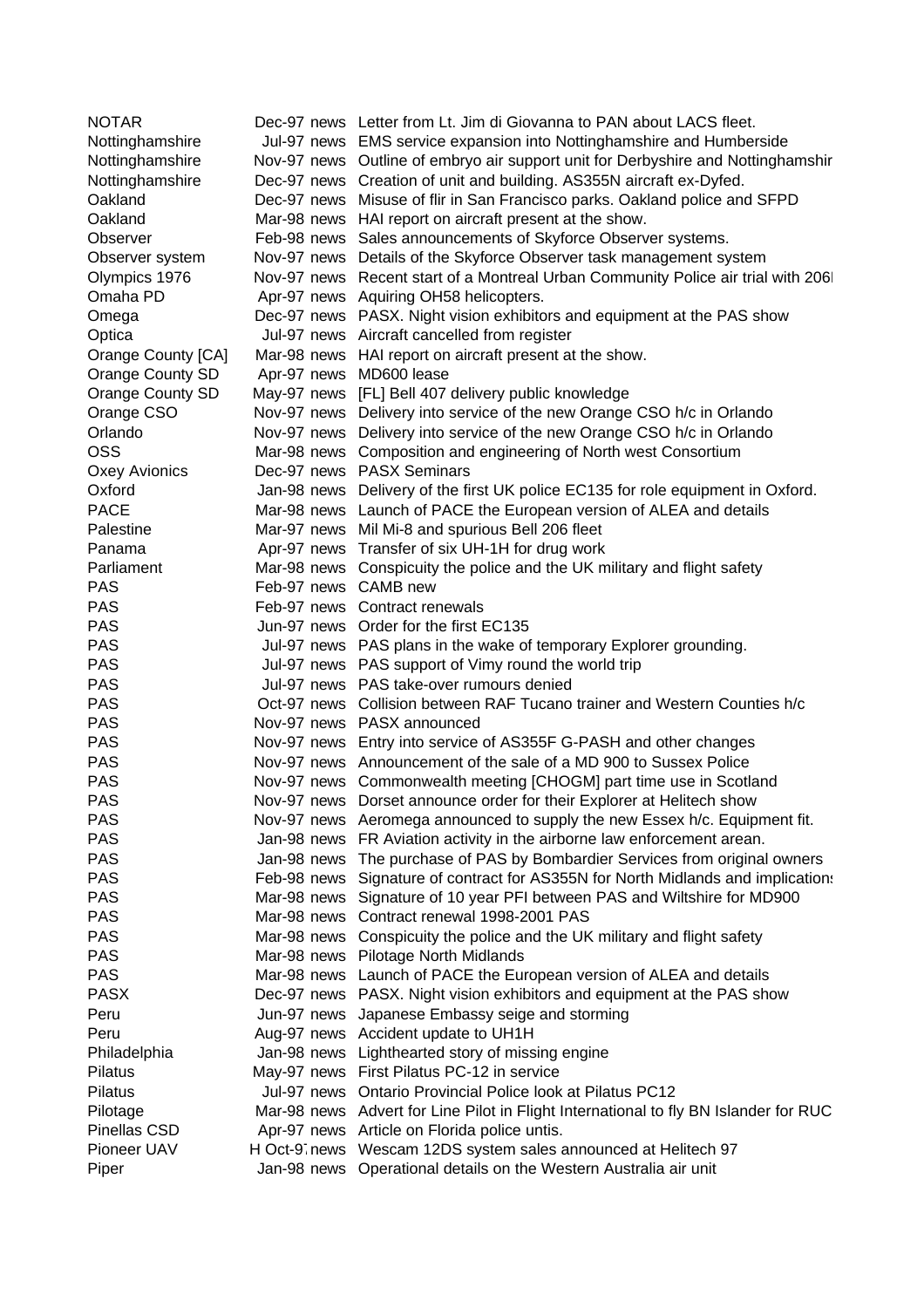Police Aviation Mar-98 news 1998 Police Aviation Handbook reviewed Police Aviation Conf Apr-97 news May 8-9 Heathrow. Police Aviation Conf Jun-97 Editori Police Aviation Conference Police Aviation Conf Jun-97 news Report on event - Conspicuity Police Aviation Conf Jun-97 news Report on event - HISL/HIRB Police Aviation Conf Jun-97 news Report on event - Airships Police Aviation Conf Jun-97 news Exhibitors/Bell/Bristol/BSS/Headset/IRENCO/MD/BN/Wescam Police Aviation Conf Jul-97 news Chuck Perriquey Jnr Police Aviation Conf Jul-97 news ENG Police Aviation Conf Jul-97 news Crowded skies Police Aviation Conf Oct-97 news Police Aviation Conference and awards Police National Comp Oct-97 news Control room update to include GIS technology Portugal Dec-97 news Report on the fate of the ex-SERPASU Bell 222 fleet in Portugal Powervamp Nov-97 news Advertorial explaining the trading positions of Red Box/Powervamp PSDB Aug-97 news Retirement of D/S Geoff Knupfer Public use Feb-98 news Expectation of first delivery of SH-3 Sea King to LACS Publication Sep-97 news BUCHair Helicopters 1997/8 launched at the bi-annual Helitech show Puerto Rico Aug-97 news Reported sale of four MD900 to Puerto Rico Puerto Rico **H** Oct-9<sup>7</sup> news Order for MD900 announced. Puma Oct-97 news Upgrade of the Finnish Border Guard AS332L by Helikopter Service PWC Oct-97 news First flight at Mesa and details of alterations and improvements PZL Sep-97 news At Helitech QANTAS Dec-97 Article A Christmas Story. The first known use of aircraft in Queensland R44 Aug-97 news Official launch of the R44 Police helicopter R44 **H Oct-9**<sup>1</sup> news Wescam 12DS system sales announced at Helitech 97 R44 Police Jan-98 news Robinson R44 Police operating with small Califonia police forces RAC Jan-98 news Round-up of Lightship Group airship operations in past year Radar **Mar-98 news** Hughes/HISAR surveillance system outlined and potential users RAF Cot-97 news Collision between RAF Tucano trainer and Western Counties h/c Raytheon Mar-98 news Hughes/HISAR surveillance system outlined and potential users RCMP Nov-97 news Recent start of a Montreal Urban Community Police air trial with 206L Red Box **Apr-97** news Expansion Red Box **Nov-97** news Advertorial explaining the trading positions of Red Box/Powervamp Redondo Beach Jan-98 news Robinson R44 Police operating with small Califonia police forces Rescue **In the Jan-98 news** Rescue of woman suicide from sea off the Wales coast Richard Branson Feb-98 news Police assistance to runaway hot air balloon. Round the World flights. Rijkswacht [Belgium] Feb-98 news Notes on the Belgium Gendarmerie fleet and operations Robinson May-97 news R44 Police early details Robinson Aug-97 news Official launch of the R44 Police helicopter Robinson Aug-97 Article Advertorial for helicopters leased to police units Robinson Sep-97 news At Helitech Robinson Nov-97 news David Morley to be the new Managing Director of Sloane h/c Robinson Jan-98 news Robinson R44 Police operating with small Califonia police forces Robinson Feb-98 news Fleet notes on the Estonian Border Guard Robinson **H** Oct-9<sup>-</sup><sub>1</sub> news Wescam 12DS system sales announced at Helitech 97 Robinson **H** Oct-9<sup>7</sup>news Certification of the R44 Police Rotor & Wing magazin Nov-97 news Recent start of a Montreal Urban Community Police air trial with 206 Rotortech Aug-97 news BO105 accidents update and rebuild at Rotortech in Cambridge. Rotortech Sep-97 news At Helitech Rotortech Feb-98 news Work in progress Round-the-World Nov-97 news Round the world trip by ex-police aircraft N1096C and MD369D Round-the-world Jan-98 news Update on the round-the-world record bid in an ex-police MD369D Royal Humane Society Feb-98 news Proposals that SAR crew be given awards after sea rescue off Wales Royal London Hospital Dec-97 news PASX Seminars RUC Mar-98 news Advert for Line Pilot in Flight International to fly BN Islander for RUC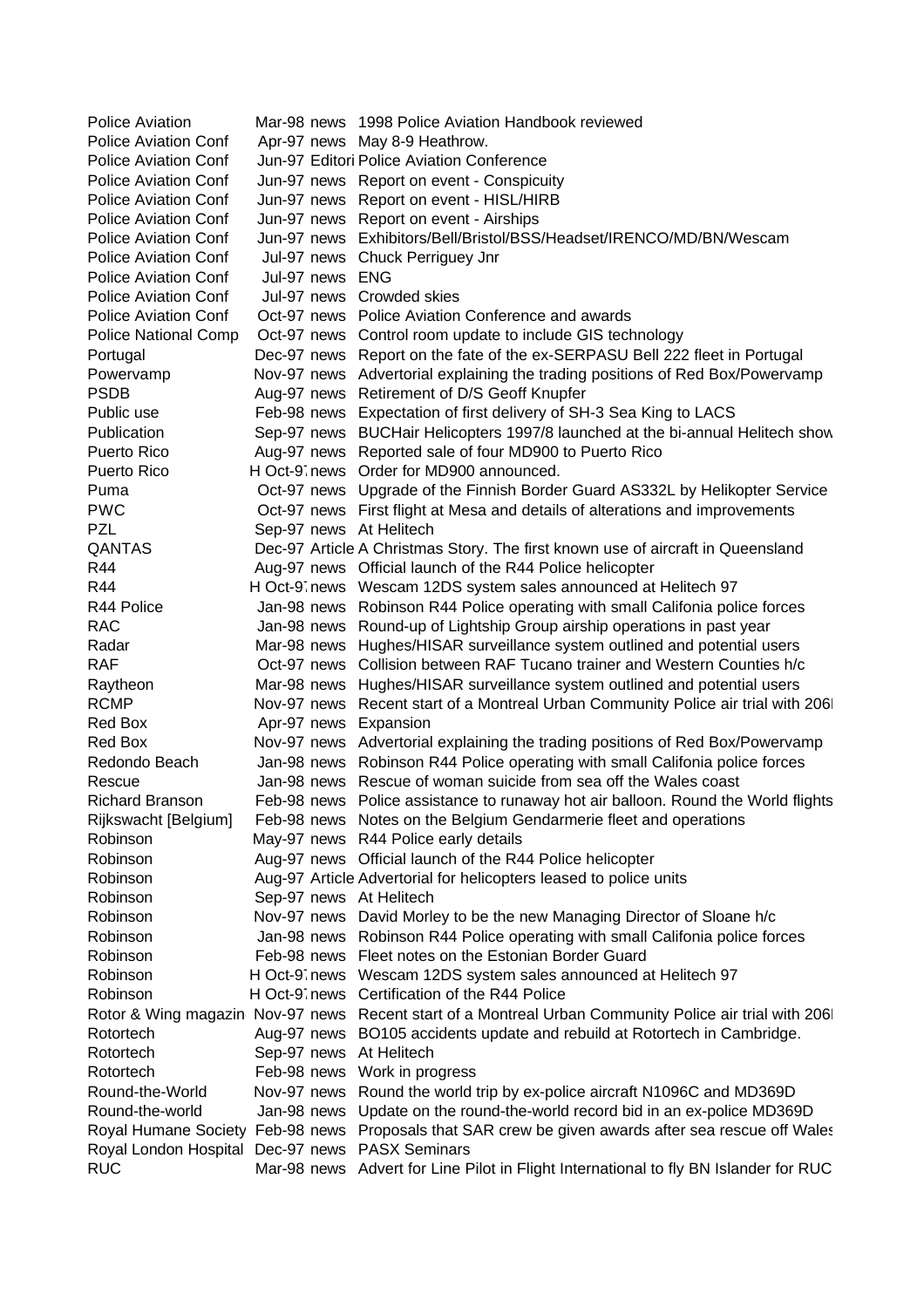| Russia                |                           | Oct-97 news Emercom, the Emergency Situations Ministry fleet plans.                   |
|-----------------------|---------------------------|---------------------------------------------------------------------------------------|
| Russia                |                           | Dec-97 news Russian delegation in London UK researching air support                   |
| Russia                |                           | Jan-98 news Item on the Russian Beriev Be-103 amphibian project for Border Gua        |
| S-58T                 |                           | Dec-97 news Letter from Lt. Jim di Giovanna to PAN about LACS fleet.                  |
| S76                   |                           | Jan-98 news Future equipment plans - new aircraft and helicopters.                    |
| S-92                  |                           | Jan-98 article Non editorial piece on the S-92 helicopter                             |
| Samsung               |                           | Jan-98 news Bell 427 production statements and plans                                  |
| San Antonio TX PD     |                           | Mar-97 news S330 purchase contract signed                                             |
| San Antonio TX PD     |                           | May-97 news S330 improvements                                                         |
| San Francisco         |                           | Dec-97 news Misuse of flir in San Francisco parks. Oakland police and SFPD            |
| San Francisco         |                           | Mar-98 news HAI report on aircraft present at the show.                               |
| <b>SAR</b>            |                           | Sep-97 news Positive report on the EC135                                              |
| <b>SAR</b>            |                           | Nov-97 news Renewal of contract for Bristow S61 Coastguard in the UK                  |
| <b>SAR</b>            |                           | Jan-98 news Rescue of woman suicide from sea off the Wales coast                      |
| <b>SAR</b>            |                           | Jan-98 news Cessna 172 Skyhawk for Civil Air Patrol                                   |
| <b>SAR</b>            |                           | Jan-98 news Operational details on the Western Australia air unit                     |
| <b>SAR</b>            |                           | Feb-98 news Canadian interest in the EH101 for the SAR mission                        |
| Schweizer             |                           | May-97 news S330 improvements                                                         |
| Schweizer             | Sep-97 news At Helitech   |                                                                                       |
| Schweizer             |                           | Dec-97 news PASX exhibitors and equipment at the PAS show                             |
| Scotland              |                           | Aug-97 news Police helicopter trial in Grampian                                       |
| Scotland              |                           | Nov-97 news Commonwealth meeting [CHOGM] part time use in Scotland                    |
| Security              |                           | Nov-97 news Airship use at political party conferences in 1997                        |
| Sensor                |                           | Nov-97 news Announcement of first order for Wescam 12DS sensor turret in UK           |
| <b>SERPASU</b>        |                           |                                                                                       |
| <b>SERPASU</b>        |                           | Jun-97 news Kite flying over Euro 96 at Wembley                                       |
|                       |                           | Aug-97 news M11 closed after joint operation by Norfolk, Essex and SERPASU            |
| <b>SERPASU</b>        |                           | Oct-97 news Notting Hill Carnival                                                     |
| <b>SERPASU</b>        |                           | Oct-97 news Downlink transmissions by SERPASU using ECS equipment                     |
| <b>SERPASU</b>        |                           | Oct-97 Article The air support effort assigned to the funeral of HRH Diana Princess   |
| <b>SERPASU</b>        |                           | Nov-97 news Helitech show report including aircraft on display.                       |
| <b>SERPASU</b>        |                           | Nov-97 news Aeromega announced to supply the new Essex h/c. Equipment fit.            |
| <b>SERPASU</b>        |                           | Dec-97 news PASX. Night vision exhibitors and equipment at the PAS show               |
| <b>SERPASU</b>        |                           | Dec-97 news Report on the fate of the ex-SERPASU Bell 222 fleet in Portugal           |
| <b>SERPASU</b>        |                           | Feb-98 news Reports on the closure of the Lippitts Hill helicopter facility in London |
| <b>SERPASU</b>        |                           | Mar-98 news Launch of PACE the European version of ALEA and details                   |
| Service Bulletin      |                           | Nov-97 news Cessna aircraft production difficulties and suspension.                   |
| <b>SFPD</b>           |                           | Dec-97 news Misuse of flir in San Francisco parks. Oakland police and SFPD            |
| SH-3H Sea King        |                           | Dec-97 news Letter from Lt. Jim di Giovanna to PAN about LACS fleet.                  |
| <b>Shepherd Press</b> |                           | Mar-98 news 1998 Police Aviation Handbook reviewed                                    |
| <b>Short Brothers</b> |                           | Jan-98 news The purchase of PAS by Bombardier Services from original owners           |
| Sikorsky              | Sep-97 news               | BSS Untra 4000 sold for use on UK S61 fleet - history of sensors                      |
| Sikorsky              | Sep-97 news At Helitech   |                                                                                       |
| Sikorsky              |                           | Nov-97 news Renewal of contract for Bristow S61 Coastguard in the UK                  |
| Sikorsky              |                           | Dec-97 news Letter from Lt. Jim di Giovanna to PAN about LACS fleet.                  |
| Sikorsky              |                           | Jan-98 article Non editorial piece on the S-92 helicopter                             |
| Sikorsky              |                           | Jan-98 news Future equipment plans - new aircraft and helicopters.                    |
| Sikorsky              |                           | Feb-98 news Expectation of first delivery of SH-3 Sea King to LACS                    |
| Skyforce              |                           | Nov-97 news Details of the Skyforce Observer task management system                   |
| Skyforce              |                           | Feb-98 news Sales announcements of Skyforce Observer systems.                         |
| Skyforce              | Feb-98 news               | Signature of contract for AS355N for North Midlands and implications                  |
| Skyhawk               |                           | Nov-97 news Cessna aircraft production difficulties and suspension.                   |
| Skylane               | Nov-97 news               | Cessna aircraft production difficulties and suspension.                               |
| Skyquest              | May-97 news               | Order of Euronav                                                                      |
| Skyquest              |                           | Sep-97 news Skyquest at Helitech                                                      |
| Skyquest              | H Oct-97 news At Helitech |                                                                                       |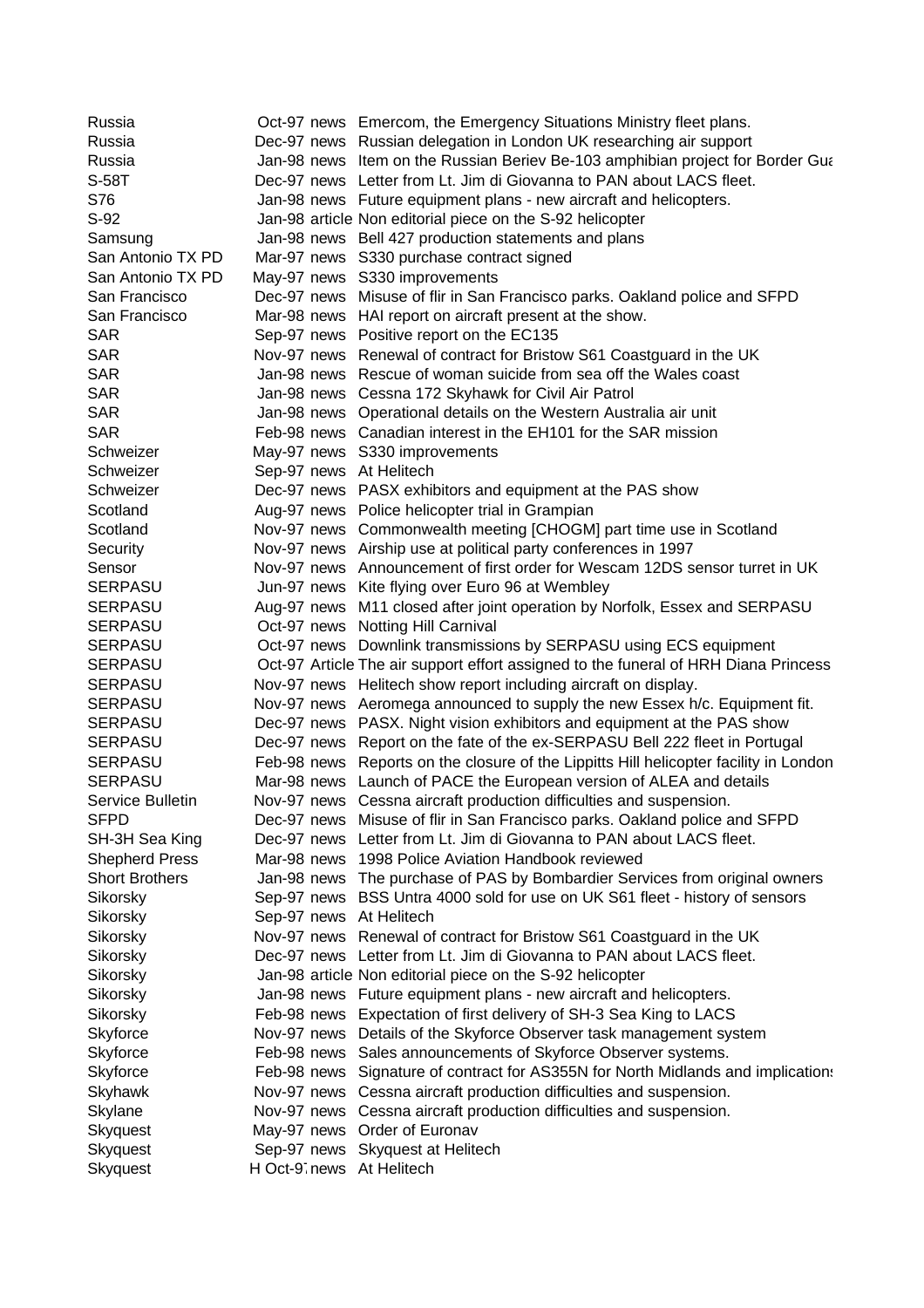| Slingsby                       |                  |             | Oct-97 news Fate of the GFS Slingsby Firefly trainers in Britain                        |
|--------------------------------|------------------|-------------|-----------------------------------------------------------------------------------------|
| Sloane Helicopters             |                  |             | Nov-97 news David Morley to be the new Managing Director of Sloane h/c                  |
| Slovakia                       |                  |             | Mar-98 Article Historical item on the true story on the first helicopter in police use. |
| SMART tech. awards             |                  |             | Jan-98 news Awards gained by Navtech Systems for work in Geographical Info.             |
| Solomon Islands                |                  |             | Dec-97 news Move of a Hughes OH-6 helicopter to the Solomon islands                     |
| Solomon Islands                |                  |             | Mar-98 news Ex-Miami OH-6a still in the Solomon Islands [correction]                    |
| South & East Wales             |                  |             | May-97 news EMS operation                                                               |
| South & East Wales             |                  |             | May-97 Article Unit profile                                                             |
| South & East Wales             |                  |             | Oct-97 news Air ambulance mission                                                       |
| South & East Wales             |                  |             | Jan-98 news Rescue of woman suicide from sea off the Wales coast                        |
| South & East Wales             |                  |             | Feb-98 news Proposals that SAR crew be given awards after sea rescue off Wales          |
| South Wales                    |                  |             | Jan-98 news Rescue of woman suicide from sea off the Wales coast                        |
| South Yorkshire                | Feb-97 news SYPA |             |                                                                                         |
| South Yorkshire                |                  |             | Feb-97 news Contract renewals                                                           |
| South Yorkshire                |                  |             | Apr-97 news Delivery of first aircraft [G-SYPA]                                         |
| South Yorkshire                |                  |             | May-97 news Delivery of G-SYPA                                                          |
| South Yorkshire                |                  | Jul-97 news | Move out of Wakefield ASU to Sheffield Airport                                          |
| South Yorkshire                |                  |             | Sep-97 news Statistics                                                                  |
| South Yorkshire                |                  |             | Nov-97 news Sale of ECS downlink to South Yorkshire police ASU                          |
| South Yorkshire                |                  |             | Dec-97 news PASX exhibitors and equipment at the PAS show                               |
| South Yorkshire                |                  |             | Jan-98 news Instance of thermal imager finding cannabis grow in loft of house           |
| Spain                          |                  |             | Mar-97 news Basque EC135 delivery                                                       |
| Spain                          |                  |             | Nov-97 news Arrival of remains of ex-traffic helicopter A-B47J EC-AXZ in the UK.        |
| <b>Specialist Aviation Ser</b> | Jan-98 news      |             | The purchase of PAS by Bombardier Services from original owners                         |
| Spectrolab                     |                  |             | Nov-97 news Aeromega announced to supply the new Essex h/c. Equipment fit.              |
| Spitfire                       |                  |             | Mar-98 Article Historical item on the true story on the first helicopter in police use. |
| Sponsorship                    |                  |             | Nov-97 news Outline of embryo air support unit for Derbyshire and Nottinghamshir        |
| Sponsorship                    |                  |             | Mar-98 news Launch of PACE the European version of ALEA and details                     |
| Stanislaus CSD                 |                  |             | Apr-97 news Start of operating OH58s                                                    |
| <b>Staring Array</b>           |                  |             | Sep-97 news Advertorial for the new Wescam 12DS sensor with staring array               |
| <b>Statistics</b>              |                  |             | Nov-97 news Renewal of contract for Bristow S61 Coastguard in the UK                    |
| <b>Statistics</b>              |                  |             | Dec-97 news Acquisition of Bell 407 by the Contra Costa CSO                             |
| <b>Statistics</b>              |                  |             | Jan-98 news Cessna 172 Skyhawk for Civil Air Patrol                                     |
| Staverton                      |                  |             | Nov-97 news Entry into service of AS355F G-PASH and other changes                       |
| Staverton                      |                  |             | Jan-98 news The purchase of PAS by Bombardier Services from original owners             |
| Steve Bidmead                  | Jan-98 news      |             | The purchase of PAS by Bombardier Services from original owners                         |
| <b>Steve Good</b>              |                  |             | Nov-97 news Round the world trip by ex-police aircraft N1096C and MD369D                |
| <b>Steve Good</b>              |                  |             | Jan-98 news Update on the round-the-world record bid in an ex-police MD369D             |
| Supermarine                    |                  |             | Mar-98 Article Historical item on the true story on the first helicopter in police use. |
| Surrey                         |                  |             | Oct-97 news Downlink transmissions by SERPASU using ECS equipment                       |
| Surrey                         |                  |             | Nov-97 news Aeromega announced to supply the new Essex h/c. Equipment fit.              |
| <b>Sussex</b>                  | May-97 news      |             | <b>EMS</b> operation                                                                    |
| <b>Sussex</b>                  |                  |             | Jul-97 news looking for new aircraft                                                    |
| <b>Sussex</b>                  |                  |             | Jul-97 news Recent operations detailed                                                  |
| <b>Sussex</b>                  |                  |             | Nov-97 news Airship use in the UK during 1997                                           |
| <b>Sussex</b>                  |                  |             | Nov-97 news Commonwealth meeting [CHOGM] part time use in Scotland                      |
| Sussex                         |                  |             | Dec-97 news PASX. Night vision exhibitors and equipment at the PAS show                 |
| Sweden                         | Sep-97 news      |             | Police air support in Norway observers being trained in Sweden                          |
| Sweden                         | Sep-97 news      |             | <b>Statistics</b>                                                                       |
| Sweden                         | Nov-97 news      |             | Observers complete their training with the Swedish police air unit                      |
| Switzerland                    | Apr-97 news      |             | Agusta A109E Power sale                                                                 |
| <b>SX16</b>                    | Jan-98 news      |             | Operational details on the Western Australia air unit                                   |
| $SX-5$                         | Jan-98 news      |             | Robinson R44 Police operating with small Califonia police forces                        |
| Taiwan                         | Oct-97 news      |             | Police officers punished for giving civilians rides in police a/c                       |
| <b>Task Management</b>         | Nov-97 news      |             | Details of the Skyforce Observer task management system                                 |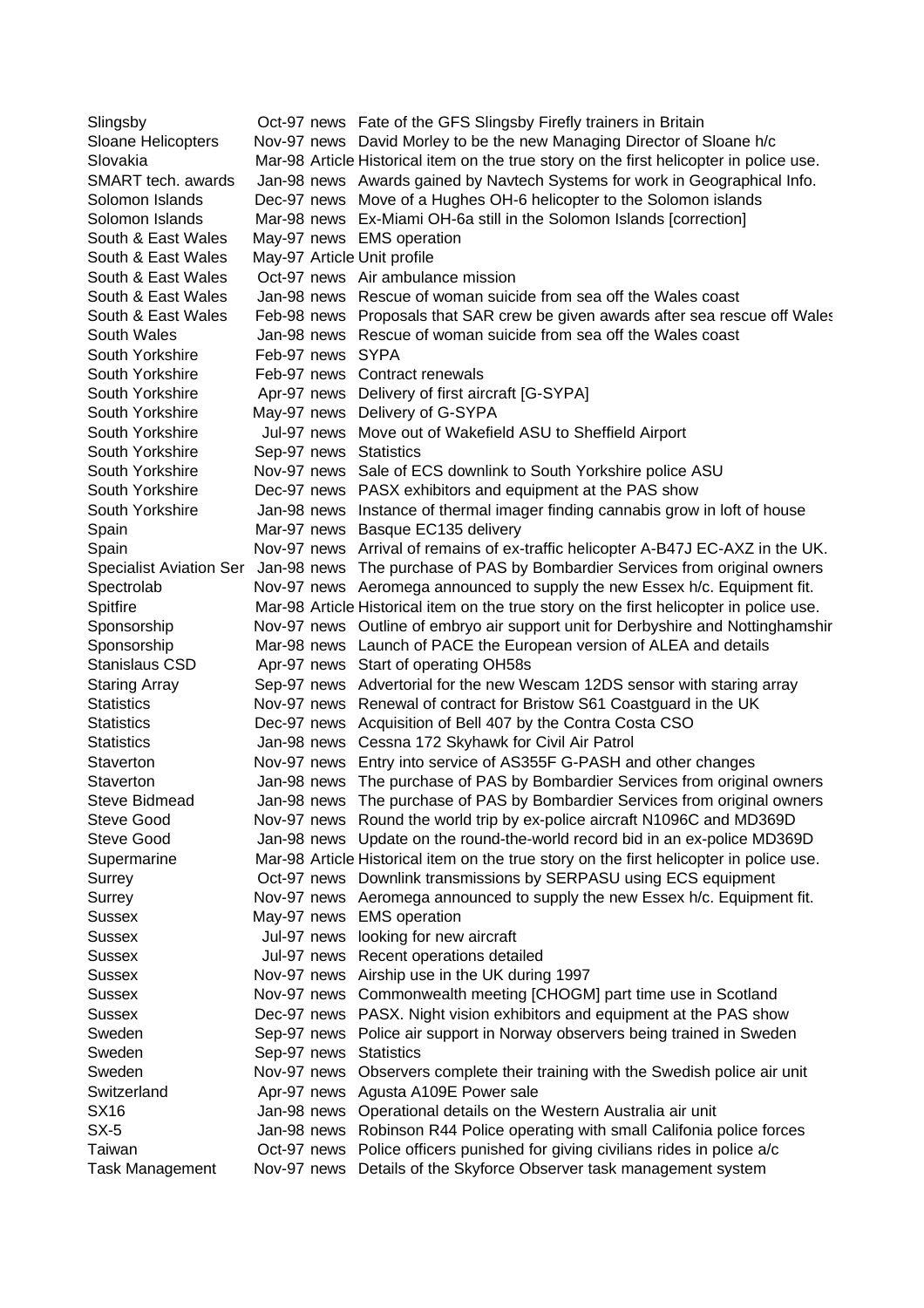| Technology                   |                         | May-97 news Miniature aircraft for law enforcement                                   |
|------------------------------|-------------------------|--------------------------------------------------------------------------------------|
| Technology                   |                         | May-97 news Miniature helicopters for law enforcement                                |
| <b>Telemetry Consultants</b> | May-97 Item             | Advertorial                                                                          |
| Telenav                      |                         | Jan-98 news Awards gained by Navtech Systems for work in Geographical Info.          |
| Tender                       |                         | Nov-97 news Tender for aircraft maintenance issued by Greater Manchester             |
| Tender                       |                         | Dec-97 news Pilotage tender for Western Counties air support                         |
| Texas                        |                         | Feb-98 news Police assistance to runaway hot air balloon. Round the World flights    |
| Thailand                     |                         | Apr-97 news Four new Bell 412 deliveries                                             |
| <b>Thames Valley</b>         |                         | Sep-97 Editori 10th anniversary of the Hungerford shooting recalled                  |
| Thruxton                     |                         | Nov-97 news Withdrawal of Agusta-Bell 206A after 20 years service                    |
| ΤI                           |                         | Jan-98 news Instance of thermal imager finding cannabis grow in loft of house        |
| TI                           |                         | Feb-98 news Mark Colborn on LETA and the difficulties experienced in US Courts       |
| Tokyo                        |                         | Nov-97 news Trials of the Bell 407 and EC135 against the KB117B                      |
| Torence                      |                         | Jan-98 news Robinson R44 Police operating with small Califonia police forces         |
| Training                     |                         | Sep-97 news Police air support in Norway observers being trained in Sweden           |
| Training                     |                         | Nov-97 news Observers complete their training with the Swedish police air unit       |
| Tucano trainer               |                         | Oct-97 news Collision between RAF Tucano trainer and Western Counties h/c            |
| Turbomeca                    |                         | Oct-97 news Report that Agusta A109E Power is to fly with the Arrius in 1998         |
| Turkey                       |                         | Jan-98 news Review of article in Helicopter World on Turkish Polis plans             |
| Turkey                       |                         | Feb-98 news Sales efforts by US and Russian helicopter companies in Turkey           |
| <b>UEO</b>                   |                         | Sep-97 news Civilianisation of the UEO post                                          |
| <b>UK Military</b>           | Mar-98 news             | Conspicuity the police and the UK military and flight safety                         |
| <b>Ulan-Ude Aviation</b>     | Feb-98 news             | Sales efforts by US and Russian helicopter companies in Turkey                       |
| Ulster                       | Mar-98 news             | Report on EH101 trials and equipment for prototypes.                                 |
| Ulster                       |                         | Mar-98 news Advert for Line Pilot in Flight International to fly BN Islander for RUC |
| Ultra 6000                   |                         | Sep-97 news FSI announces the launch of a new sensor at Helitech                     |
| <b>US Border Patrol</b>      |                         | Mar-97 news Order for four MD 500E announced                                         |
| <b>US Border Patrol</b>      |                         | Mar-97 news UH1H re-engine with LHTEC T800                                           |
| <b>US Border Patrol</b>      |                         | Jun-97 news Eurocopter withdraws from sale of 45 EC120s                              |
| <b>US Border Patrol</b>      | Jun-97 news Airships    |                                                                                      |
| <b>US Border Patrol</b>      |                         | Sep-97 news Order for 45 MD 600N announced by the USBP                               |
| <b>US Border Patrol</b>      |                         | Nov-97 news Helitech show report including aircraft on display.                      |
| <b>US Border Patrol</b>      |                         | H Oct-97 news Order of 45 MD600N for the US Border Patrol                            |
| <b>US Courts</b>             |                         | Feb-98 news Mark Colborn on LETA and the difficulties experienced in US Courts       |
| <b>US Helicopters</b>        |                         | Aug-97 Article Advertorial for helicopters leased to police units                    |
| <b>USA</b>                   |                         | Apr-97 news Public use types extended [OV10,A10 etc]                                 |
| <b>USCG</b>                  |                         | Jun-97 news Use of Schweizer RG-8A over Peru                                         |
| Virgin                       |                         | Nov-97 news Helitech show report including aircraft on display.                      |
| Virgin                       |                         | Nov-97 news Airship use in the UK during 1997                                        |
| Virgin Lightship             |                         | Nov-97 news Airship use at political party conferences in 1997                       |
| Volvo                        | Sep-97 news At Helitech |                                                                                      |
| Wales                        |                         | Jan-98 news Rescue of woman suicide from sea off the Wales coast                     |
| Wescam                       |                         | Feb-97 news Simon Hall return to work                                                |
| Wescam                       |                         | Aug-97 news Official launch of the R44 Police helicopter                             |
| Wescam                       |                         | Sep-97 news LAPD take delivery of their first Bell 407 helicopters                   |
| Wescam                       |                         | Sep-97 news Advertorial for the new Wescam 12DS sensor with staring array            |
| Wescam                       |                         | Nov-97 news Announcement of first order for Wescam 12DS sensor turret in UK          |
| Wescam                       |                         | Mar-98 news At the Winter Olympics, Nagano.                                          |
| Wescam                       |                         | H Oct-97 news Wescam 12DS system sales announced at Helitech 97                      |
| Wescam 12DS                  |                         | Jan-98 news Robinson R44 Police operating with small Califonia police forces         |
| West Midlands                |                         | Jun-97 news EMS second h/c launched at Strensham                                     |
| West Midlands                | Sep-97 news Statistics  |                                                                                      |
| <b>West Midlands</b>         |                         | Oct-97 news Air ambulance mission                                                    |
| <b>West Midlands</b>         |                         | Feb-98 news People - staff changes and address change.                               |
| <b>West Midlands</b>         | Mar-98 news Addresses   |                                                                                      |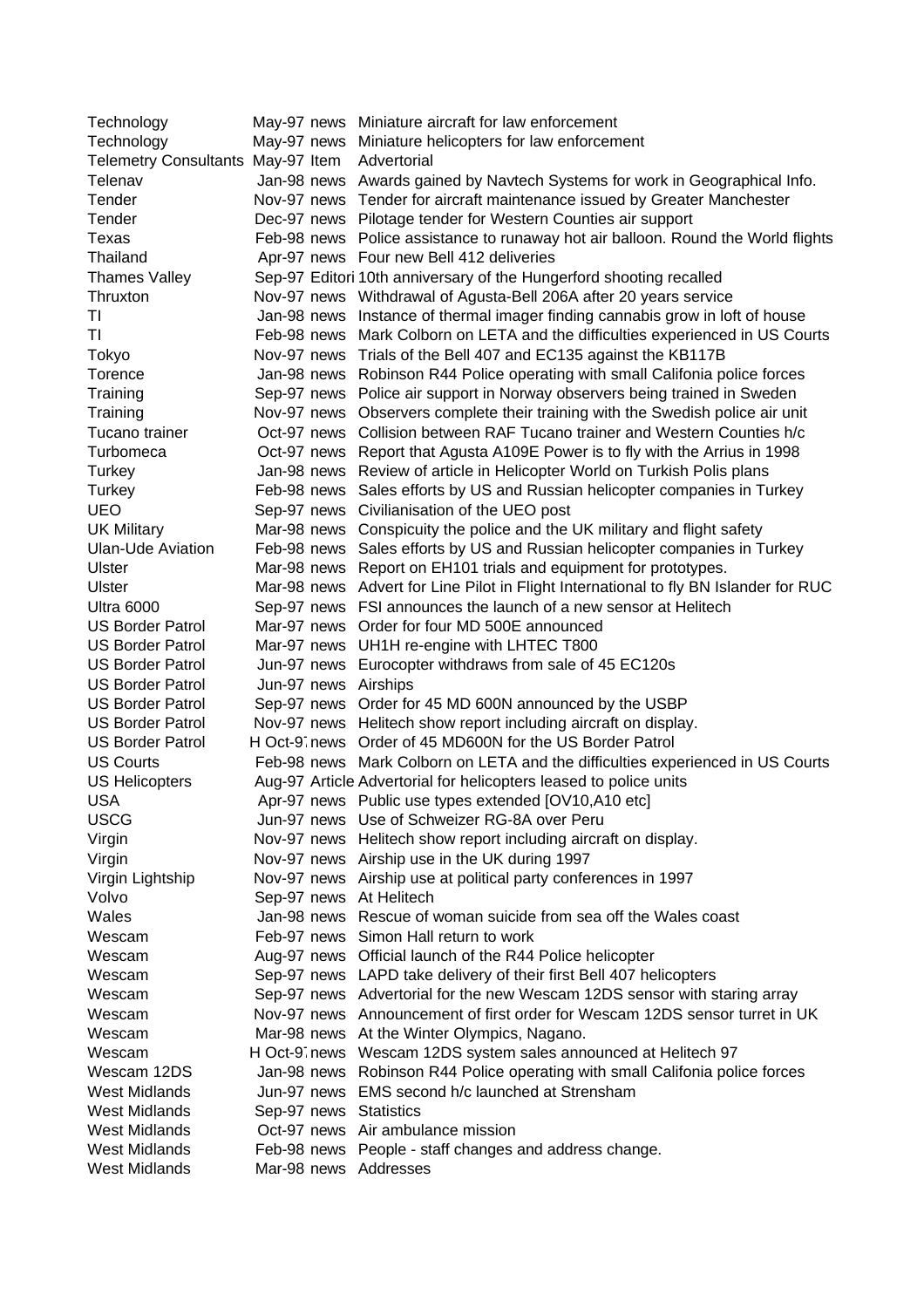| West Palm Beach PD      |                        | May-97 news S330 improvements                                                 |
|-------------------------|------------------------|-------------------------------------------------------------------------------|
| West Virginia SP        |                        | Mar-97 news Order for MD 600N announced                                       |
| West Yorkshire          |                        | Feb-97 news SYPA basing                                                       |
| West Yorkshire          |                        | Feb-97 news Contract renewals                                                 |
| West Yorkshire          |                        | Mar-98 news Launch of PACE the European version of ALEA and details           |
| <b>Western Counties</b> |                        | Dec-97 news Pilotage tender for Western Counties air support                  |
| <b>Western Counties</b> |                        | Mar-98 news Contract renewal 1998-2001 PAS                                    |
| <b>Western Counties</b> |                        | Mar-98 news Report on the collision between Tucano and police helicopter AAIB |
| <b>Western Counties</b> |                        | Mar-98 news Conspicuity the police and the UK military and flight safety      |
| <b>Western Counties</b> |                        | Mar-98 news Launch of PACE the European version of ALEA and details           |
| <b>Western Counties</b> | Apr-97 news Statistics |                                                                               |
| <b>Western Counties</b> |                        | Oct-97 news Collision between RAF Tucano trainer and Western Counties h/c     |
| Westland                |                        | Mar-98 news Report on EH101 trials and equipment for prototypes.              |
| Wildgoose Const.        |                        | Dec-97 news Creation of unit and building. AS355N aircraft ex-Dyfed.          |
| Wiltshire               |                        | Mar-98 news Signature of 10 year PFI between PAS and Wiltshire for MD900      |
| Zimbabwe                |                        | Feb-98 news News report on helicopter use                                     |
|                         |                        |                                                                               |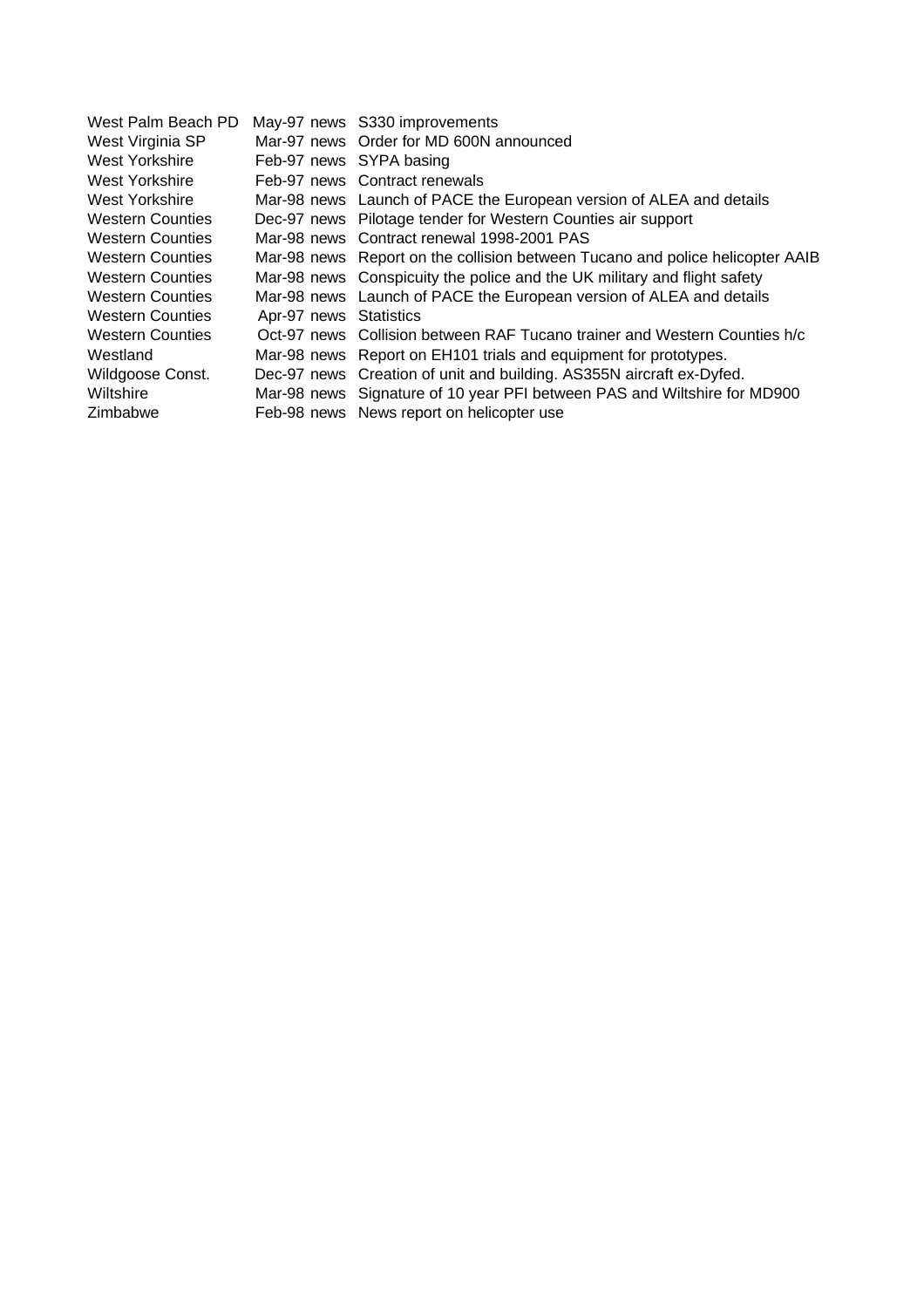Police assistance to runaway hot air balloon. Round the World flights.

Item on the Russian Beriev Be-103 amphibian project for Border Guard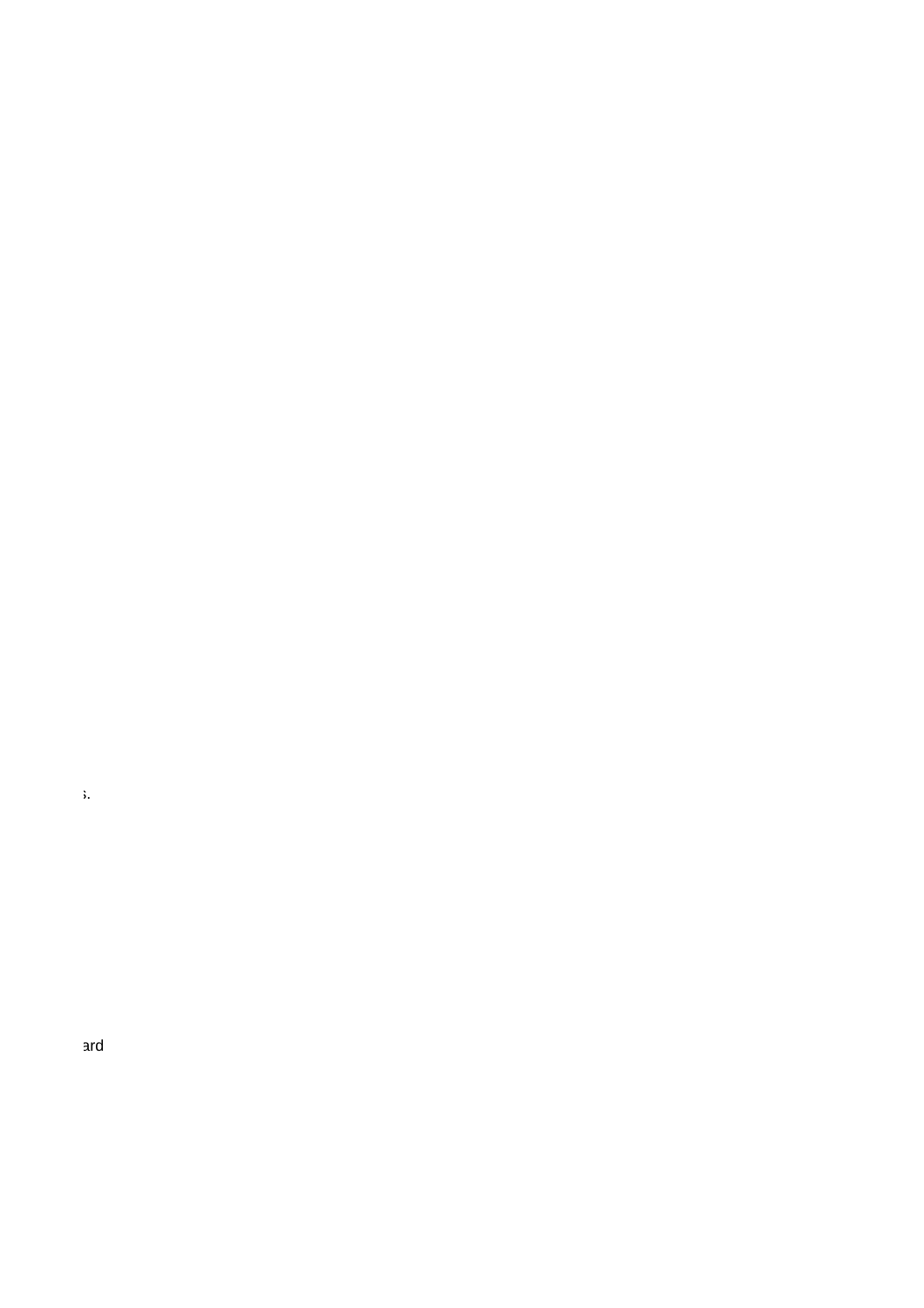$\sf{s}$ 

 $\frac{1}{s}$ 

 $\mathsf{L}% _{0}\left( \mathsf{L}_{0}\right) ^{\ast }=\mathsf{L}_{0}\left( \mathsf{L}_{0}\right) ^{\ast }$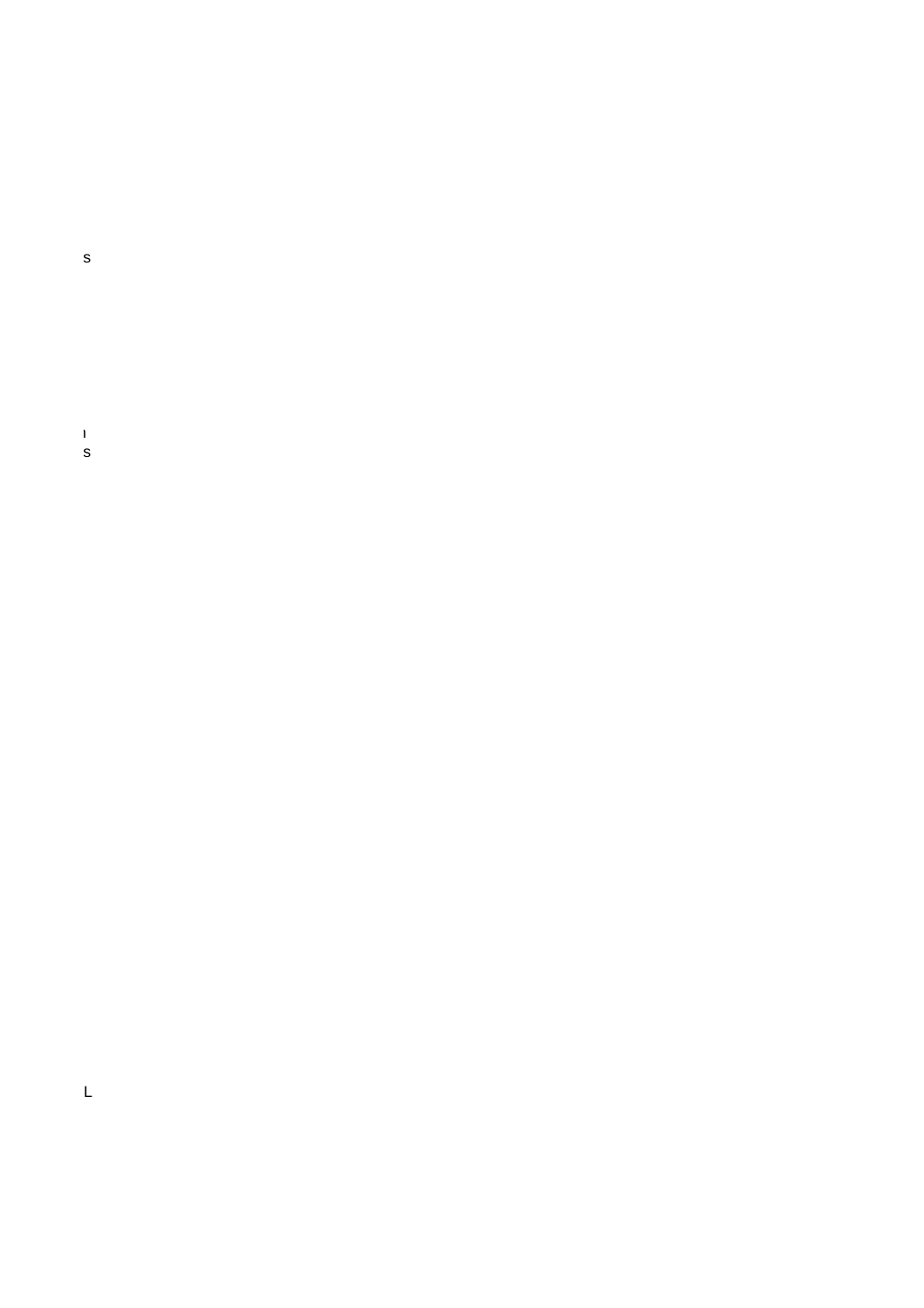Proposals that SAR crew be given awards after sea rescue off Wales

Item on the Russian Beriev Be-103 amphibian project for Border Guard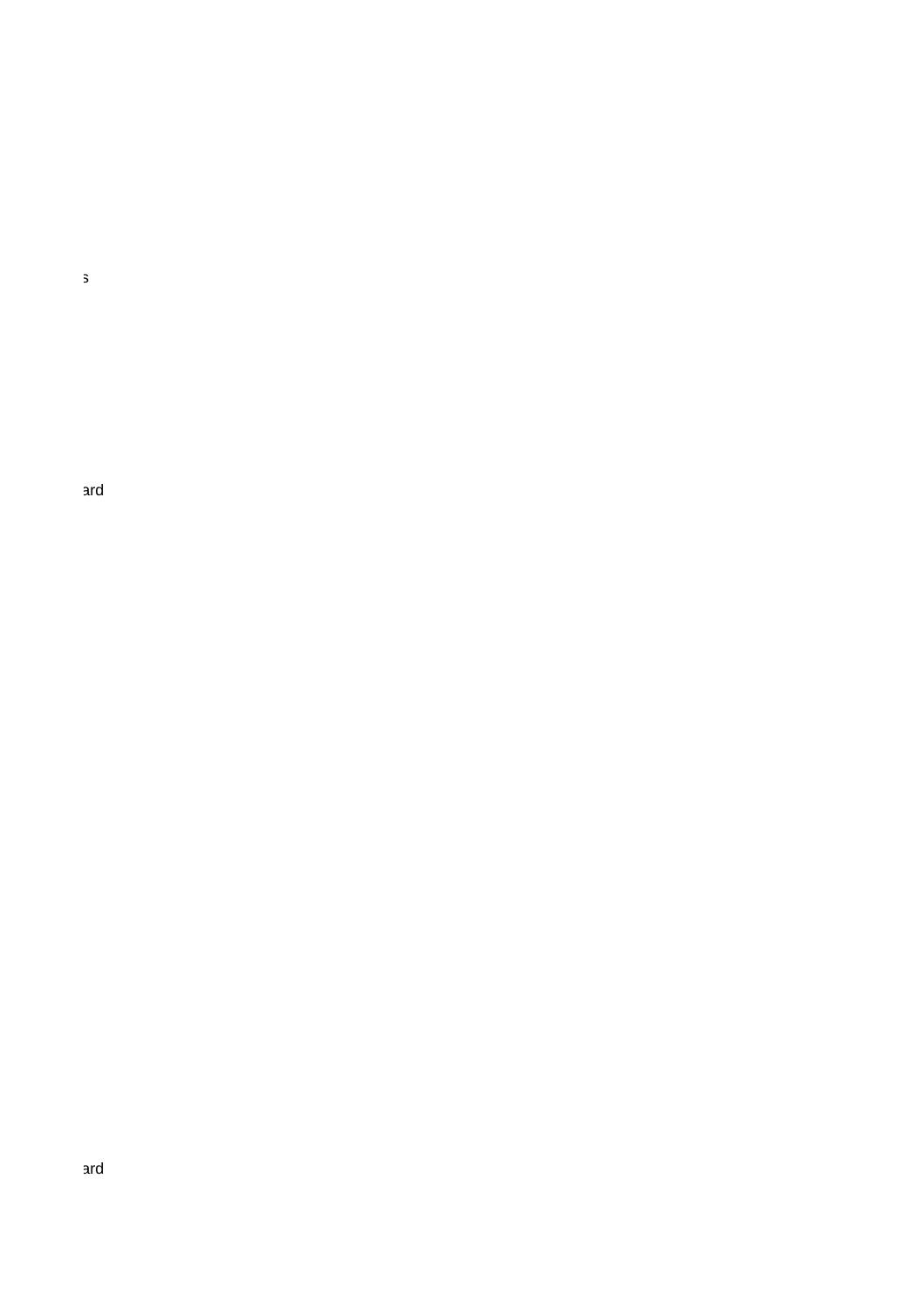$\mathcal{A}(\mathcal{A})$  and  $\mathcal{A}(\mathcal{A})$  $\mathbf{V}$ 

 $\mathsf{L}^\parallel$ 

 $S$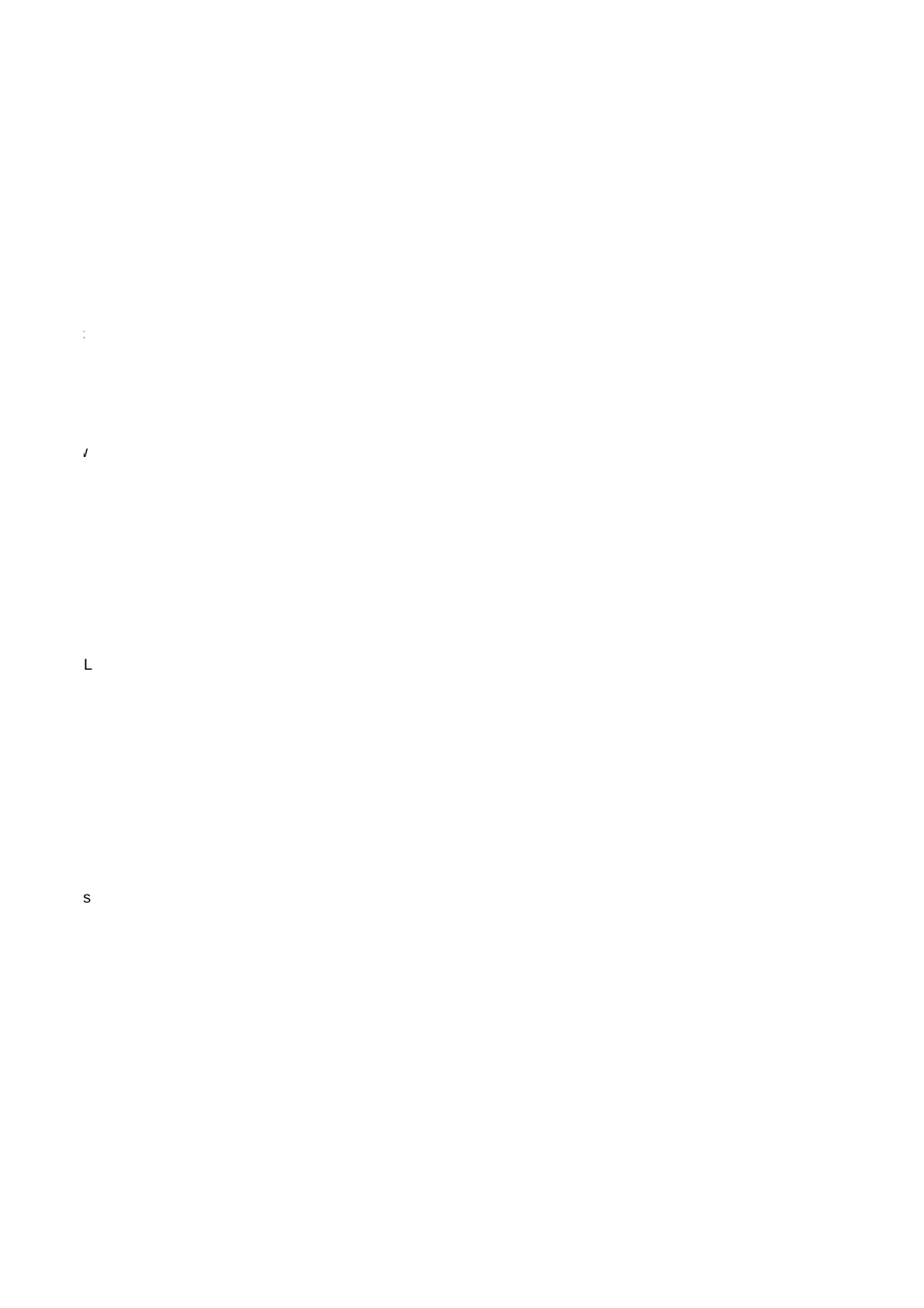$\label{eq:2.1} \frac{1}{2} \int_{\mathbb{R}^3} \frac{1}{\sqrt{2}} \, \frac{1}{\sqrt{2}} \, \frac{1}{\sqrt{2}} \, \frac{1}{\sqrt{2}} \, \frac{1}{\sqrt{2}} \, \frac{1}{\sqrt{2}} \, \frac{1}{\sqrt{2}} \, \frac{1}{\sqrt{2}} \, \frac{1}{\sqrt{2}} \, \frac{1}{\sqrt{2}} \, \frac{1}{\sqrt{2}} \, \frac{1}{\sqrt{2}} \, \frac{1}{\sqrt{2}} \, \frac{1}{\sqrt{2}} \, \frac{1}{\sqrt{2}} \, \frac{1}{\sqrt{2}} \,$ 

 $\ddot{\text{e}}$  $\mathbf{s}$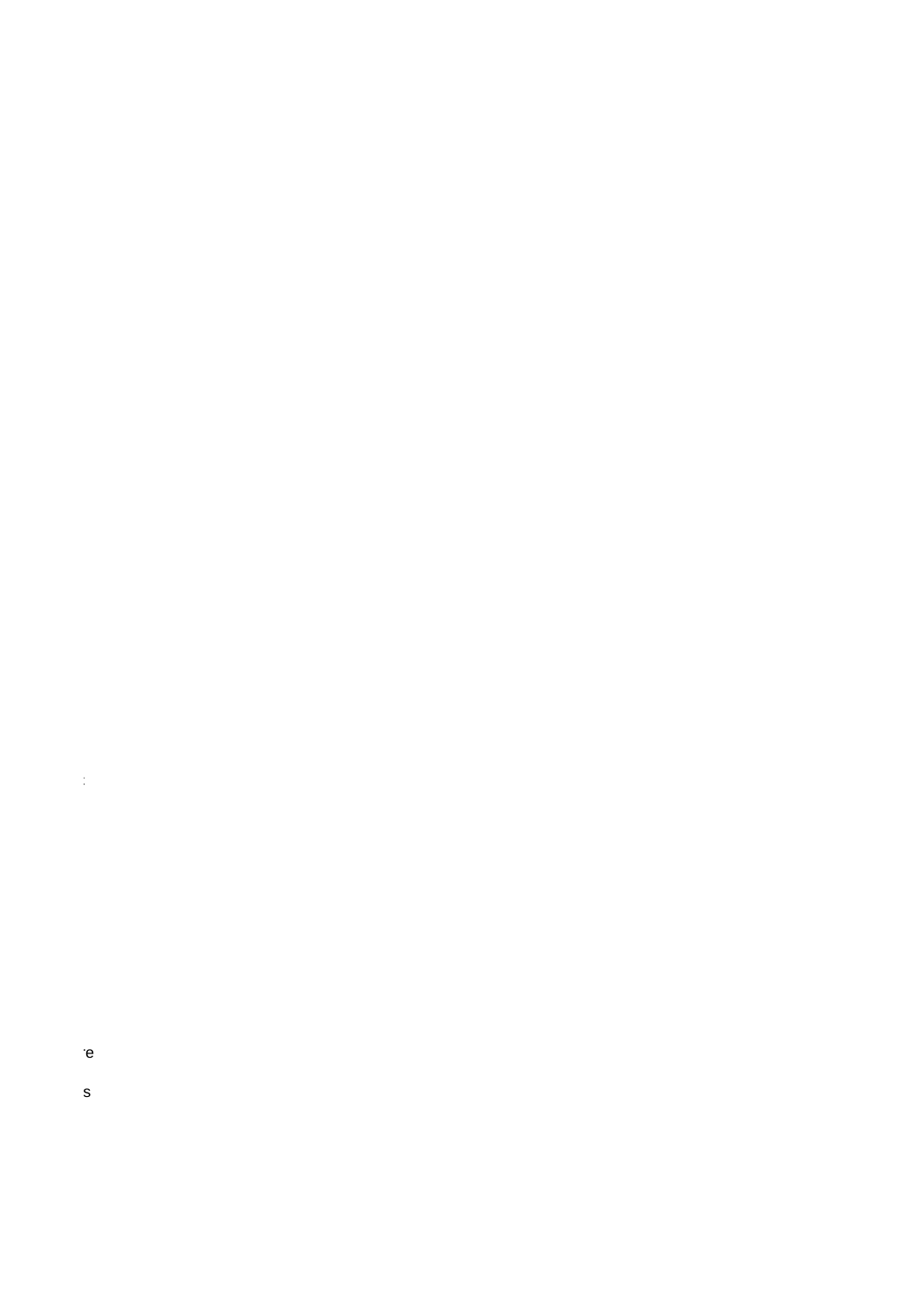$S_3$  for  $S_3$ 

reused reused reused reused reused reused reused reused reused reused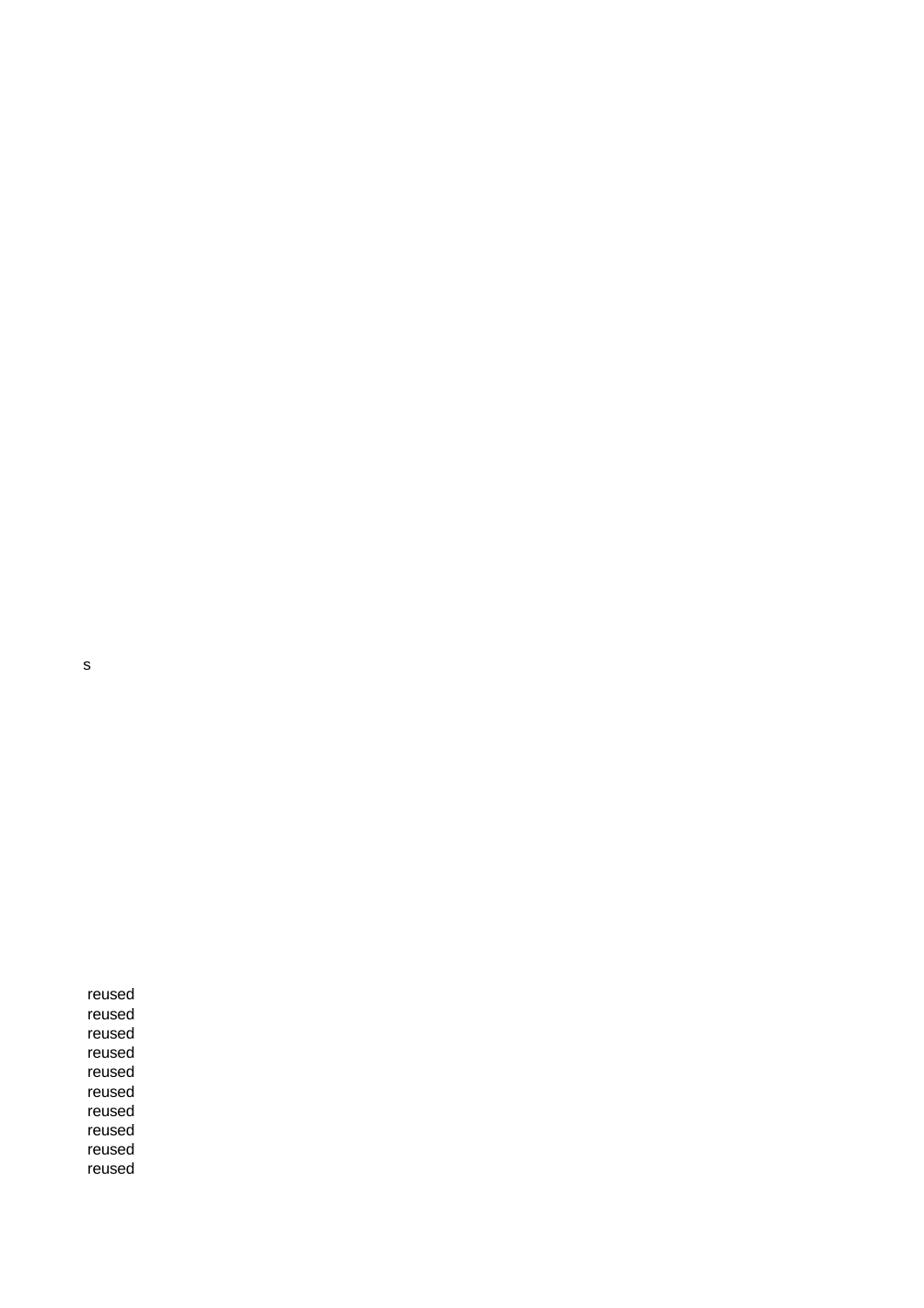reused reused reused reused reused reused reused reused reused reused reused reused reused reused reused reused reused reused reused reused

Reports on the closure of the Lippitts Hill helicopter facility in London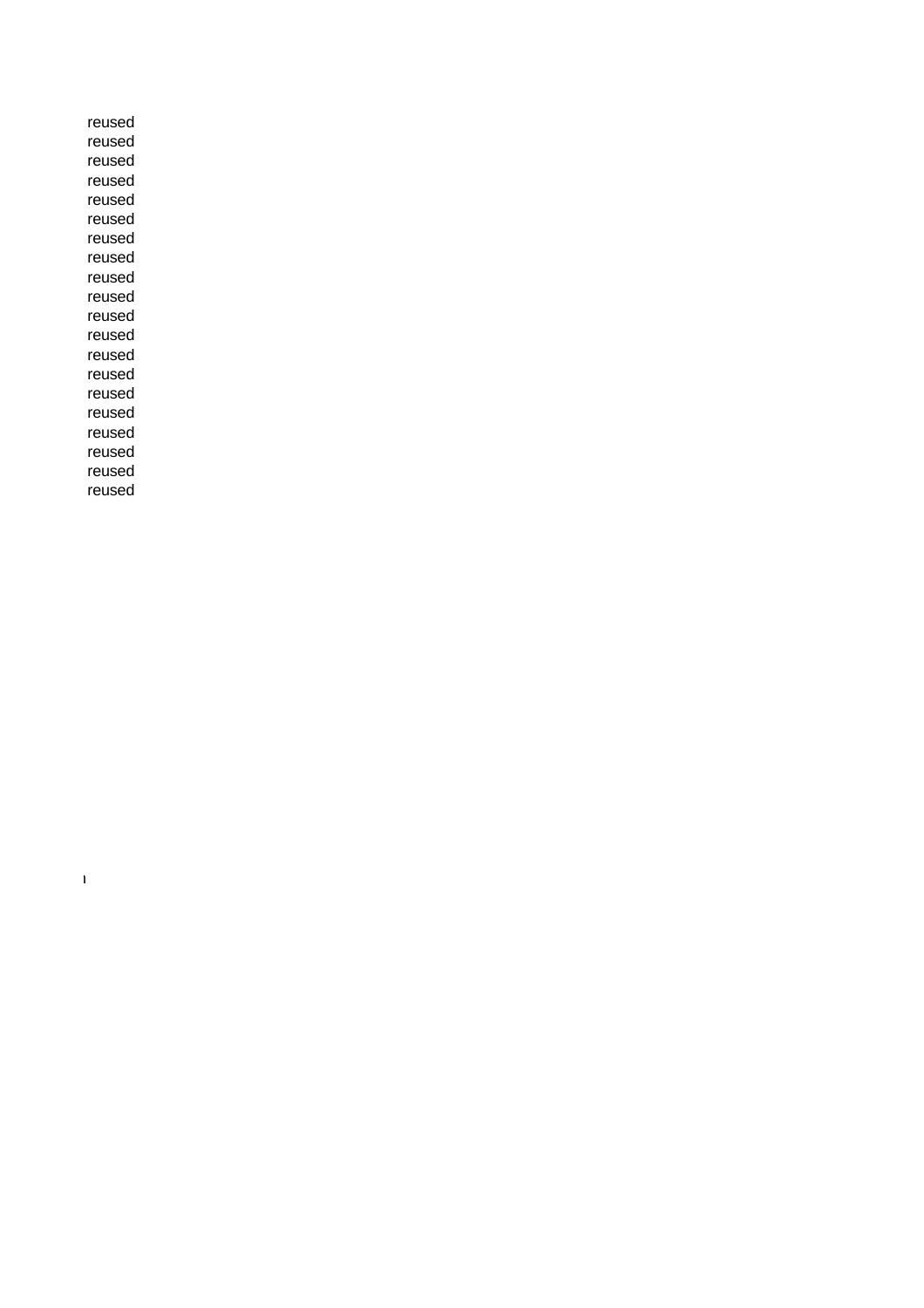$\bar{\mathbf{5}}$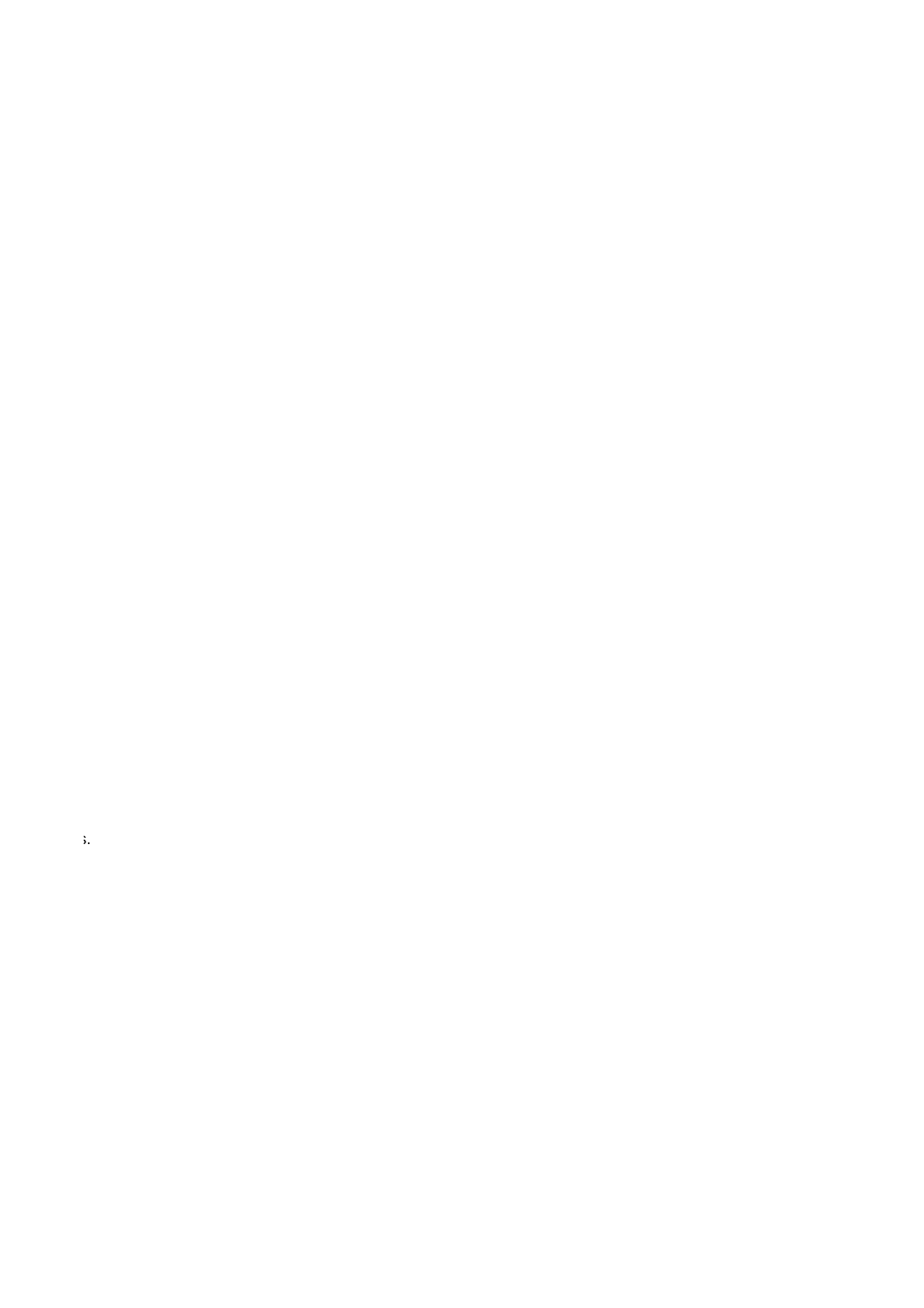$\boldsymbol{J}$ 

 $\mathsf{L}% _{0}\left( \mathsf{L}_{0}\right) ^{\ast}=\mathsf{L}_{0}\left( \mathsf{L}_{0}\right) ^{\ast}$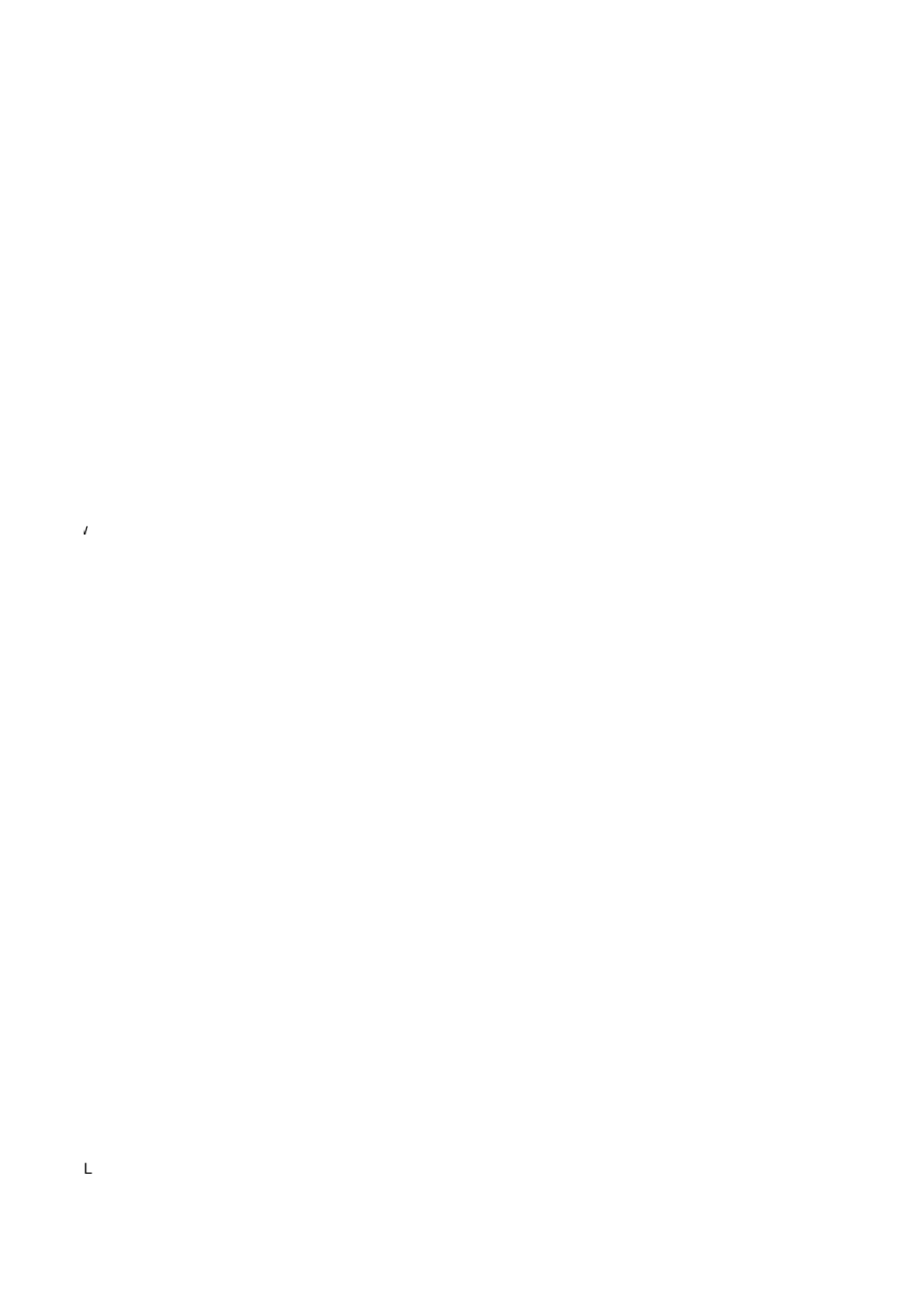$\label{eq:2.1} \mathcal{L}^{\text{max}}_{\text{max}}(\mathcal{L}^{\text{max}}_{\text{max}})$ 

 $\sqrt{2}$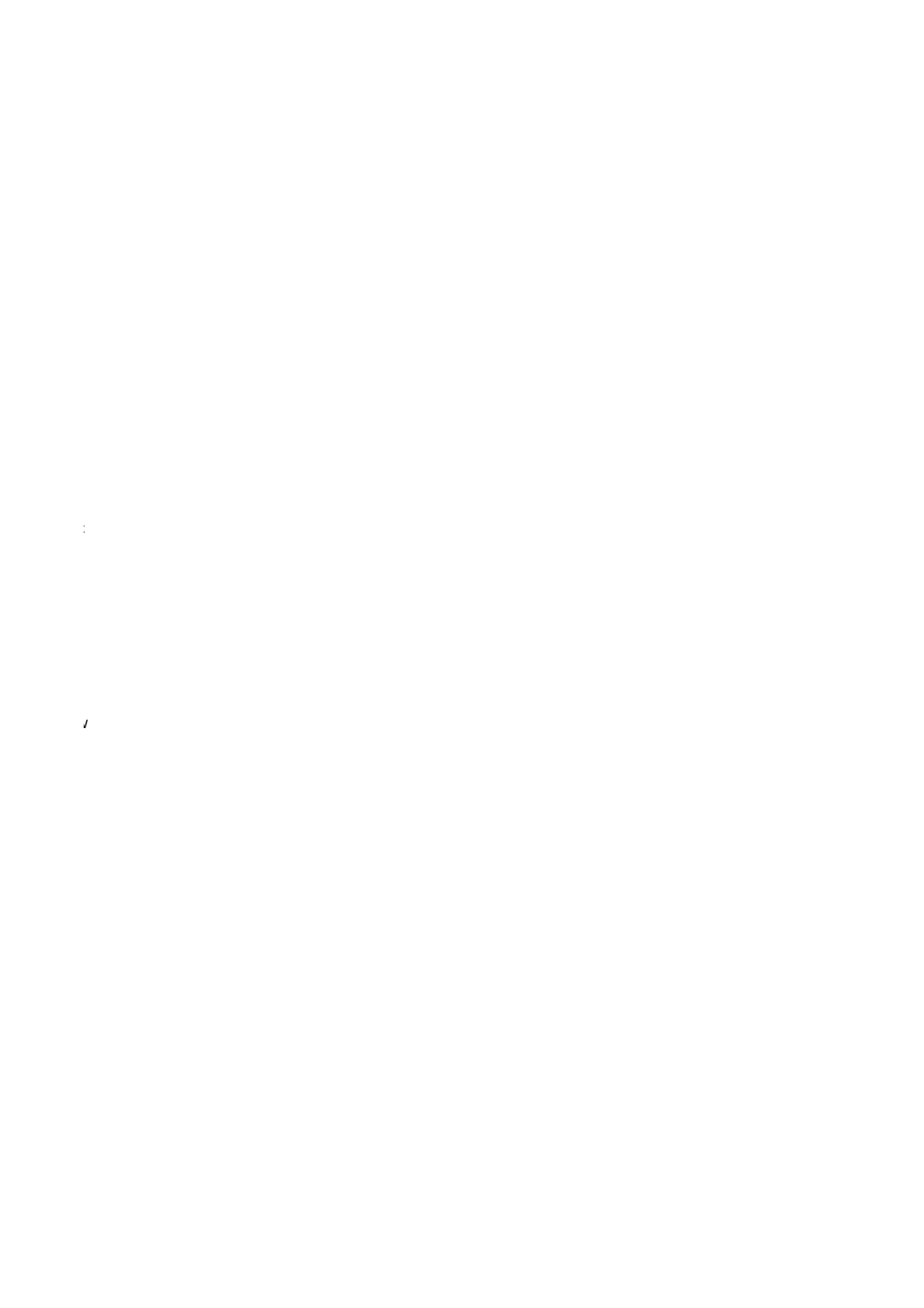## $S_3$  for  $S_3$

Reports on the closure of the Lippitts Hill helicopter facility in London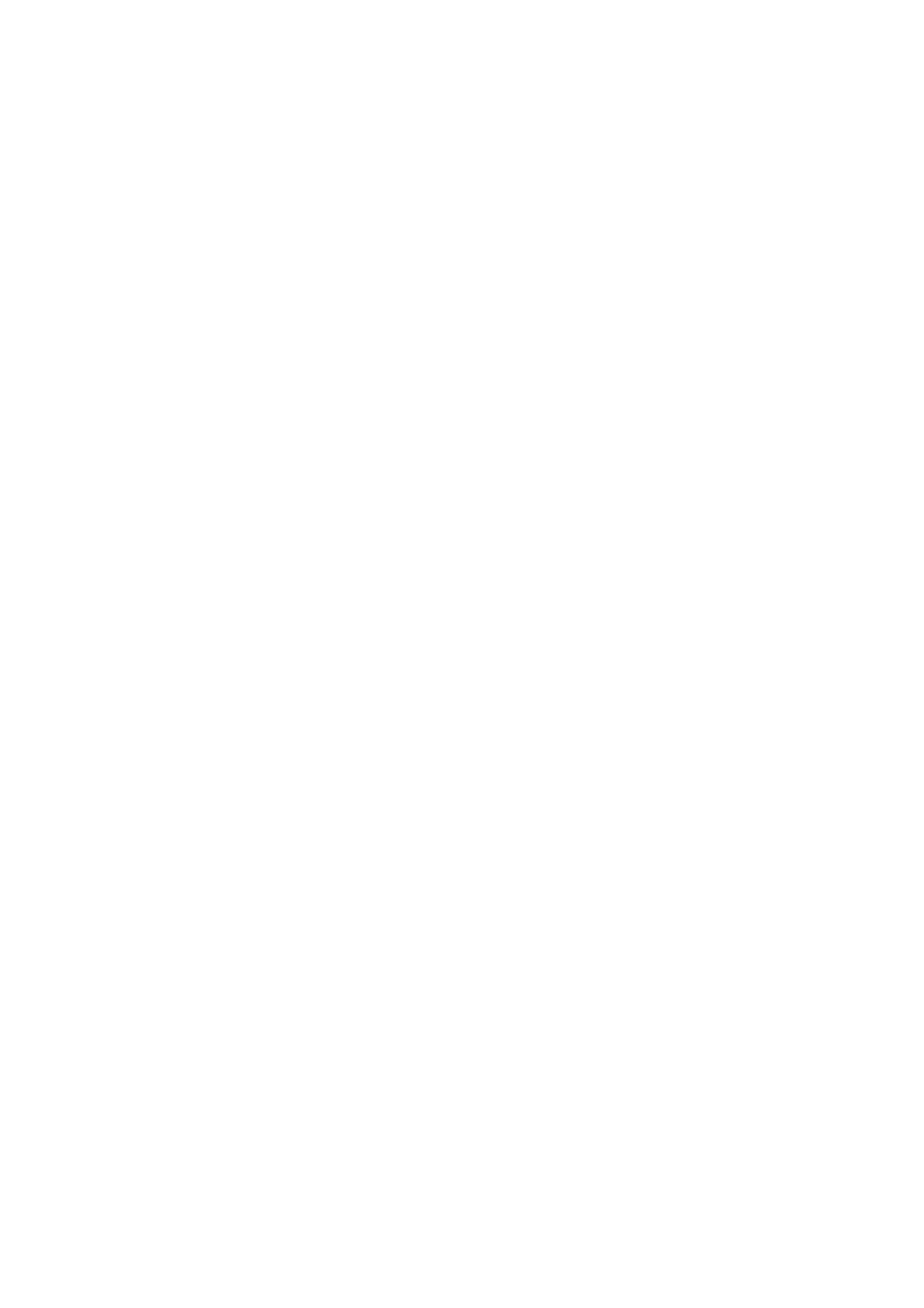$\frac{L}{L}$ 

 $\overline{\mathbf{5}}$ 

 $\cdot e$  $\mathsf{s}$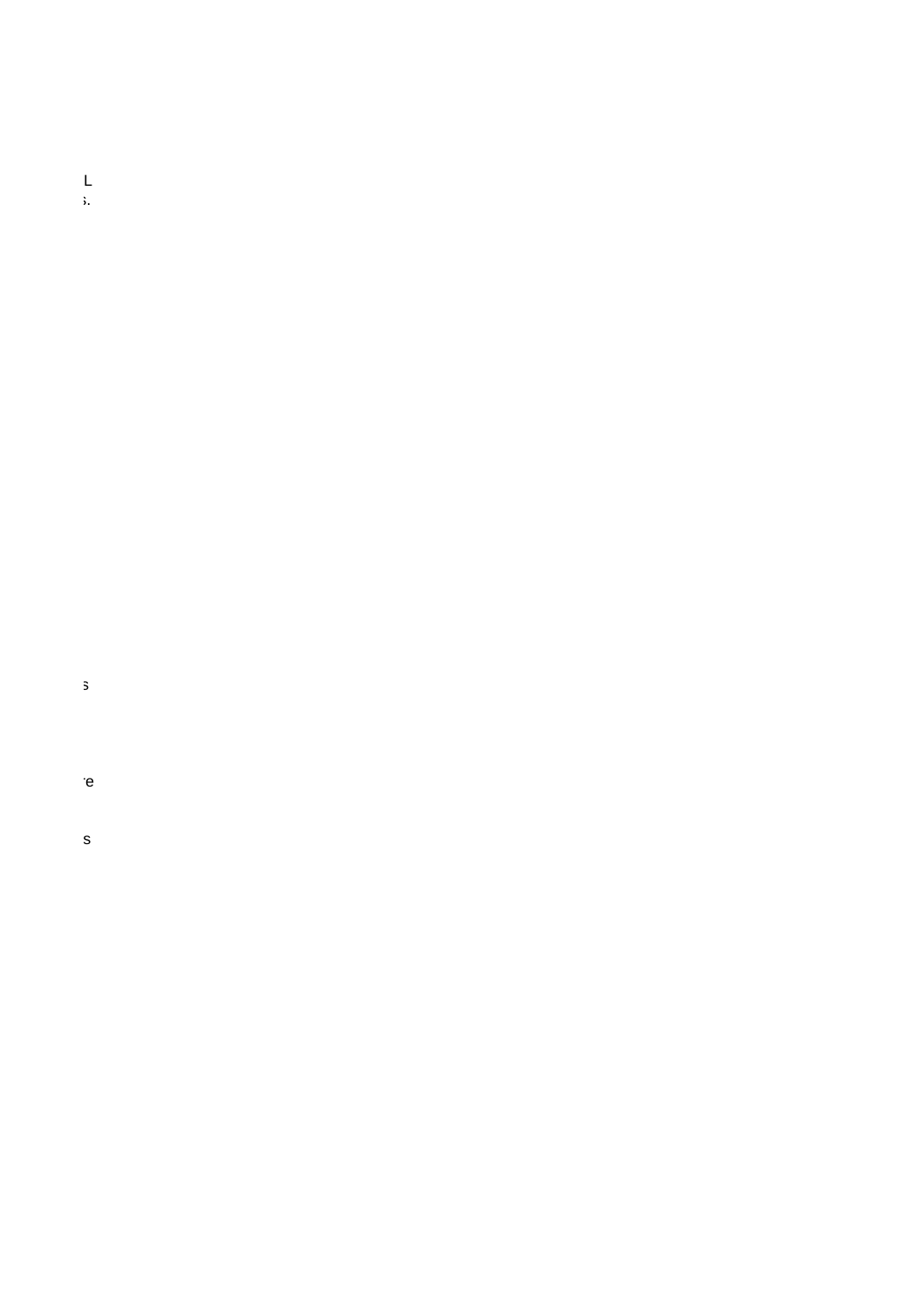$\cdot e$ 

 $\mathsf{L}% _{0}\left( \mathsf{L}_{0}\right) ^{\ast }=\mathsf{L}_{0}\left( \mathsf{L}_{0}\right) ^{\ast }$ 

 $\sf{s}$ 

 $\mathcal{A}^{\text{max}}_{\text{max}}$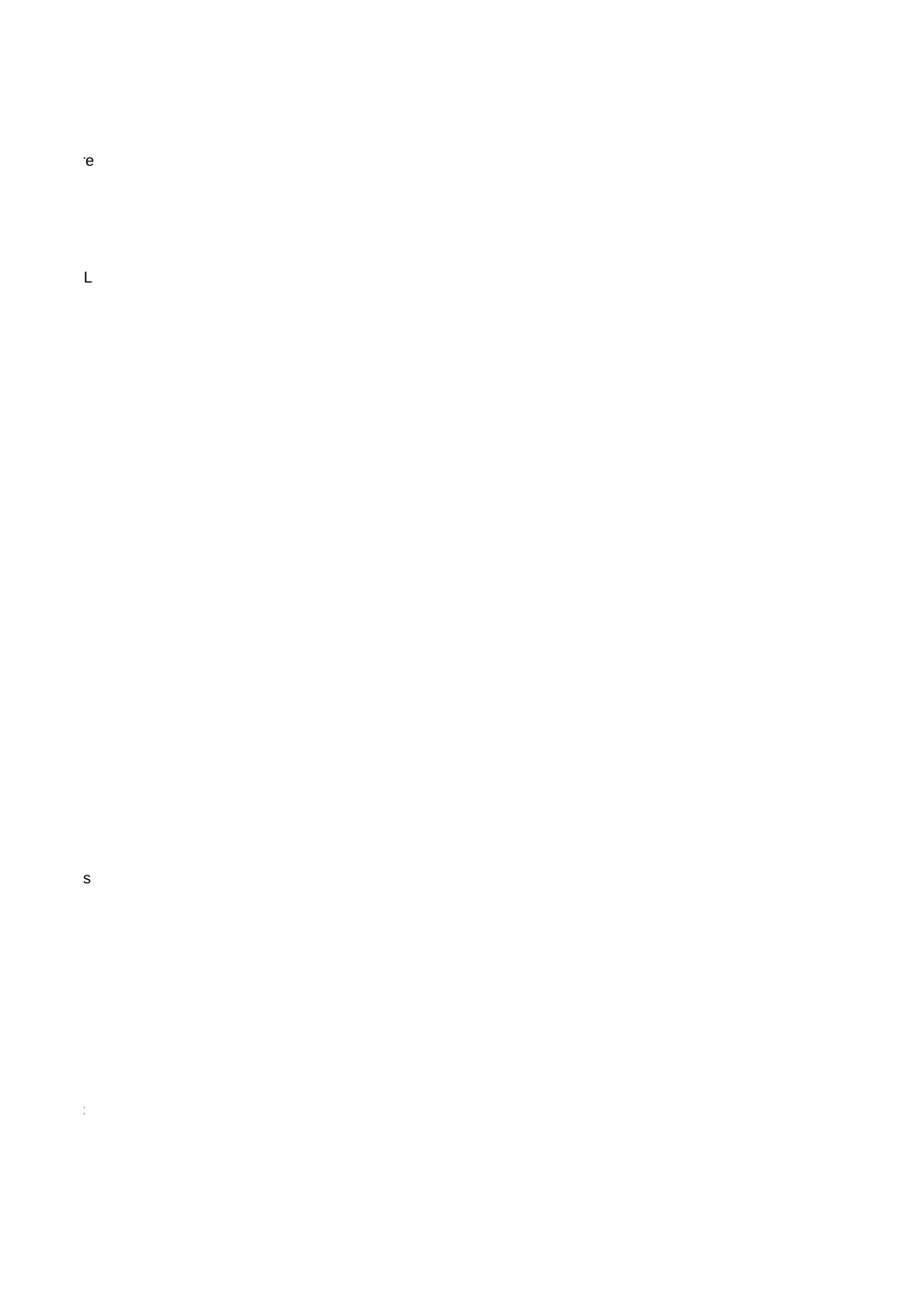$\mathcal{H}$ 

Recent start of a Montreal Urban Community Police air trial with 206L Police assistance to runaway hot air balloon. Round the World flights.

Recent start of a Montreal Urban Community Police air trial with 206L

Proposals that SAR crew be given awards after sea rescue off Wales

Advert for Line Pilot in Flight International to fly BN Islander for RUC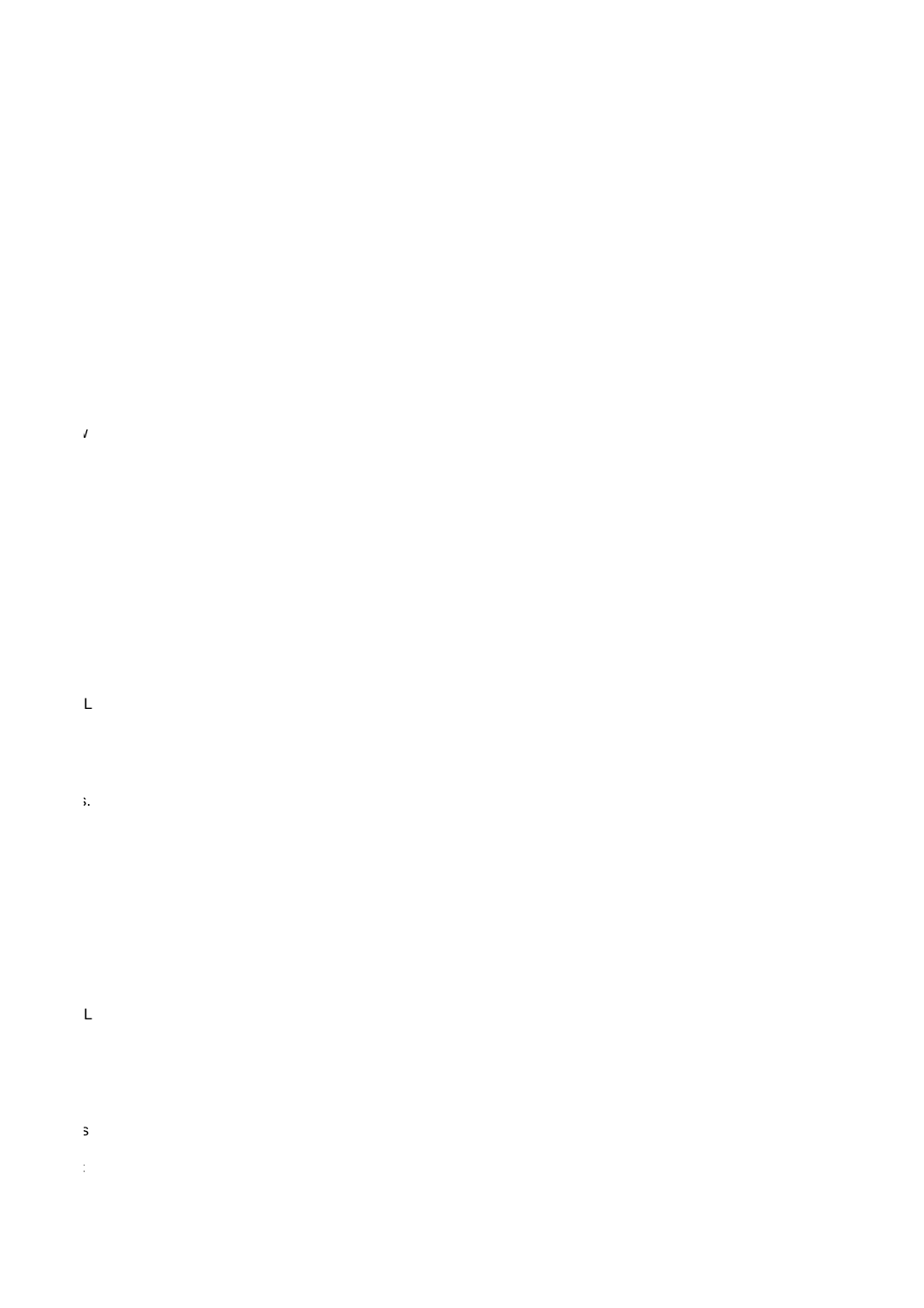Item on the Russian Beriev Be-103 amphibian project for Border Guard

Reports on the closure of the Lippitts Hill helicopter facility in London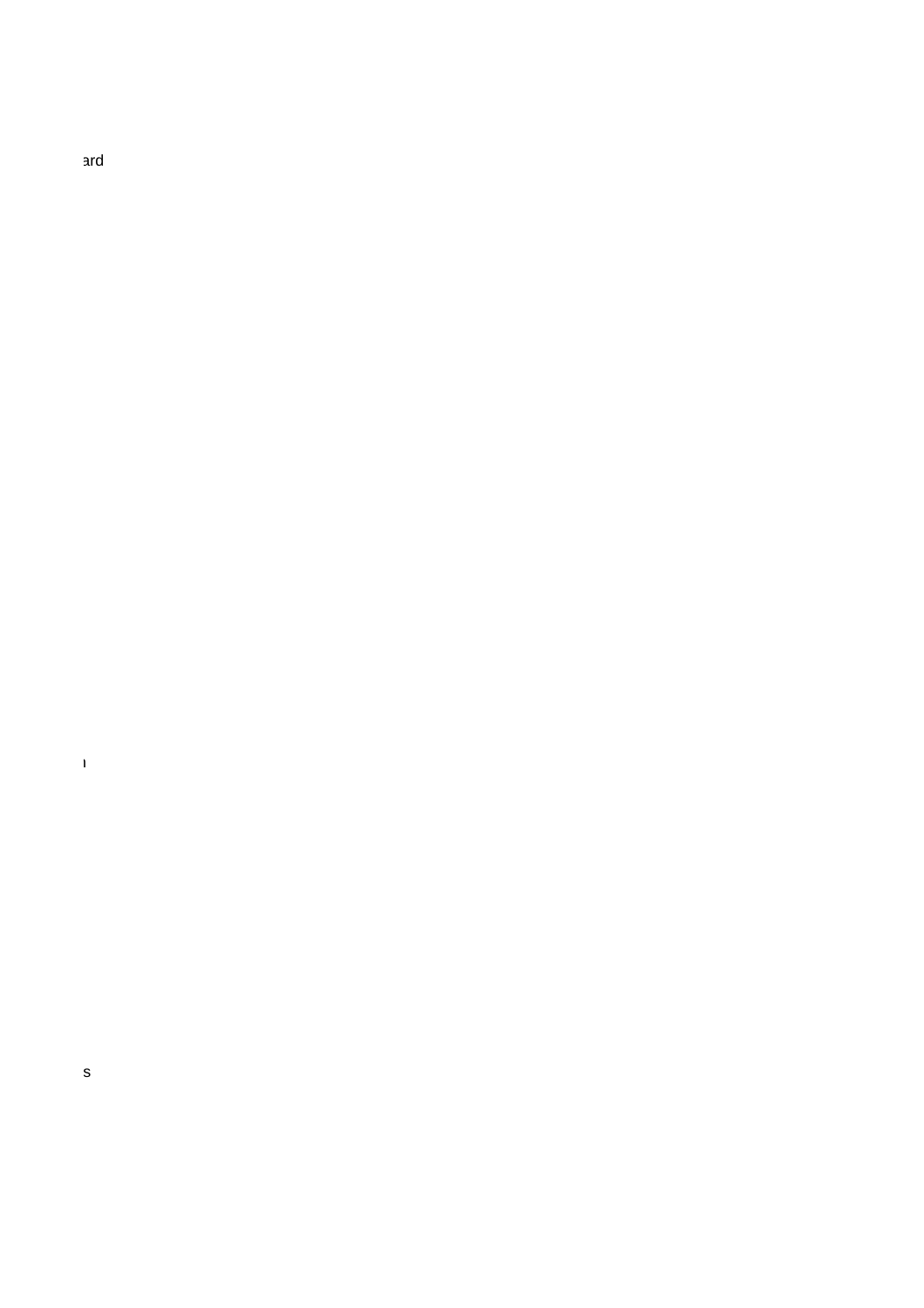$\overline{\mathbf{5}}$ 

 $\ddot{\text{e}}$